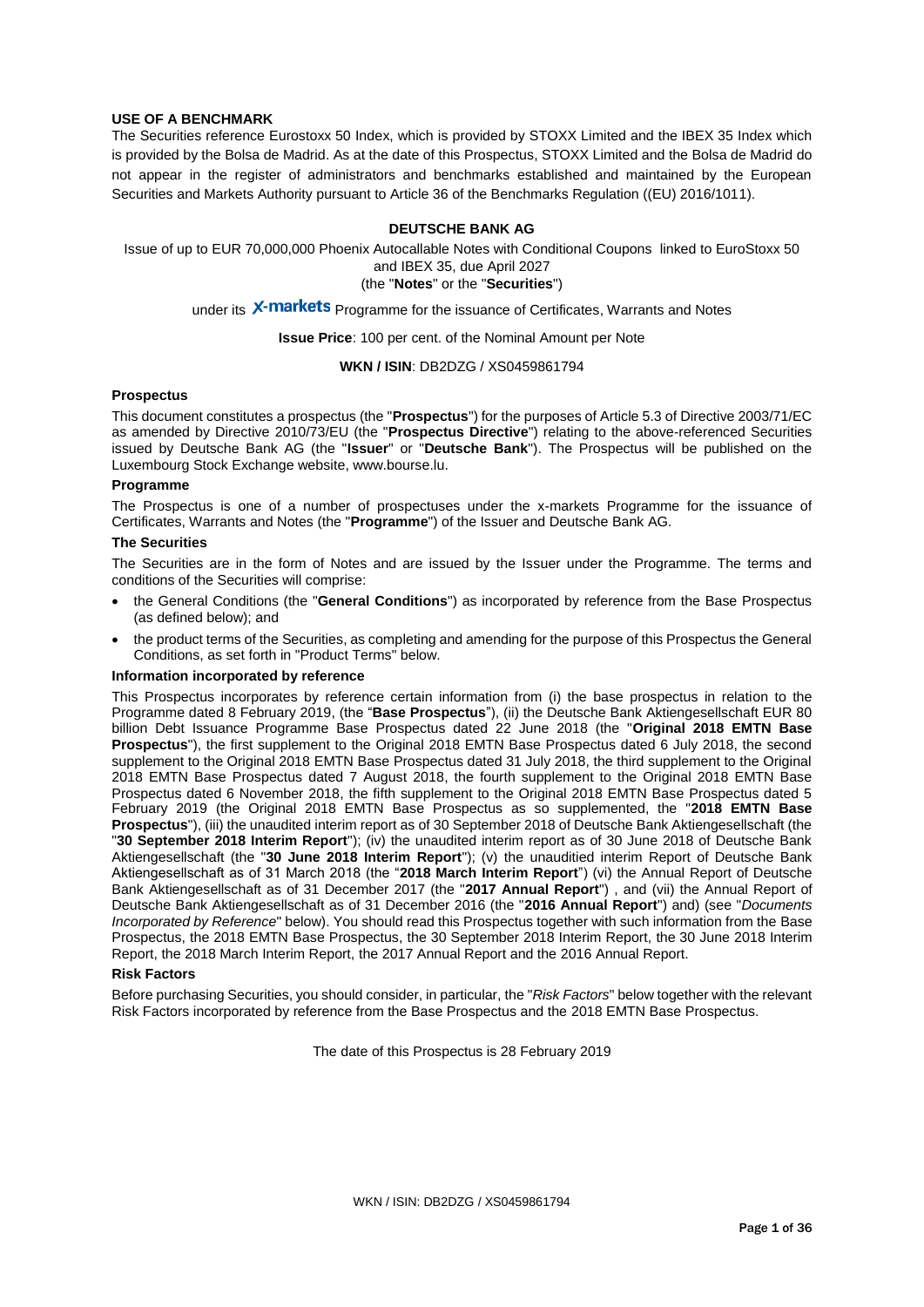# **TABLE OF CONTENTS**

| Page |
|------|
|      |
|      |
|      |
|      |
|      |
|      |
|      |
|      |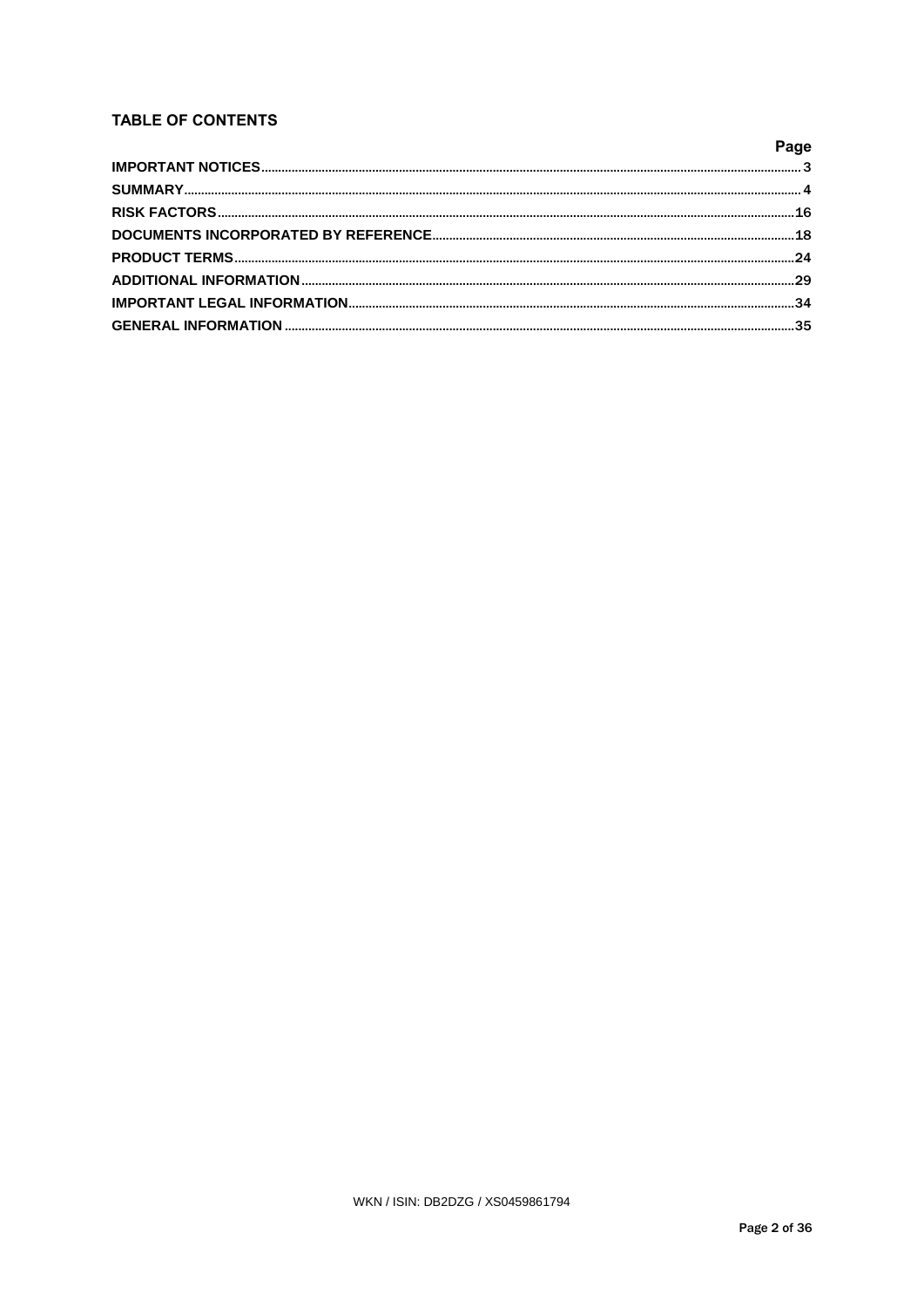# **IMPORTANT NOTICES**

**CSSF disclaimer**: This Prospectus has been approved by the *Commission de surveillance du secteur financier* (the "**CSSF**"), as competent authority under the Prospectus Directive. By approving this Prospectus the CSSF gives no undertaking as to the economic or financial opportuneness of the transaction or the quality and solvency of the Issuer in line with the provisions of Article 7 (7) of the Luxembourg law dated 10 July 2005 on prospectuses for securities.

**Listing and admission to trading**: Application has been made to the Luxembourg Stock Exchange for the Securities to be admitted to the Official List and trading on its regulated market. There can be no assurance that any such listing will be obtained, or if obtained, will be maintained. The regulated market of the Luxembourg Stock Exchange is a regulated market for the purposes of the Markets in Financial Instruments Directive (Directive 2014/65/EU). This Prospectus will constitute a prospectus for the purposes of the Prospectus Directive.

**No other information**: In connection with the issue and sale of the Securities, no person is authorised to give any information or to make any representation not contained in the Prospectus, and neither the Issuer nor the Dealer accepts responsibility for any information or representation so given that is not contained in the Prospectus.

**Restrictions on distribution**: The distribution of the Prospectus and the offering of the Securities in certain jurisdictions may be restricted by law. Persons into whose possession the Prospectus comes are required by the Issuer to inform themselves about, and to observe, such restrictions.

**Important U.S. notice**: The Securities have not been and will not be registered under the U.S. Securities Act of 1933 (the "**Securities Act**"). Subject to certain exemptions, the Securities may not be offered, sold or delivered within the United States of America or to, or for the account or benefit of, U.S. persons. A further description of the restrictions on offers and sales of the Securities in the United States or to U.S. persons is set forth in the section entitled "General Selling and Transfer Restrictions" of the Base Prospectus (as defined below), which is incorporated by reference into this document.

**Information only as at the date hereof**: The delivery of this document at any time does not imply that any information contained herein is correct at any time subsequent to the date hereof.

**No rating**: The Securities have not been rated.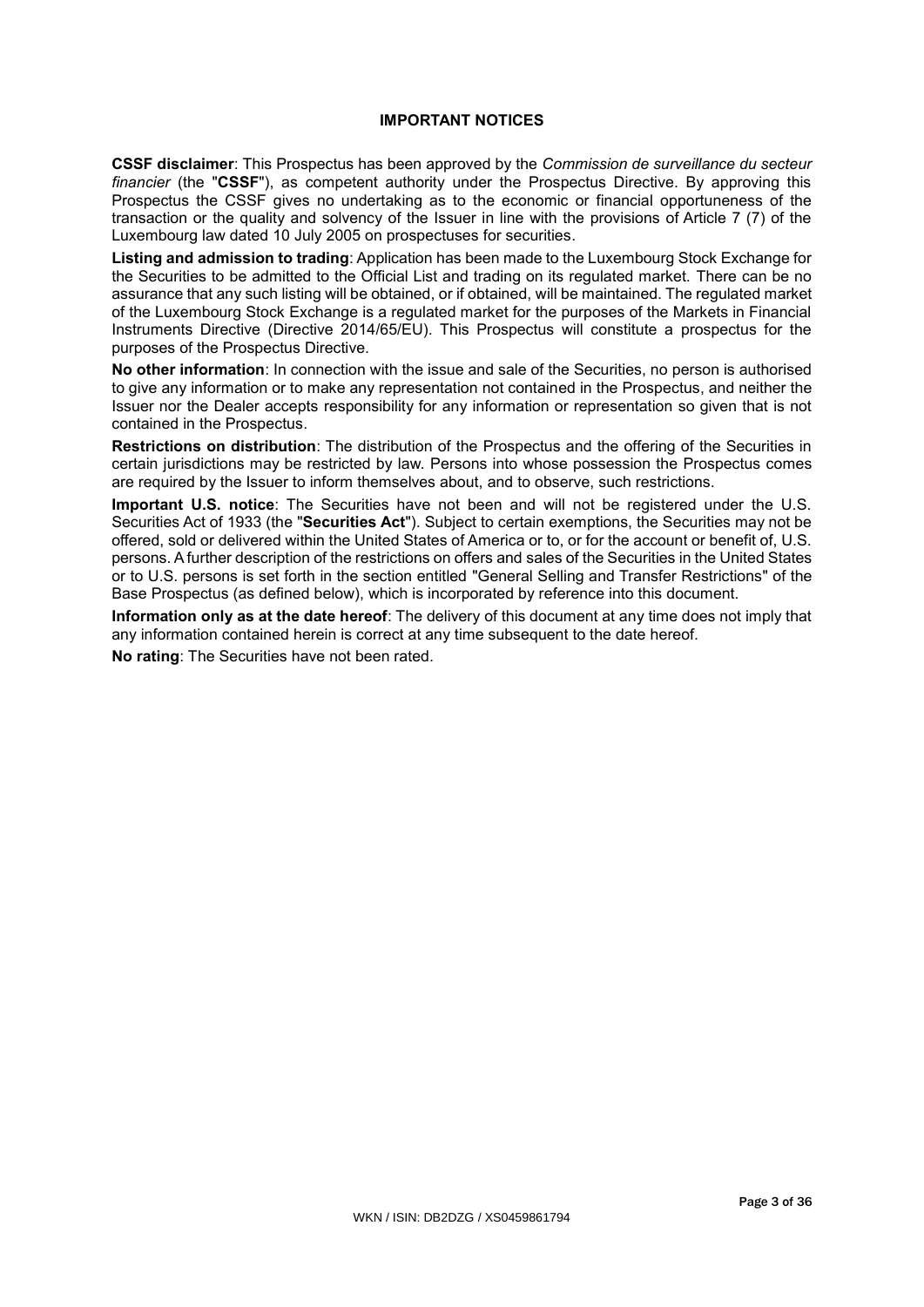## **SUMMARY**

*Summaries are made up of disclosure requirements known as "Elements". These Elements are numbered in Sections A – E (A.1 – E.7).*

*This summary contains all the Elements required to be included in a summary for this type of securities and issuer. Because some Elements are not required to be addressed, there may be gaps in the numbering sequence of Elements.* 

*Even though an Element may be required to be inserted in the summary because of the type of securities and issuer, it is possible that no relevant information can be given regarding the Element. In this case a short description of the Element is included in the summary with the mention of "not applicable".*

| <b>Element</b> | Section A – Introduction and warnings |                                                                                                                                                                                                                                                                                                                                                                                                                                           |  |  |  |  |
|----------------|---------------------------------------|-------------------------------------------------------------------------------------------------------------------------------------------------------------------------------------------------------------------------------------------------------------------------------------------------------------------------------------------------------------------------------------------------------------------------------------------|--|--|--|--|
| A.1            | Warning:                              | Warning that:                                                                                                                                                                                                                                                                                                                                                                                                                             |  |  |  |  |
|                |                                       | the Summary should be read as an introduction to the Prospectus;                                                                                                                                                                                                                                                                                                                                                                          |  |  |  |  |
|                |                                       | any decision to invest in the Securities should be based on consideration of the<br>Prospectus as a whole by the investor;                                                                                                                                                                                                                                                                                                                |  |  |  |  |
|                |                                       | where a claim relating to the information contained in the Prospectus is brought<br>before a court, the plaintiff investor might, under the national legislation of the EU<br>member states, have to bear the costs of translating the Prospectus, before the legal<br>proceedings are initiated; and                                                                                                                                     |  |  |  |  |
|                |                                       | civil liability attaches only to those persons who have tabled the Summary including<br>any translation thereof, but only if this Summary is misleading, inaccurate or<br>inconsistent when read together with the other parts of the Prospectus or it does not<br>provide, when read together with the other parts of the Prospectus, key information<br>in order to aid investors when considering whether to invest in the Securities. |  |  |  |  |
| A.2            | Consent to use of<br>the Prospectus:  | The Issuer consents to the use of the Prospectus for a later resale or final placement<br>$\bullet$<br>of the Securities by the following financial intermediaries (individual consent): all<br>local branches of Deutsche Bank S.A.E. domiciled at Paseo De La Castellana, 18,<br>28046 Madrid, Spain.                                                                                                                                   |  |  |  |  |
|                |                                       | The offer period during which the subsequent resale or final placement of Securities<br>by financial intermediaries can be made from, and including, 28 February 2019 to,<br>and including, 11 April 2019 (the "Subscription Period") as long as this Prospectus<br>is valid in accordance with Article 9 of the Prospectus Directive.                                                                                                    |  |  |  |  |
|                |                                       | Such consent is not subject to and given under any condition.                                                                                                                                                                                                                                                                                                                                                                             |  |  |  |  |
|                |                                       | In case of an offer being made by a financial intermediary, this financial<br>intermediary will provide information to investors on the terms and conditions<br>of the offer at the time the offer is made.                                                                                                                                                                                                                               |  |  |  |  |

| Element          |                                                                                                       | <b>Section B - Issuer</b>                                                                                                                                                                                                                                                                                                                                                                                                                                                                |
|------------------|-------------------------------------------------------------------------------------------------------|------------------------------------------------------------------------------------------------------------------------------------------------------------------------------------------------------------------------------------------------------------------------------------------------------------------------------------------------------------------------------------------------------------------------------------------------------------------------------------------|
| B.1              | Legal<br>and<br>Commercial<br>Name<br>the<br>Ωf<br>Issuer                                             | The legal and commercial name of the Issuer is Deutsche Bank Aktiengesellschaft<br>("Deutsche Bank", "Deutsche Bank AG" or the "Bank").                                                                                                                                                                                                                                                                                                                                                  |
| B.2              | Domicile,<br>Legal<br>Form, Legislation<br>and Country of<br>Incorporation                            | Deutsche Bank is a stock corporation (Aktiengesellschaft) under German law. The Bank has<br>its registered office in Frankfurt am Main, Germany. It maintains its principal office at<br>Taunusanlage 12, 60325 Frankfurt am Main, Germany.<br>The country of incorporation of the Issuer is Germany.                                                                                                                                                                                    |
| B.4 <sub>b</sub> | <b>Known</b><br>trends<br>affecting<br>the<br>Issuer and<br>the<br>industries in which<br>it operates | With the exception of the effects of the macroeconomic conditions and market environment,<br>litigation risks associated with the financial markets crisis as well as the effects of legislation<br>and regulations applicable to financial institutions in Germany and the European Union, there<br>are no known trends, uncertainties, demands, commitments or events that are reasonably<br>likely to have a material effect on the Issuer's prospects in its current financial year. |
| B.5              | Description of the<br>and<br>the<br>group<br>Issuer's position<br>within the group                    | Deutsche Bank is the parent company and the most material entity of Deutsche Bank<br>Group, a group consisting of banks, capital market companies, fund management<br>companies, property finance companies, instalment financing companies, research and<br>consultancy companies and other domestic and foreign companies (the "Deutsche Bank<br>Group").                                                                                                                              |
| <b>B.9</b>       | Profit forecasts or<br>estimate                                                                       | The consolidated income before taxes (IBIT) estimate of the Issuer as of and for the year<br>ended on 31 December 2018 amounts to EUR 1.3 billion.                                                                                                                                                                                                                                                                                                                                       |
| <b>B.10</b>      | Qualifications<br>in<br>the audit report                                                              | Not applicable. There are no qualifications in the audit report on the historical financial<br>information.                                                                                                                                                                                                                                                                                                                                                                              |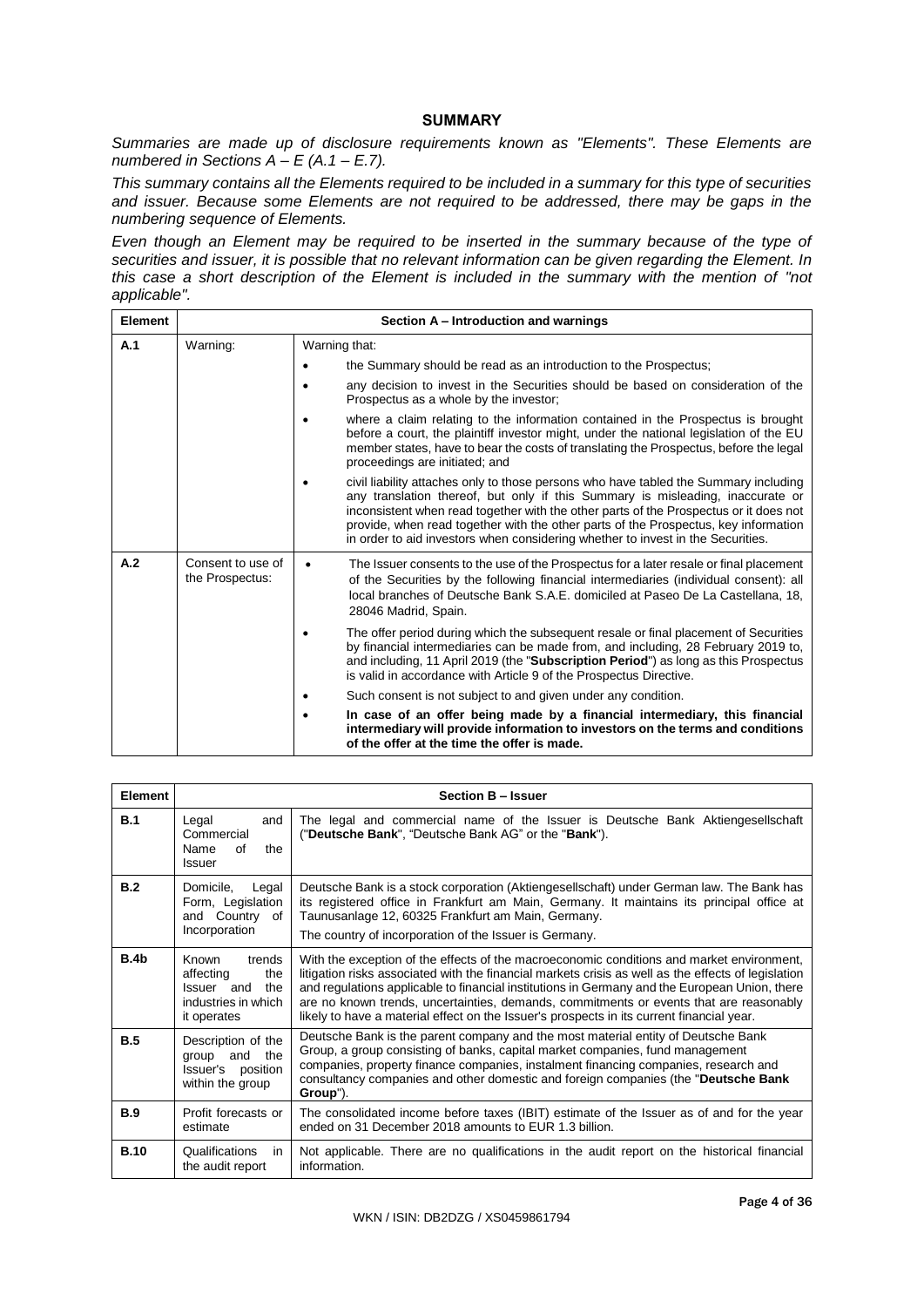| <b>B.12</b> | Selected       |
|-------------|----------------|
|             | historical key |
|             | financial      |

information

The following table shows an overview from the balance sheet of Deutsche Bank AG which has been extracted from the respective audited consolidated financial statements prepared in accordance with IFRS as of 31 December 2016 and 31 December 2017, as well as from the unaudited consolidated interim financial statements as of 30 September 2017 and 30 September 2018. The information on share capital (in EUR) and number of ordinary shares is based on the internal accounting of Deutsche Bank and is unaudited.

|                                                      |                                                                 | 31                                     | 30 September                 | 31                                     | 30 September                                                                                                                                                                                                                                               |
|------------------------------------------------------|-----------------------------------------------------------------|----------------------------------------|------------------------------|----------------------------------------|------------------------------------------------------------------------------------------------------------------------------------------------------------------------------------------------------------------------------------------------------------|
|                                                      |                                                                 | December<br>2016<br>(IFRS,<br>audited) | 2017<br>(IFRS,<br>unaudited) | December<br>2017<br>(IFRS,<br>audited) | 2018<br>(IFRS,<br>unaudited)                                                                                                                                                                                                                               |
|                                                      | Share<br>capital<br>(in<br>EUR)                                 | 3,530,939,21<br>5.36                   | 5,290,939,215.<br>36         | 5,290,939,21<br>5.36                   | 5,290,939,215.<br>36                                                                                                                                                                                                                                       |
|                                                      | Numb<br>er of<br>ordina<br>ry<br>shares                         | 1,379,273,13<br>1                      | 2,066,773,131                | 2,066,773,13<br>1                      | 2,066,773,131                                                                                                                                                                                                                                              |
|                                                      | Total<br>assets<br>(in<br>million<br>Euro)                      | 1,590,546                              | 1,521,454                    | 1,474,732                              | 1,379,982                                                                                                                                                                                                                                                  |
|                                                      | Total<br>liabiliti<br>es (in<br>million<br>Euro)                | 1,525,727                              | 1,450,844                    | 1,406,633                              | 1,311,194                                                                                                                                                                                                                                                  |
|                                                      | Total<br>equity<br>(in<br>million<br>Euro)                      | 64,819                                 | 70,609                       | 68,099                                 | 68,788                                                                                                                                                                                                                                                     |
|                                                      | Comm<br>on<br>Equity<br>Tier 1<br>capital<br>ratio <sup>1</sup> | 13.4%                                  | 14.6%                        | 14.8%                                  | 14.0% <sup>2</sup>                                                                                                                                                                                                                                         |
|                                                      | Tier 1<br>capital<br>ratio <sup>1</sup>                         | 15.6%                                  | 17.0%                        | 16.8%                                  | $16.2\%$ <sup>3</sup>                                                                                                                                                                                                                                      |
|                                                      | 1<br>$\overline{\mathbf{c}}$<br>3<br>loaded was 15.3%.          | CRR/CRD 4 fully loaded was 14.0%.      |                              |                                        | Capital ratios are based upon transitional rules of the CRR/CRD 4 capital framework.<br>The Common Equity Tier 1 capital ratio as of 30 September 2018 on the basis of<br>The Tier 1 capital ratio as of 30 September 2018 on the basis of CRR/CRD 4 fully |
| No<br>material<br>adverse change in<br>the prospects | December 2017.                                                  |                                        |                              |                                        | There has been no material adverse change in the prospects of Deutsche Bank since 31                                                                                                                                                                       |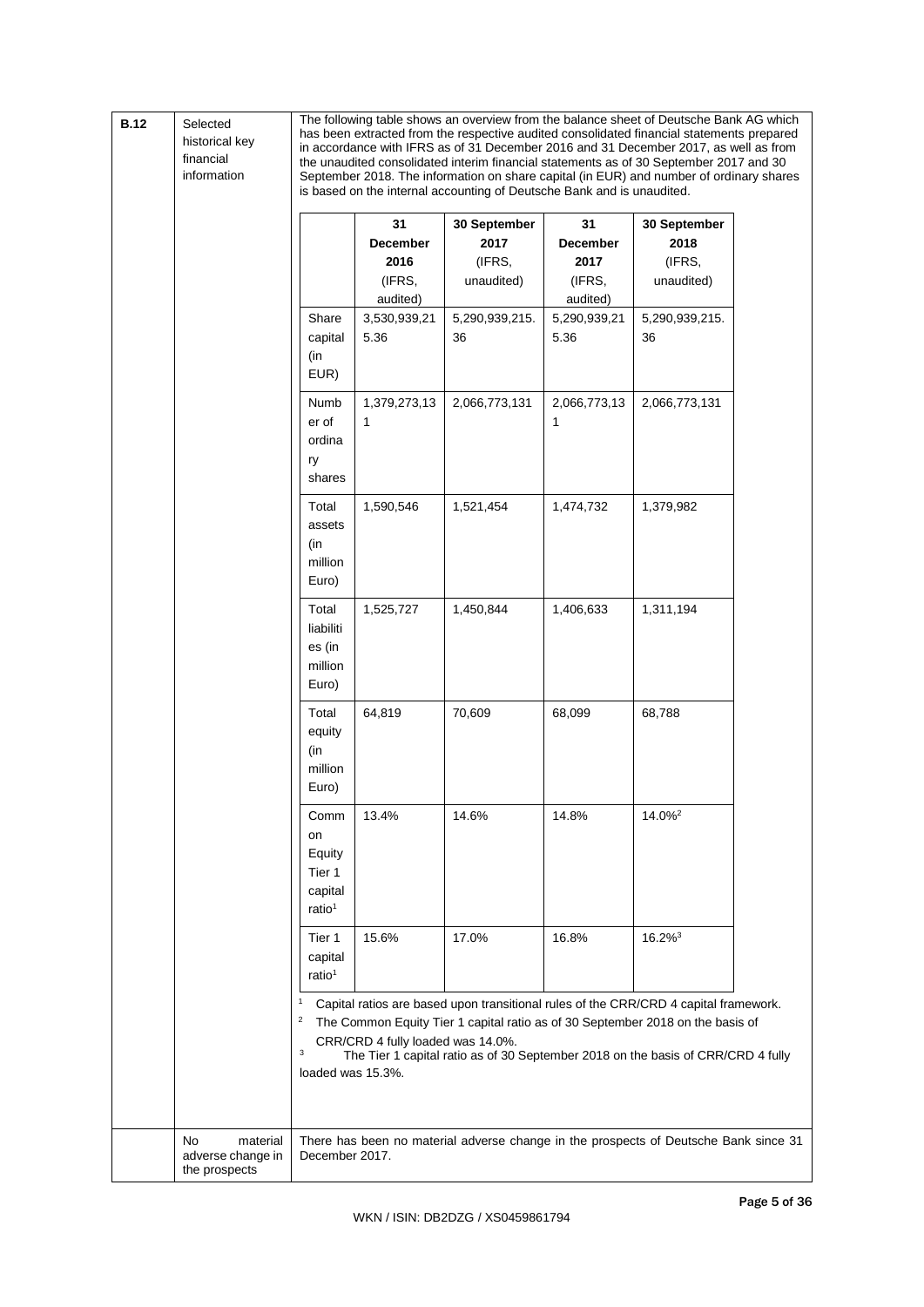|             | Significant<br>changes in the<br>financial or trading<br>position | Not applicable. There has been no significant change in the financial position or trading<br>position of Deutsche Bank since 30 September 2018.                                                                                                                                                                                                                                                                                                                                                                                                                                                                                                                                                                                                                                                                                                                                                                                                                                                                                                                                                                                                                                                                                                                                                                                                                                                                                                                                                                                                         |
|-------------|-------------------------------------------------------------------|---------------------------------------------------------------------------------------------------------------------------------------------------------------------------------------------------------------------------------------------------------------------------------------------------------------------------------------------------------------------------------------------------------------------------------------------------------------------------------------------------------------------------------------------------------------------------------------------------------------------------------------------------------------------------------------------------------------------------------------------------------------------------------------------------------------------------------------------------------------------------------------------------------------------------------------------------------------------------------------------------------------------------------------------------------------------------------------------------------------------------------------------------------------------------------------------------------------------------------------------------------------------------------------------------------------------------------------------------------------------------------------------------------------------------------------------------------------------------------------------------------------------------------------------------------|
| <b>B.13</b> | Recent<br>events<br>material to the<br>Issuer's solvency          | Not applicable. There are no recent events particular to the Issuer which are to a material<br>extent relevant to the evaluation of the Issuer's solvency.                                                                                                                                                                                                                                                                                                                                                                                                                                                                                                                                                                                                                                                                                                                                                                                                                                                                                                                                                                                                                                                                                                                                                                                                                                                                                                                                                                                              |
| <b>B.14</b> | Dependence<br>upon<br>group<br>entities                           | Please read the following information together with Element B.5.<br>Not applicable. The Issuer is not dependent upon other entities.                                                                                                                                                                                                                                                                                                                                                                                                                                                                                                                                                                                                                                                                                                                                                                                                                                                                                                                                                                                                                                                                                                                                                                                                                                                                                                                                                                                                                    |
| <b>B.15</b> | Issuer's principal<br>activities                                  | The objects of Deutsche Bank, as laid down in its Articles of Association, include the<br>transaction of all kinds of banking business, the provision of financial and other services and<br>the promotion of international economic relations. The Bank may realise these objectives<br>itself or through subsidiaries and affiliated companies. To the extent permitted by law, the<br>Bank is entitled to transact all business and to take all steps which appear likely to promote<br>the objectives of the Bank, in particular: to acquire and dispose of real estate, to establish<br>branches at home and abroad, to acquire, administer and dispose of participations in other<br>enterprises, and to conclude enterprise agreements.<br>Deutsche Bank Group's business activities are organized into the following three corporate<br>divisions:<br>Corporate & Investment Bank (CIB);<br>Asset Management (AM); and<br>Private & Commercial Bank (PCB).<br>The three corporate divisions are supported by infrastructure functions. In addition, Deutsche<br>Bank Group has a regional management function that covers regional responsibilities<br>worldwide.<br>The Bank has operations or dealings with existing or potential customers in most countries<br>in the world. These operations and dealings include:<br>subsidiaries and branches in many countries;<br>$\bullet$<br>representative offices in other countries; and<br>one or more representatives assigned to serve customers in a large number of<br>additional countries. |
| <b>B.16</b> | Controlling<br>persons                                            | Not applicable. Based on notifications of major shareholdings pursuant to the German<br>Securities Trading Act (Wertpapierhandelsgesetz, WpHG), there are only six shareholders<br>holding more than 3 but less than 10 per cent. of the Issuer's shares or to whom more than<br>3 but less than 10 per cent. of voting rights are attributed. To the Issuer's knowledge there is<br>no other shareholder holding more than 3 per cent. of the shares or voting rights. The Issuer<br>is thus not directly or indirectly majority-owned or controlled.                                                                                                                                                                                                                                                                                                                                                                                                                                                                                                                                                                                                                                                                                                                                                                                                                                                                                                                                                                                                  |

| <b>Element</b> |                                                                                                                     | <b>Section C - Securities</b>                                                                                                                                                                                                                                                                                                                                      |  |  |  |  |
|----------------|---------------------------------------------------------------------------------------------------------------------|--------------------------------------------------------------------------------------------------------------------------------------------------------------------------------------------------------------------------------------------------------------------------------------------------------------------------------------------------------------------|--|--|--|--|
| C.1            | and<br>the<br>Type<br>the<br>of<br>class<br>securities.<br>including<br>any<br>security<br>identification<br>number | <b>Type of Securities</b><br>The Securities are Notes (the "Securities"). For a further description see Element C.15.<br>Security identification number(s) of Securities<br>ISIN.<br>XS0459861794<br>WKN: DB2DZG<br>Common Code: 045986179                                                                                                                         |  |  |  |  |
| C.2            | Currency of the<br>securities issue                                                                                 | Euro (" <b>EUR</b> ").                                                                                                                                                                                                                                                                                                                                             |  |  |  |  |
| C.5            | <b>Restrictions</b><br>on<br>the<br>free<br>transferability<br>of<br>the securities                                 | No offers, sales or deliveries of the Securities, or distribution of any offering material relating<br>to the Securities, may be made in or from any jurisdiction except in circumstances that will<br>result in compliance with any applicable laws and regulations.<br>Subject to the above, each Security is transferable in accordance with applicable law and |  |  |  |  |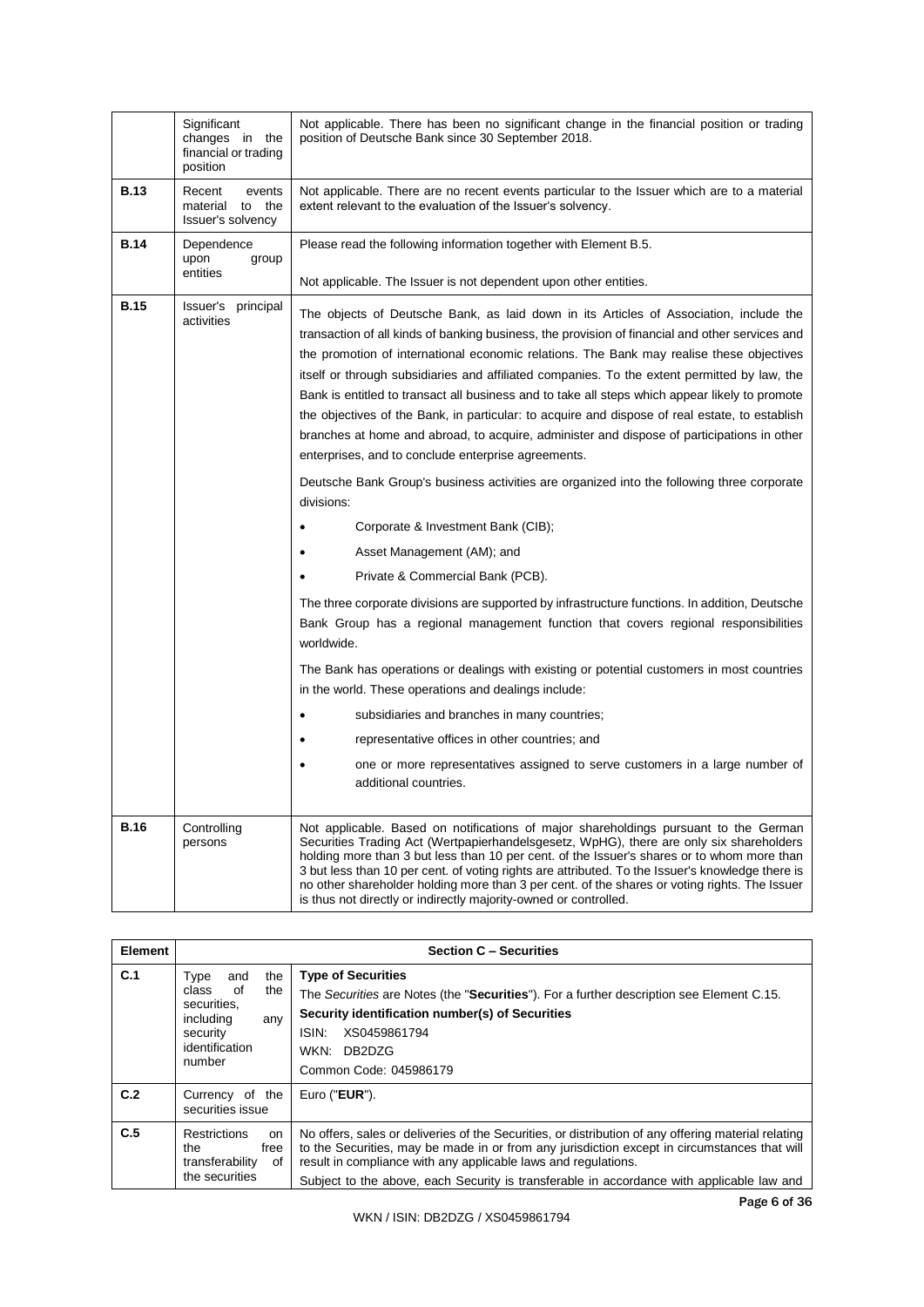|      |                                                                                                                                                                                                                              | any rules and procedures for the time being of any Clearing Agent through whose books such<br>Security is transferred.                                                                                                                                                                                                                                                                                                                                                                                                                                                                                                                                                                                                                                                                                                                                                                                                                                                                                                                                                                                                                                                                                                                                                                                                                                                                                                                                                                                                                                                                                                                                                                                                                                                                                                                                                                                                                                                                                                                                                                                                                                                                                                 |
|------|------------------------------------------------------------------------------------------------------------------------------------------------------------------------------------------------------------------------------|------------------------------------------------------------------------------------------------------------------------------------------------------------------------------------------------------------------------------------------------------------------------------------------------------------------------------------------------------------------------------------------------------------------------------------------------------------------------------------------------------------------------------------------------------------------------------------------------------------------------------------------------------------------------------------------------------------------------------------------------------------------------------------------------------------------------------------------------------------------------------------------------------------------------------------------------------------------------------------------------------------------------------------------------------------------------------------------------------------------------------------------------------------------------------------------------------------------------------------------------------------------------------------------------------------------------------------------------------------------------------------------------------------------------------------------------------------------------------------------------------------------------------------------------------------------------------------------------------------------------------------------------------------------------------------------------------------------------------------------------------------------------------------------------------------------------------------------------------------------------------------------------------------------------------------------------------------------------------------------------------------------------------------------------------------------------------------------------------------------------------------------------------------------------------------------------------------------------|
| C.8  | Rights attached to<br>securities.<br>the<br>including ranking<br>and limitations to<br>those rights                                                                                                                          | <b>Rights attached to the Securities</b><br>The Securities provide holders of the Securities, on redemption or upon exercise, subject to<br>a partial loss, with a claim for payment of a cash amount.<br>Governing law of the Securities<br>The Securities will be governed by, and construed in accordance with, English law. The<br>constituting of the Securities may be governed by the laws of the jurisdictions of Euroclear<br>Bank S.A./N.V. and Clearstream Banking Luxembourg S.A. (each one being the "Clearing<br>Agent").<br><b>Status of the Securities</b><br>The Securities will constitute direct, unsecured and unsubordinated obligations of the Issuer<br>ranking pari passu among themselves and pari passu with all other unsecured and<br>unsubordinated obligations of the Issuer, subject, however, to statutory priorities conferred to<br>certain unsecured and unsubordinated obligations in the event of resolution measures<br>imposed on the Issuer or in the event of the dissolution, liquidation, insolvency, composition<br>or other proceedings for the avoidance of insolvency of, or against, the Issuer.<br>Limitations to the rights attached to the Securities<br>Under the terms and conditions of the Securities, the Issuer is entitled to terminate and cancel<br>the Securities and to amend the terms and conditions of the Securities.                                                                                                                                                                                                                                                                                                                                                                                                                                                                                                                                                                                                                                                                                                                                                                                                                                |
| C.11 | Application for<br>admission to<br>trading, with a<br>view to their<br>distribution in a<br>regulated market<br>or other<br>equivalent<br>markets with<br>indication of the<br>markets in<br>questions.                      | Application has been made to admit the Securities to trading on the Regulated Market of the<br>Luxembourg Stock Exchange, which is a regulated market for the purposes of Directive<br>2014/65/EU (as amended), such admission to trading to be effective from at the earliest 12<br>April 2019 (the "Issue Date"). No assurances can be given that such application for<br>admission to trading will be granted (or, if granted, will be granted by the Issue Date).                                                                                                                                                                                                                                                                                                                                                                                                                                                                                                                                                                                                                                                                                                                                                                                                                                                                                                                                                                                                                                                                                                                                                                                                                                                                                                                                                                                                                                                                                                                                                                                                                                                                                                                                                  |
| C.15 | A description of<br>how the value of<br>the investment is<br>affected by the<br>value<br>of<br>the<br>underlying<br>instrument(s),<br>unless<br>the<br>securities have a<br>denomination of<br>least<br>EUR<br>at<br>100,000 | The Phoenix Autocallable Note with Conditional Coupons is linked to the performance of the<br>Basket Constituents. The way the Phoenix Autocallable Note with Conditional Coupons<br>works results from the following key features:<br>1.<br><b>Coupon Payments</b><br>The Coupon Amount payable on a Coupon Payment Date depends on the official closing<br>level of the Worst Performing Basket Constituents on the immediately preceding<br><b>Observation Date.</b><br>(a) If the Performance of the Worst Performing Basket Constituent on an Observation<br>Date is above or equal to the Additional Coupon Threshold, investors will receive on<br>the immediately following Coupon Payment Date a Coupon Amount equal to the<br>product of (i) the Nominal Amount and (ii) the sum of the Additional Coupon plus the<br>Coupon;<br>If the Performance of the Worst Performing Basket Constituent on an Observation<br>(b)<br>Date is below the Additional Coupon Threshold but above or equal to the Coupon<br>Threshold, investors will receive on the immediately following Coupon Payment Date<br>a Coupon Amount equal to the product of (i) the Nominal Amount and (ii) the Coupon;<br>If the Performance of the Worst Performing Basket Constituent on an Observation<br>(C)<br>Date is below the Coupon Threshold, the Coupon Amount will be zero and no Coupon<br>Payment will be made on the immediately following Coupon Payment Date.<br>The Performance of the Basket Constituents on an Observation Date is determined as the<br>quotient of (A) the official closing level of the relevant Basket Constituent on an Observation<br>Date, and (B) the Initial Reference Level of such Basket Constituent.<br>2.<br>Early redemption<br>A check will be performed for this Phoenix Autocallable Note with Condititional Coupons on<br>each Observation Date other than the Valuation Date, as to whether the Performance of<br>the Worst Performing Basket Constituent is above or equal to the Redemption Threshold<br>for such Observation Date (a "Redemption Event"). If a Redemption Event occurs, the<br>Phoenix Autocallable Note with Conditional Coupons will be redeemed early at a Cash |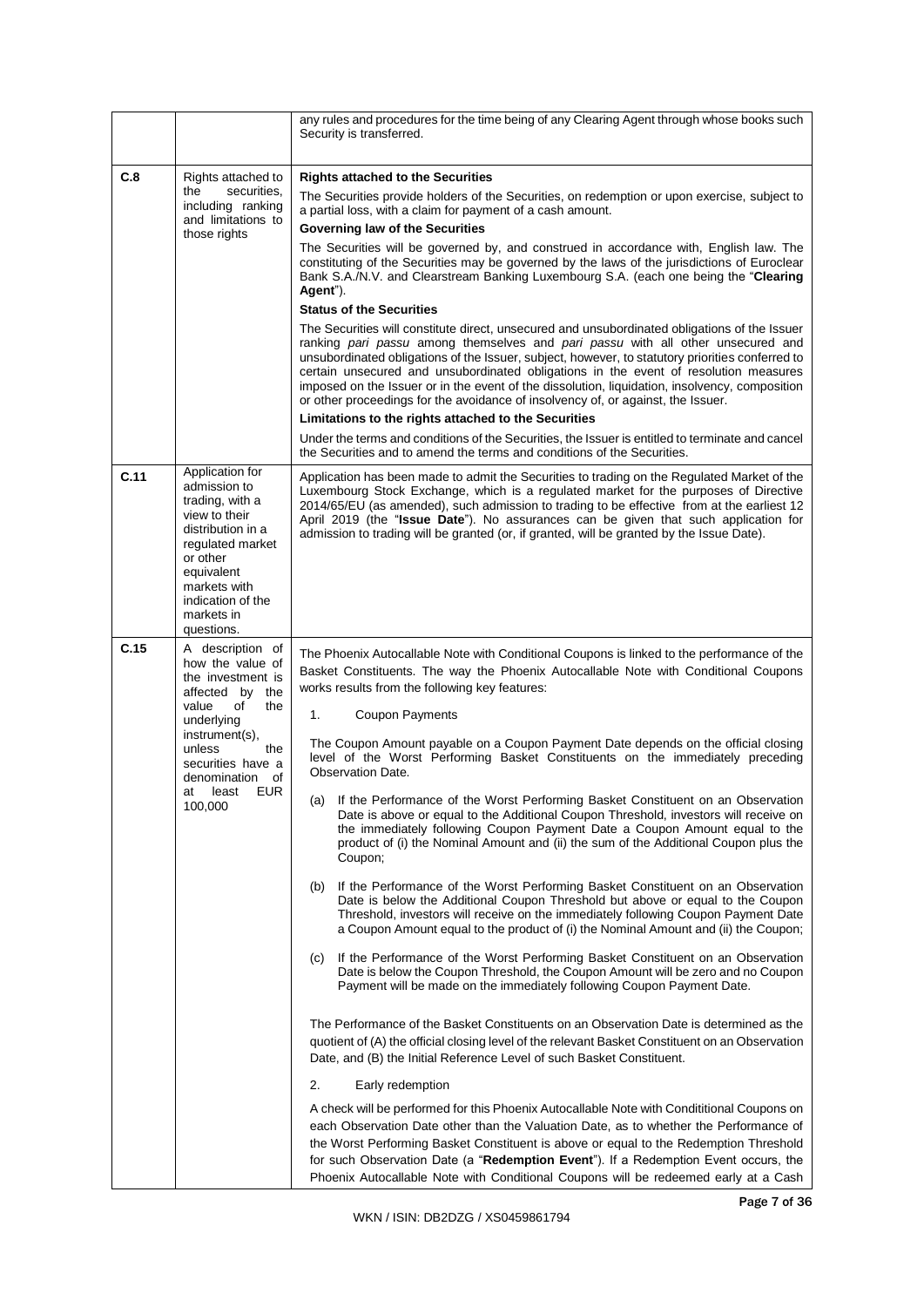|  | Observation Date.                                          | Amount equal to the product of (a) the Nominal Amount and (b) the sum of the Autocall<br>Redemption Level for such Observation Date and the Autocall Additional Coupon for such                                                                                                                                                                                                                                                               |
|--|------------------------------------------------------------|-----------------------------------------------------------------------------------------------------------------------------------------------------------------------------------------------------------------------------------------------------------------------------------------------------------------------------------------------------------------------------------------------------------------------------------------------|
|  | 3.                                                         |                                                                                                                                                                                                                                                                                                                                                                                                                                               |
|  | <b>Redemption at Maturity</b><br>If the Final Performance: |                                                                                                                                                                                                                                                                                                                                                                                                                                               |
|  |                                                            |                                                                                                                                                                                                                                                                                                                                                                                                                                               |
|  |                                                            | (a) of the Worst Performing Basket Constituent is above or equal to the Redemption<br>Threshold for the Observation Date falling on the Valuation Date, investors receive on<br>the Settlement Date a Cash Amount equal to the product of (i) the Nominal Amount<br>and (ii) the sum of (A) one plus (B) the Final Additional Coupon of 2.70 per cent.;                                                                                       |
|  | (b)<br>Amount; or                                          | of the Worst Performing Basket Constituent is below the Redemption Threshold for<br>the Observation Date falling on the Valuation Date but above or equal to the Barrier,<br>investors receive on the Settlement Date a Cash Amount equal to the Nominal                                                                                                                                                                                      |
|  | (C)                                                        | of the Worst Performing Basket Constituent is below the Barrier, investors receive on<br>the Settlement Date, a Cash Amount equal to the greater of zero and the product of<br>(i) the Nominal Amount and (ii) one minus the greater of (A) zero, and (B) the Put<br>Strike minus the Final Performance of the Underlying.                                                                                                                    |
|  | Reference Level, and (B) its Initial Reference Level.      | The Final Performance of a Basket Constituent is determined as the quotient of (A) its Final                                                                                                                                                                                                                                                                                                                                                  |
|  | <b>Additional Coupon</b>                                   | 2.70 per cent.                                                                                                                                                                                                                                                                                                                                                                                                                                |
|  | <b>Additional Coupon</b><br>Threshold                      | 85 per cent.                                                                                                                                                                                                                                                                                                                                                                                                                                  |
|  | <b>Autocall Additional</b><br>Coupon                       | 2.70 per cent.                                                                                                                                                                                                                                                                                                                                                                                                                                |
|  | Autocall Redemption Level                                  | 100 per cent.                                                                                                                                                                                                                                                                                                                                                                                                                                 |
|  | Barrier                                                    | 60 per cent. of the Initial Reference Level                                                                                                                                                                                                                                                                                                                                                                                                   |
|  | Coupon                                                     | 2.70 per cent                                                                                                                                                                                                                                                                                                                                                                                                                                 |
|  | <b>Coupon Observation Date</b>                             | Each Observation Date                                                                                                                                                                                                                                                                                                                                                                                                                         |
|  | Coupon Payment Date                                        | Each of 17 April 2020, 15 April 2021, 19 April 2022, 17<br>April 2023, 17 April 2024, 17 April 2025, 16 April 2026 and<br>the Settlement Date or if such day is not a Business Day,<br>the Coupon Payment Date is postponed to the next day<br>which is a Business Day unless it would then fall in the<br>following calendar month, in which case the Coupon<br>Payment Date is brought forward to the immediately<br>preceding Business Day |
|  | Coupon Threshold                                           | 70 per cent. of Initial Reference Level                                                                                                                                                                                                                                                                                                                                                                                                       |
|  | Early Redemption Date                                      | In respect of an Observation Date other than the Valuation<br>Date, the Coupon Payment Date immediately following<br>such Observation Date                                                                                                                                                                                                                                                                                                    |
|  | Final Reference Level                                      | The Reference Level on the Valuation Date                                                                                                                                                                                                                                                                                                                                                                                                     |
|  | Initial Reference Level                                    | The Reference Level of the Underlying on the Initial<br><b>Valuation Date</b>                                                                                                                                                                                                                                                                                                                                                                 |
|  | <b>Initial Valuation Date</b>                              | 12 April 2019                                                                                                                                                                                                                                                                                                                                                                                                                                 |
|  | <b>Issue Date</b>                                          | 12 April 2019                                                                                                                                                                                                                                                                                                                                                                                                                                 |
|  | <b>Nominal Amount</b>                                      | EUR 1,000 per Note                                                                                                                                                                                                                                                                                                                                                                                                                            |
|  | <b>Observation Date</b>                                    | 14 April 2020, 12 April 2021, 12 April 2022, 12 April 2023,<br>12 April 2024, 14 April 2025, 13 April 2026 and the<br>Valuation Date.                                                                                                                                                                                                                                                                                                         |
|  | <b>Put Strike</b>                                          | 100 per cent.                                                                                                                                                                                                                                                                                                                                                                                                                                 |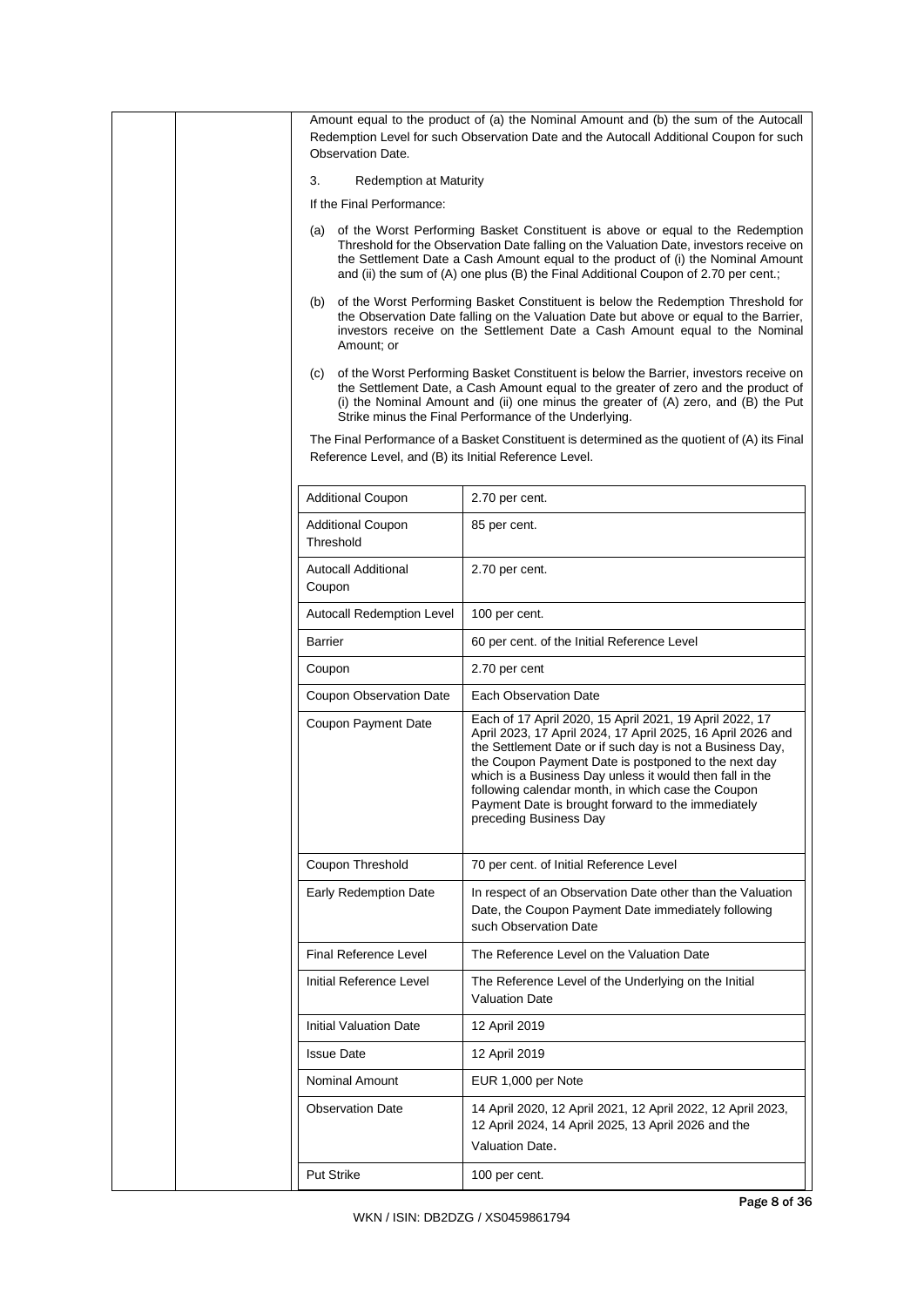|      |                                                                                                                                    |                                              | <b>Redemption Threshold</b>                    |                                                                                                             | 100 per cent. of Initial Reference Level                                                                                                                                                                                                                                                                                                                                                |  |  |
|------|------------------------------------------------------------------------------------------------------------------------------------|----------------------------------------------|------------------------------------------------|-------------------------------------------------------------------------------------------------------------|-----------------------------------------------------------------------------------------------------------------------------------------------------------------------------------------------------------------------------------------------------------------------------------------------------------------------------------------------------------------------------------------|--|--|
|      |                                                                                                                                    | Reference Level                              |                                                |                                                                                                             | In respect of any relevant day, the official closing level of<br>the relevant Basket Constituent as published by the<br>relevant index sponsor on such day                                                                                                                                                                                                                              |  |  |
|      |                                                                                                                                    | Constituent                                  | Worst Performing Basket                        |                                                                                                             | The Basket Constituent with the lowest Performance or<br>Final Performance (as applicable), or, if two or more<br>Basket Constituents have the same lowest Performance or<br>Final Performance, such Basket Constituent of the Basket<br>Constituents having the same lowest Performance or Final<br>Performance, as the Calculation Agent shall select in its<br>reasonable discretion |  |  |
|      |                                                                                                                                    |                                              |                                                |                                                                                                             |                                                                                                                                                                                                                                                                                                                                                                                         |  |  |
| C.16 | The expiration or<br>maturity date of<br>the<br>derivative<br>securities $-$ the<br>exercise date or<br>reference<br>final<br>date |                                              | Valuation Date: 12 April 2027                  |                                                                                                             | Settlement Date: if a Redemption Event has occurred on an Observation Date, the Early<br>Redemption Date scheduled to fall immediately after the date on which such Observation<br>Date is scheduled to fall; or if a Redemption Event has not occurred, the later of 15 April<br>2027 and the third Business Day following the Valuation Date.                                         |  |  |
| C.17 | Settlement<br>procedure of the<br>derivative<br>securities                                                                         |                                              |                                                | for distribution to the Securityholders.                                                                    | Any cash amounts payable by the Issuer shall be transferred to the relevant Clearing Agent<br>The Issuer will be discharged of its payment obligations by payment of the Cash Amount to,<br>or to the order of, the relevant Clearing Agent in respect of the amount so paid.                                                                                                           |  |  |
| C.18 | A description of<br>how the return on<br>derivative<br>securities<br>takes<br>place                                                |                                              | Coupon Payment Date.                           |                                                                                                             | Payment of the Cash Amount to each relevant Securityholder on the Settlement Date.<br>The Securities may pay a Coupon Amount to each relevant Securityholder on the applicable                                                                                                                                                                                                          |  |  |
| C.19 | exercise<br>The<br>price or the final<br>reference price of<br>the underlying                                                      |                                              | The Final Reference Level.                     |                                                                                                             |                                                                                                                                                                                                                                                                                                                                                                                         |  |  |
| C.20 | Type<br>of<br>the<br>underlying<br>and                                                                                             | Type:                                        | Basket of assets comprised as follows: Indices |                                                                                                             |                                                                                                                                                                                                                                                                                                                                                                                         |  |  |
|      | where<br>the<br>information on the<br>underlying can be<br>found:                                                                  | <b>Name of</b><br><b>Basket</b><br>nstituent | <b>Sponsor</b>                                 | <b>Bloomberg /</b><br>Reuters /<br><b>Security Code</b><br>/ ISIN of<br><b>Basket</b><br><b>Constituent</b> | Website                                                                                                                                                                                                                                                                                                                                                                                 |  |  |
|      |                                                                                                                                    | <b>JRO</b><br>$OXX 50^{\circledcirc}$<br>lex | <b>STOXX</b><br>Limited                        | Bloomberg<br>page: SX5E<br><lndex><br/>Reuters RIC:<br/>.STOXX50E<br/>ISIN:<br/>EU0009658145</lndex>        | www.stoxx.com/indices                                                                                                                                                                                                                                                                                                                                                                   |  |  |
|      |                                                                                                                                    | EX35<br>łex                                  | Bolsa de<br>Madrid                             | Bloomberg<br>page: IBEX<br>$<$ Index $>$<br><b>Reuters RIC:</b><br>.IBEX<br>ISIN:<br>ES0SI0000005           | http://www.bolsamadrid.es/                                                                                                                                                                                                                                                                                                                                                              |  |  |
|      |                                                                                                                                    |                                              |                                                |                                                                                                             |                                                                                                                                                                                                                                                                                                                                                                                         |  |  |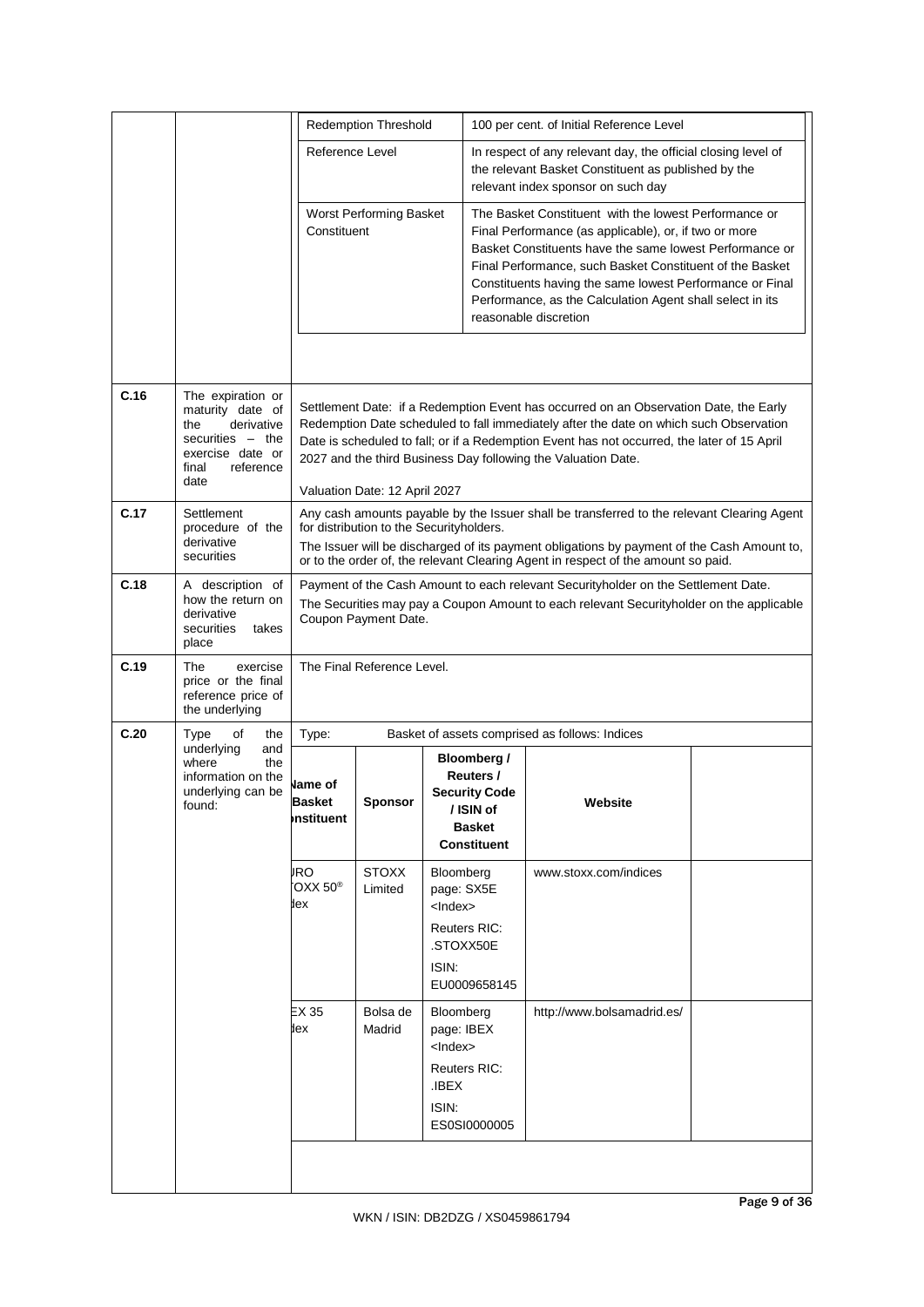|  | Information on the historical and ongoing performance of the Underlying and its volatility<br>can be obtained on the Bloomberg or Reuters page as provided for each security or item<br>composing the Underlying. |
|--|-------------------------------------------------------------------------------------------------------------------------------------------------------------------------------------------------------------------|
|  |                                                                                                                                                                                                                   |
|  |                                                                                                                                                                                                                   |
|  |                                                                                                                                                                                                                   |
|  |                                                                                                                                                                                                                   |

| Element |                                                                           | Section D - Risks                                                                                                                                                                                                                                                                                                                                                                                                                                                                                                                                                                                                                                                                                                                                                                                                                                                                                                                                                                                                                                                                                                                                                                                                                                          |
|---------|---------------------------------------------------------------------------|------------------------------------------------------------------------------------------------------------------------------------------------------------------------------------------------------------------------------------------------------------------------------------------------------------------------------------------------------------------------------------------------------------------------------------------------------------------------------------------------------------------------------------------------------------------------------------------------------------------------------------------------------------------------------------------------------------------------------------------------------------------------------------------------------------------------------------------------------------------------------------------------------------------------------------------------------------------------------------------------------------------------------------------------------------------------------------------------------------------------------------------------------------------------------------------------------------------------------------------------------------|
| D.2     | Key information<br>on the key risks<br>that are specific<br>to the issuer | Investors will be exposed to the risk of the Issuer becoming insolvent as result of being<br>overindebted or unable to pay debts, i.e. to the risk of a temporary or permanent inability to<br>meet interest and/or principal payments on time. The Issuer's credit ratings reflect the<br>assessment of these risks.<br>Factors that may have a negative impact on Deutsche Bank's profitability are described in                                                                                                                                                                                                                                                                                                                                                                                                                                                                                                                                                                                                                                                                                                                                                                                                                                         |
|         |                                                                           | the following:                                                                                                                                                                                                                                                                                                                                                                                                                                                                                                                                                                                                                                                                                                                                                                                                                                                                                                                                                                                                                                                                                                                                                                                                                                             |
|         |                                                                           | While the global economy was strong in 2017 as monetary policy remained<br>generally accommodative, political risks, especially in Europe, did not materialize<br>and election outcomes were broadly market-friendly, significant macroeconomic<br>risks remain that could negatively affect the results of operations and financial<br>condition in some of its businesses as well as Deutsche Bank's strategic plans.<br>These include the possibility of an early recession in the United States, inflation<br>risks, global imbalances, Brexit, the rise of Euroscepticism, and geopolitical risks,<br>as well as the continuing low interest rate environment and competition in the<br>financial services industry, which have compressed margins in many of<br>Deutsche Bank's businesses. If these conditions persist or worsen, Deutsche<br>Bank's business, results of operations or strategic plans could continue to be<br>adversely affected.                                                                                                                                                                                                                                                                                                 |
|         |                                                                           | Deutsche Bank's results of operation and financial condition, in particular those<br>of Deutsche Bank's Corporate & Investment Bank corporate division, continue to<br>be negatively impacted by the challenging market environment, uncertain macro-<br>economic and geopolitical conditions, lower levels of client activity, increased<br>competition and regulation, and the immediate impacts resulting from Deutsche<br>Bank's strategic decisions as Deutsche Bank continues to work on the<br>implementation of its strategy. If Deutsche Bank is unable to improve its<br>profitability as it continues to face these headwinds as well as persistently high<br>litigation costs, Deutsche Bank may be unable to meet many of its strategic<br>aspirations, and may have difficulty maintaining capital, liquidity and leverage at<br>levels expected by market participants and Deutsche Bank's regulators.<br>Continued elevated levels of political uncertainty could have unpredictable<br>consequences for the financial system and the greater economy, and could<br>contribute to an unwinding of aspects of European integration, potentially leading<br>to declines in business levels, write-downs of assets and losses across Deutsche |
|         |                                                                           | Bank's businesses. Deutsche Bank's ability to protect itself against these risks is<br>limited.                                                                                                                                                                                                                                                                                                                                                                                                                                                                                                                                                                                                                                                                                                                                                                                                                                                                                                                                                                                                                                                                                                                                                            |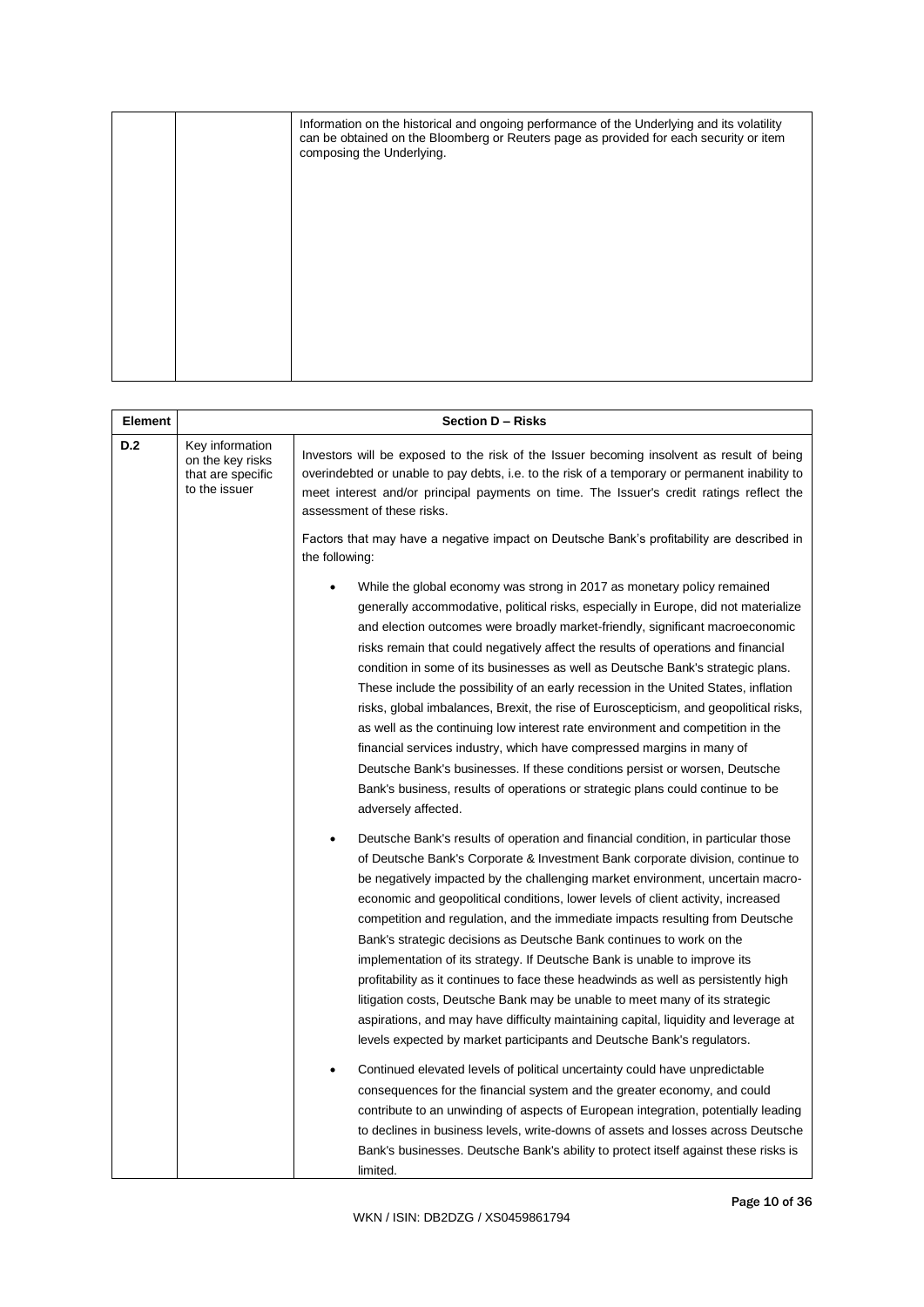|  | Deutsche Bank may be required to take impairments on its exposures to the<br>sovereign debt of European or other countries if the European sovereign debt<br>crisis reignites. The credit default swaps into which Deutsche Bank has entered<br>to manage sovereign credit risk may not be available to offset these losses.                                                                                                                                                                                                                                                                                                                                                                                                                                                                                                                            |
|--|---------------------------------------------------------------------------------------------------------------------------------------------------------------------------------------------------------------------------------------------------------------------------------------------------------------------------------------------------------------------------------------------------------------------------------------------------------------------------------------------------------------------------------------------------------------------------------------------------------------------------------------------------------------------------------------------------------------------------------------------------------------------------------------------------------------------------------------------------------|
|  | Deutsche Bank's liquidity, business activities and profitability may be adversely<br>affected by an inability to access the debt capital markets or to sell assets during<br>periods of market-wide or firm-specific liquidity constraints. Credit rating<br>downgrades have contributed to an increase in Deutsche Bank's funding costs,<br>and any future downgrade could materially adversely affect its funding costs, the<br>willingness of counterparties to continue to do business with it and significant<br>aspects of its business model.                                                                                                                                                                                                                                                                                                    |
|  | Regulatory reforms enacted and proposed in response to weaknesses in the<br>financial sector, together with increased regulatory scrutiny more generally, have<br>created significant uncertainty for Deutsche Bank and may adversely affect its<br>business and ability to execute its strategic plans, and competent regulators may<br>prohibit Deutsche Bank from making dividend payments or payments on its<br>regulatory capital instruments or take other actions if Deutsche Bank fails to<br>comply with regulatory requirements.                                                                                                                                                                                                                                                                                                              |
|  | European and German legislation regarding the recovery and resolution of banks<br>and investment firms could, if steps were taken to ensure Deutsche Bank's<br>resolvability or resolution measures were imposed on Deutsche Bank,<br>significantly affect Deutsche Bank's business operations, and lead to losses for<br>its shareholders and creditors.                                                                                                                                                                                                                                                                                                                                                                                                                                                                                               |
|  | Regulatory and legislative changes require Deutsche Bank to maintain increased<br>capital, in some cases (including in the United States) applying liquidity, risk<br>management, capital adequacy and resolution planning rules to its local<br>operations on a standalone basis. These requirements may significantly affect<br>Deutsche Bank's business model, financial condition and results of operations as<br>well as the competitive environment generally. Any perceptions in the market<br>that Deutsche Bank may be unable to meet its capital or liquidity requirements<br>with an adequate buffer, or that Deutsche Bank should maintain capital or<br>liquidity in excess of these requirements or another failure to meet these<br>requirements could intensify the effect of these factors on Deutsche Bank's<br>business and results. |
|  | Deutsche Bank's regulatory capital and liquidity ratios and its funds available for<br>distributions on its shares or regulatory capital instruments will be affected by<br>Deutsche Bank's business decisions and, in making such decisions, Deutsche<br>Bank's interests and those of the holders of such instruments may not be<br>aligned, and Deutsche Bank may take decisions in accordance with applicable<br>law and the terms of the relevant instruments that result in no or lower payments<br>being made on Deutsche Bank's shares or regulatory capital instruments.                                                                                                                                                                                                                                                                       |
|  | Legislation in the United States and in Germany regarding the prohibition of<br>proprietary trading or its separation from the deposit-taking business has<br>required Deutsche Bank to modify its business activities to comply with<br>applicable restrictions. This could adversely affect Deutsche Bank's business,<br>financial condition and results of operations.                                                                                                                                                                                                                                                                                                                                                                                                                                                                               |
|  | Other regulatory reforms adopted or proposed in the wake of the financial crisis –<br>for example, extensive new regulations governing Deutsche Bank's derivatives<br>activities, compensation, bank levies, deposit protection or a possible financial                                                                                                                                                                                                                                                                                                                                                                                                                                                                                                                                                                                                 |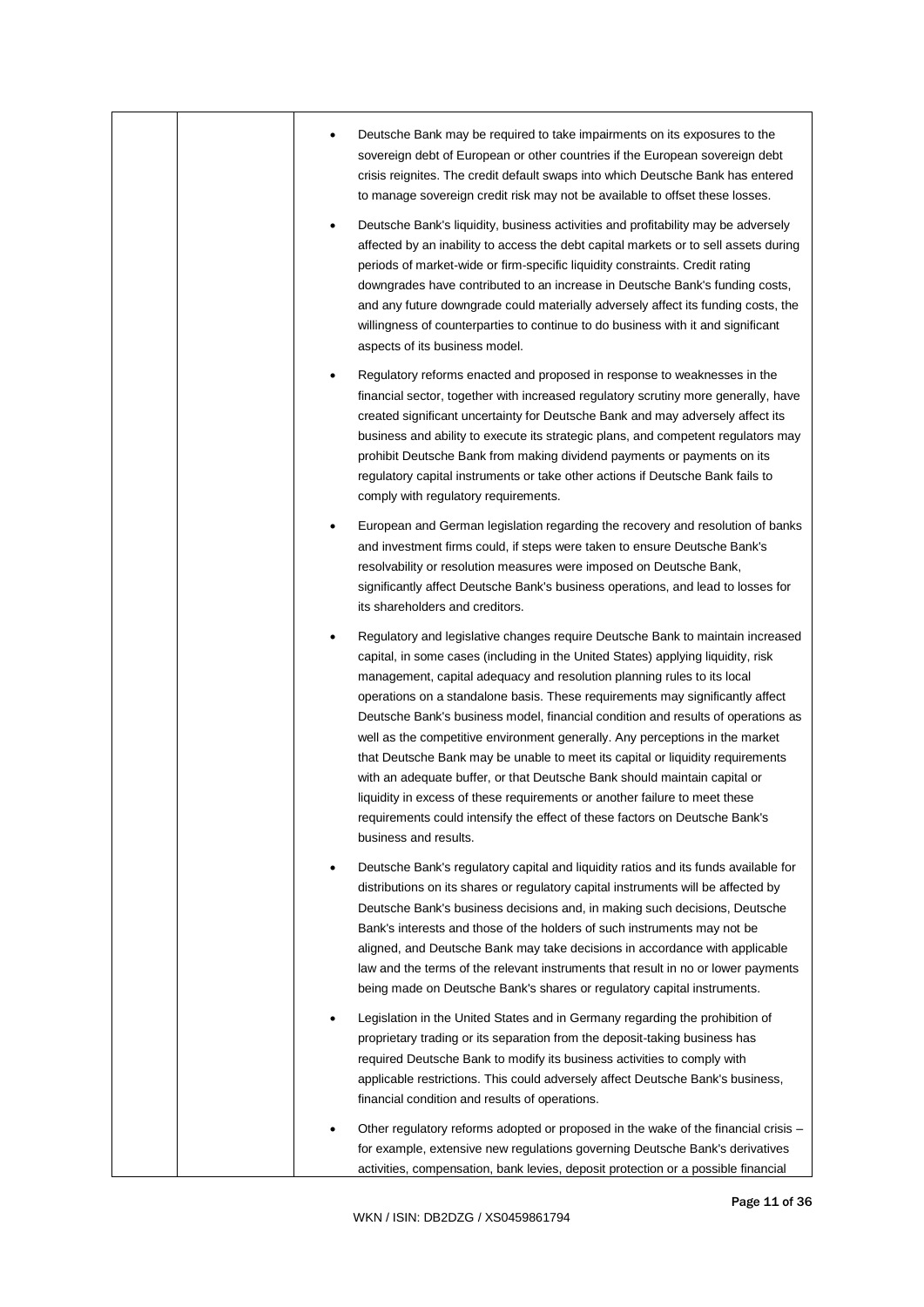|  | transaction tax – may materially increase Deutsche Bank's operating costs and<br>negatively impact its business model.                                                                                                                                                                                                                                                                                                                                                                                                                                                                                                                                                                                                                                                              |
|--|-------------------------------------------------------------------------------------------------------------------------------------------------------------------------------------------------------------------------------------------------------------------------------------------------------------------------------------------------------------------------------------------------------------------------------------------------------------------------------------------------------------------------------------------------------------------------------------------------------------------------------------------------------------------------------------------------------------------------------------------------------------------------------------|
|  | Adverse market conditions, asset price deteriorations, volatility and cautious<br>٠<br>investor sentiment have affected and may in the future materially and adversely<br>affect Deutsche Bank's revenues and profits, particularly in its investment<br>banking, brokerage and other commission- and fee-based businesses. As a<br>result, Deutsche Bank has in the past incurred and may in the future incur<br>significant losses from its trading and investment activities.                                                                                                                                                                                                                                                                                                    |
|  | Deutsche Bank announced the next phase of its strategy in April 2015, gave<br>further details on it in October 2015 and announced updates in March 2017 and<br>April 2018. If Deutsche Bank is unable to implement its strategic plans<br>successfully, it may be unable to achieve its financial objectives, or Deutsche<br>Bank may incur losses or low profitability or erosions of its capital base, and<br>Deutsche Bank's financial condition, results of operations and share price may<br>be materially and adversely affected.                                                                                                                                                                                                                                             |
|  | As part of its strategic initiatives announced in March 2017, Deutsche Bank<br>reconfigured its Global Markets, Corporate Finance and Transaction Banking<br>businesses into a single Corporate & Investment Bank division to position itself<br>for growth through increased cross-selling opportunities for its higher return<br>corporate clients. Clients may choose not to expand their businesses or<br>portfolios with Deutsche Bank, thereby negatively influencing its ability to<br>capitalize on these opportunities.                                                                                                                                                                                                                                                    |
|  | As part of its March 2017 updates to its strategy, Deutsche Bank announced its<br>٠<br>intention to retain and combine Deutsche Postbank AG (together with its<br>subsidiaries, Postbank) with its existing retail and commercial operations, after<br>earlier having announced its intention to dispose of Postbank. Deutsche Bank<br>may face difficulties integrating Postbank into the Group following the completion<br>of operational separability from the Group. Consequently, the cost savings and<br>other benefits Deutsche Bank expects to realize may only come at a higher cost<br>than anticipated, or may not be realized at all.                                                                                                                                   |
|  | As part of its March 2017 updates to its strategy, Deutsche Bank announced its<br>intention to create an operationally segregated Asset Management division<br>through a partial initial public offering (IPO). This IPO was consummated in<br>March 2018. Deutsche Bank may not be able to capitalize on the expected<br>benefits that it believes an operationally segregated Asset Management division<br>can offer.                                                                                                                                                                                                                                                                                                                                                             |
|  | A robust and effective internal control environment and adequate infrastructure<br>٠<br>(comprising people, policies and procedures, controls testing and IT systems)<br>are necessary to ensure that Deutsche Bank conducts its business in<br>compliance with the laws, regulations and associated supervisory expectations<br>applicable to it. Deutsche Bank has identified the need to strengthen its internal<br>control environment and infrastructure and has embarked on initiatives to<br>accomplish this. If these initiatives are not successful or are delayed, Deutsche<br>Bank's reputation, regulatory position and financial condition may be materially<br>adversely affected, and Deutsche Bank's ability to achieve its strategic ambitions<br>may be impaired. |
|  | Deutsche Bank operates in a highly and increasingly regulated and litigious<br>environment, potentially exposing Deutsche Bank to liability and other costs, the<br>amounts of which may be substantial and difficult to estimate, as well as to legal<br>and regulatory sanctions and reputational harm.                                                                                                                                                                                                                                                                                                                                                                                                                                                                           |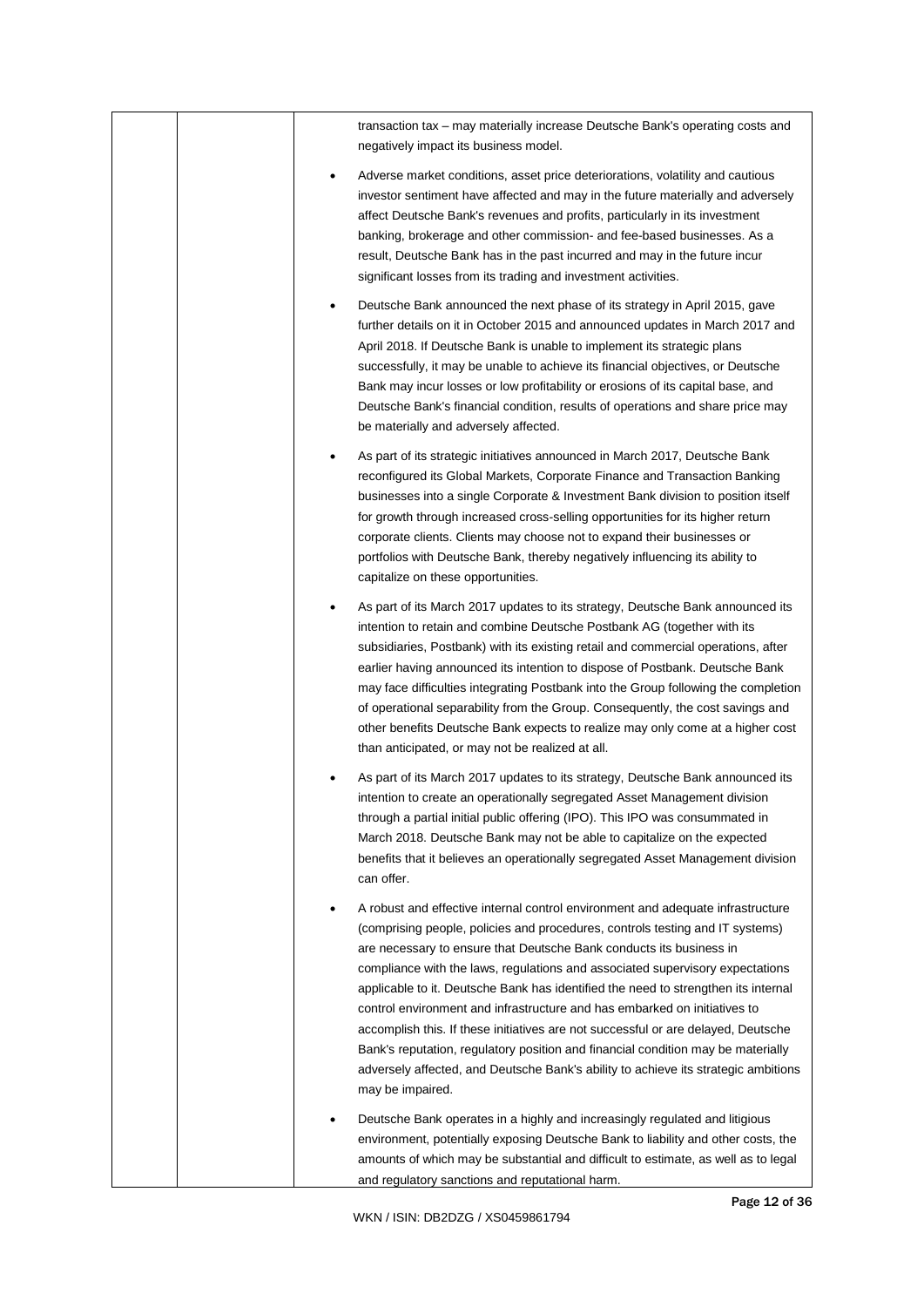|  | Deutsche Bank is currently subject to a number of investigations by regulatory                                                                                                                                                                                                                                                                                                                                                                                                                                                                                                                                              |
|--|-----------------------------------------------------------------------------------------------------------------------------------------------------------------------------------------------------------------------------------------------------------------------------------------------------------------------------------------------------------------------------------------------------------------------------------------------------------------------------------------------------------------------------------------------------------------------------------------------------------------------------|
|  | and law enforcement agencies globally as well as civil actions relating to<br>potential misconduct. The eventual outcomes of these matters are unpredictable,<br>and may materially and adversely affect Deutsche Bank's results of operations,<br>financial condition and reputation.                                                                                                                                                                                                                                                                                                                                      |
|  | In addition to its traditional banking businesses of deposit-taking and lending,<br>Deutsche Bank also engages in nontraditional credit businesses in which credit<br>is extended in transactions that include, for example, its holding of securities of<br>third parties or its engaging in complex derivative transactions. These<br>nontraditional credit businesses materially increase Deutsche Bank's exposure<br>to credit risk.                                                                                                                                                                                    |
|  | A substantial proportion of the assets and liabilities on Deutsche Bank's balance<br>sheet comprise financial instruments that it carries at fair value, with changes in<br>fair value recognized in its income statement. As a result of such changes,<br>Deutsche Bank has incurred losses in the past, and may incur further losses in<br>the future.                                                                                                                                                                                                                                                                    |
|  | Deutsche Bank's risk management policies, procedures and methods leave it<br>exposed to unidentified or unanticipated risks, which could lead to material<br>losses.                                                                                                                                                                                                                                                                                                                                                                                                                                                        |
|  | Operational risks, which may arise from errors in the performance of Deutsche<br>Bank's processes, the conduct of Deutsche Bank's employees, instability,<br>malfunction or outage of Deutsche Bank's IT system and infrastructure, or loss of<br>business continuity, or comparable issues with respect to Deutsche Bank's<br>vendors, may disrupt Deutsche Bank's businesses and lead to material losses.                                                                                                                                                                                                                 |
|  | Deutsche Bank utilizes a variety of vendors in support of its business and<br>operations. Services provided by vendors pose risks to Deutsche Bank<br>comparable to those Deutsche Bank bears when it performs the services itself,<br>and Deutsche Bank remains ultimately responsible for the services its vendors<br>provide. Furthermore, if a vendor does not conduct business in accordance<br>with applicable standards or Deutsche Bank's expectations, Deutsche Bank<br>could be exposed to material losses or regulatory action or litigation or fail to<br>achieve the benefits it sought from the relationship. |
|  | Deutsche Bank's operational systems are subject to an increasing risk of cyber-<br>attacks and other internet crime, which could result in material losses of client or<br>customer information, damage Deutsche Bank's reputation and lead to<br>regulatory penalties and financial losses.                                                                                                                                                                                                                                                                                                                                |
|  | The size of Deutsche Bank's clearing operations exposes Deutsche Bank to a<br>heightened risk of material losses should these operations fail to function<br>properly.                                                                                                                                                                                                                                                                                                                                                                                                                                                      |
|  | Deutsche Bank may have difficulty in identifying and executing acquisitions, and<br>both making acquisitions and avoiding them could materially harm Deutsche<br>Bank's results of operations and its share price.                                                                                                                                                                                                                                                                                                                                                                                                          |
|  | Intense competition, in Deutsche Bank's home market of Germany as well as in<br>international markets, could materially adversely impact Deutsche Bank's<br>revenues and profitability.                                                                                                                                                                                                                                                                                                                                                                                                                                     |
|  | Transactions with counterparties in countries designated by the U.S. State<br>Department as state sponsors of terrorism or persons targeted by U.S. economic<br>sanctions may lead potential customers and investors to avoid doing business                                                                                                                                                                                                                                                                                                                                                                                |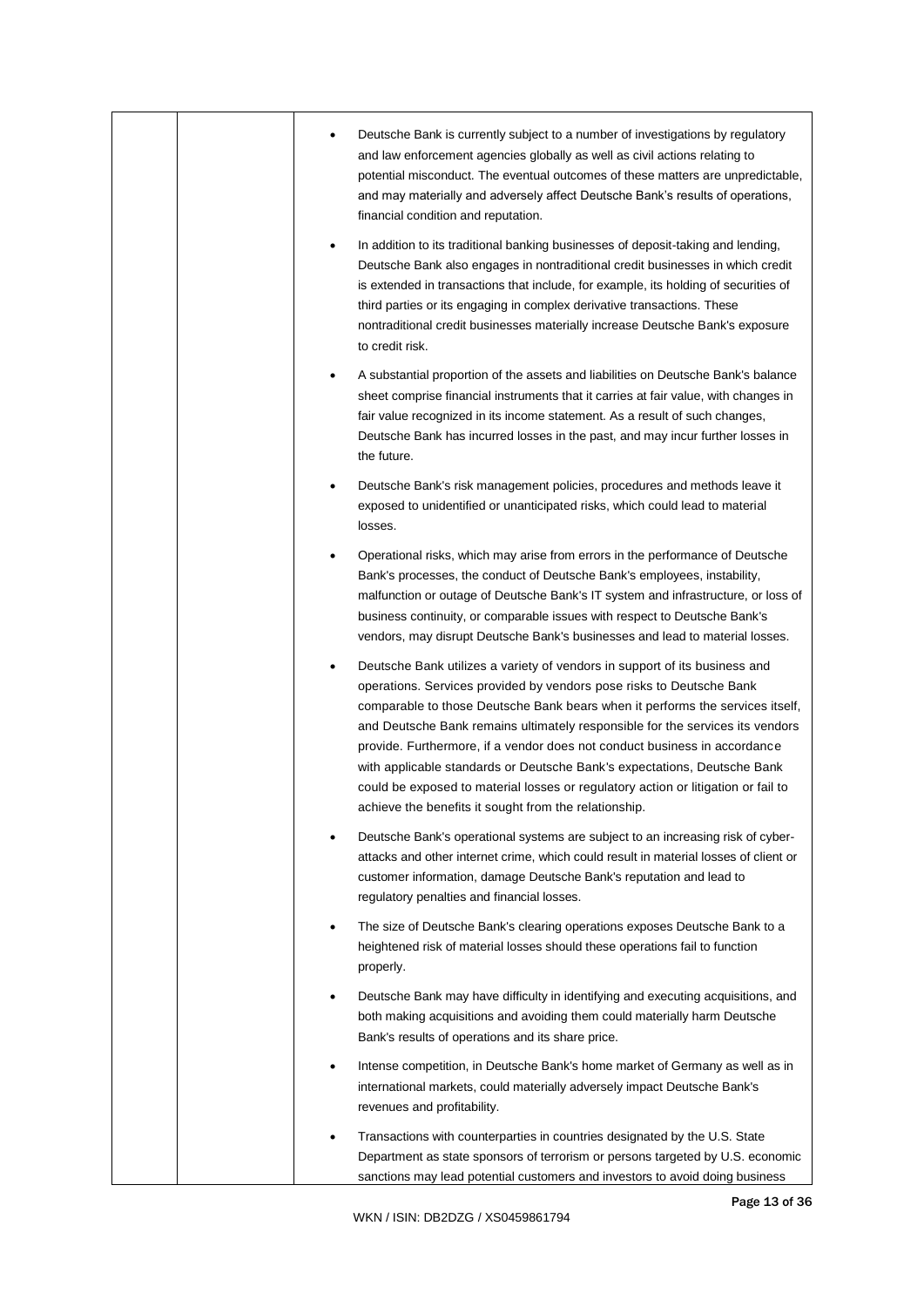|     |                                                                                                                                                                                  | with Deutsche Bank or investing in Deutsche Bank's securities, harm Deutsche                                                                                                                                                                                                                                                                                                                                                                                                                                                                                                                                                                                                                                                                                                                                                                             |  |  |  |  |  |
|-----|----------------------------------------------------------------------------------------------------------------------------------------------------------------------------------|----------------------------------------------------------------------------------------------------------------------------------------------------------------------------------------------------------------------------------------------------------------------------------------------------------------------------------------------------------------------------------------------------------------------------------------------------------------------------------------------------------------------------------------------------------------------------------------------------------------------------------------------------------------------------------------------------------------------------------------------------------------------------------------------------------------------------------------------------------|--|--|--|--|--|
|     |                                                                                                                                                                                  | Bank's reputation or result in regulatory or enforcement action which could                                                                                                                                                                                                                                                                                                                                                                                                                                                                                                                                                                                                                                                                                                                                                                              |  |  |  |  |  |
|     |                                                                                                                                                                                  | materially and adversely affect Deutsche Bank's business.                                                                                                                                                                                                                                                                                                                                                                                                                                                                                                                                                                                                                                                                                                                                                                                                |  |  |  |  |  |
|     |                                                                                                                                                                                  |                                                                                                                                                                                                                                                                                                                                                                                                                                                                                                                                                                                                                                                                                                                                                                                                                                                          |  |  |  |  |  |
| D.6 | Key information                                                                                                                                                                  | Securities are linked to the Underlying                                                                                                                                                                                                                                                                                                                                                                                                                                                                                                                                                                                                                                                                                                                                                                                                                  |  |  |  |  |  |
|     | on the key risks<br>that are specific<br>to the Securities<br>and risk warning<br>to the effect that<br>investors may<br>lose the value of<br>their entire<br>investment or part | Amounts payable periodically or on exercise or redemption of the Securities, as the case<br>may be, are linked to the Underlying which may comprise one or more Reference Items. The<br>purchase of, or investment in, Securities linked to the Underlying involves substantial risks.                                                                                                                                                                                                                                                                                                                                                                                                                                                                                                                                                                   |  |  |  |  |  |
|     |                                                                                                                                                                                  | The Securities are not conventional securities and carry various unique investment risks<br>which prospective investors should understand clearly before investing in the Securities.<br>Each prospective investor in the Securities should be familiar with securities having<br>characteristics similar to the Securities and should fully review all documentation for and<br>understand the terms and conditions of the Securities and the nature and extent of its<br>exposure to risk of loss.                                                                                                                                                                                                                                                                                                                                                     |  |  |  |  |  |
|     | of it                                                                                                                                                                            | Potential investors should ensure that they understand the relevant formula in accordance<br>with which the amounts payable and/or assets deliverable are calculated, and if necessary<br>seek advice from their own adviser(s).                                                                                                                                                                                                                                                                                                                                                                                                                                                                                                                                                                                                                         |  |  |  |  |  |
|     |                                                                                                                                                                                  | Risks associated with the Underlying                                                                                                                                                                                                                                                                                                                                                                                                                                                                                                                                                                                                                                                                                                                                                                                                                     |  |  |  |  |  |
|     |                                                                                                                                                                                  | Because of the Underlying's influence on the entitlement from the Security, as with a direct<br>investment in the Underlying, investors are exposed to risks both during the term and also<br>at maturity, which are also generally associated with the respective index.                                                                                                                                                                                                                                                                                                                                                                                                                                                                                                                                                                                |  |  |  |  |  |
|     |                                                                                                                                                                                  | <b>Currency risks</b>                                                                                                                                                                                                                                                                                                                                                                                                                                                                                                                                                                                                                                                                                                                                                                                                                                    |  |  |  |  |  |
|     |                                                                                                                                                                                  | Investors face an exchange rate risk if the Settlement Currency is not the currency of the<br>investor's home jurisdiction.                                                                                                                                                                                                                                                                                                                                                                                                                                                                                                                                                                                                                                                                                                                              |  |  |  |  |  |
|     |                                                                                                                                                                                  | <b>Early Termination</b>                                                                                                                                                                                                                                                                                                                                                                                                                                                                                                                                                                                                                                                                                                                                                                                                                                 |  |  |  |  |  |
|     |                                                                                                                                                                                  | The terms and conditions of the Securities include a provision pursuant to which, either at<br>the option of the Issuer or otherwise where certain conditions are satisfied, the Issuer is<br>entitled to redeem or cancel the Securities early. As a result, the Securities may have a lower<br>market value than similar securities which do not contain any such Issuer's right for<br>redemption or cancellation. During any period where the Securities may be redeemed or<br>cancelled in this way, the market value of the Securities generally will not rise substantially<br>above the price at which they may be redeemed or cancelled. The same applies where the<br>terms and conditions of the Securities include a provision for an automatic redemption or<br>cancellation of the Securities (e.g. "knock-out" or "auto call" provision). |  |  |  |  |  |
|     |                                                                                                                                                                                  | Risks associated with an Adjustment Event or an Adjustment/Termination Event                                                                                                                                                                                                                                                                                                                                                                                                                                                                                                                                                                                                                                                                                                                                                                             |  |  |  |  |  |
|     |                                                                                                                                                                                  | The Issuer is entitled to make adjustments to the Terms and Conditions following the<br>occurrence of an Adjustment Event. An Adjustment Event may include any event which<br>materially affects the theoretical economic value of an Underlying or any event which<br>materially disrupts the economic link between the value of an Underlying and the Securities<br>subsisting immediately prior to the occurrence of such event, and other specified events.<br>However, the Calculation Agent may decide to make no adjustments to the Terms and<br>Conditions following the occurrence of an Adjustment Event.                                                                                                                                                                                                                                      |  |  |  |  |  |
|     |                                                                                                                                                                                  | Any such adjustment may take into account any tax, duty, withholding, deduction or other<br>charge whatsoever (including but not limited to a change in tax consequences) for the Issuer<br>as a result of the Adjustment Event.                                                                                                                                                                                                                                                                                                                                                                                                                                                                                                                                                                                                                         |  |  |  |  |  |
|     |                                                                                                                                                                                  | The terms and conditions of the Securities include a provision pursuant to which, at the<br>option of the Issuer where certain conditions are satisfied, the Issuer is entitled to redeem or<br>cancel the Securities early. Upon such early redemption or cancellation, depending on the<br>event which resulted in such early redemption or cancellation, the Issuer will pay the nominal<br>amount of the Securities or the market value of the Securities less the direct and indirect<br>costs to the issuer of unwinding or adjusting any underlying related hedging arrangements,<br>which may be zero. As a result, the Securities may have a lower market value than similar<br>securities which do not contain any such Issuer's right for redemption or cancellation.                                                                         |  |  |  |  |  |
|     |                                                                                                                                                                                  | If the Issuer terminates early the Securities following an Adjustment/Termination Event that<br>amounts to a force majeure event (being an event or circumstance which definitively<br>prevents the performance of the Issuer's obligations and for which the Issuer is not<br>accountable), the Issuer will, if and to the extent permitted by applicable law, pay the holder<br>of each such Security an amount determined by the Calculation Agent to be its fair market<br>value taking into account the relevant event. Such amount may be significantly less than an<br>investor's initial investment in Securities and in certain circumstances may be zero.                                                                                                                                                                                      |  |  |  |  |  |
|     |                                                                                                                                                                                  | If the Issuer terminates the Securities following an Adjustment/Termination Event that does<br>not amount to a force majeure event, the Issuer will, if and to the extent permitted by<br>applicable law, pay the holder of each such Security an amount determined by the<br>Calculation Agent to be (i) an amount determined by the Calculation Agent to be its fair<br>market value taking into account the relevant event, plus (ii) a sum representing the<br>reimbursement of costs initially charged to investors by the Issuer for issuing the Security<br>(as adjusted to take into account the time remaining to maturity), compounded at a rate of                                                                                                                                                                                            |  |  |  |  |  |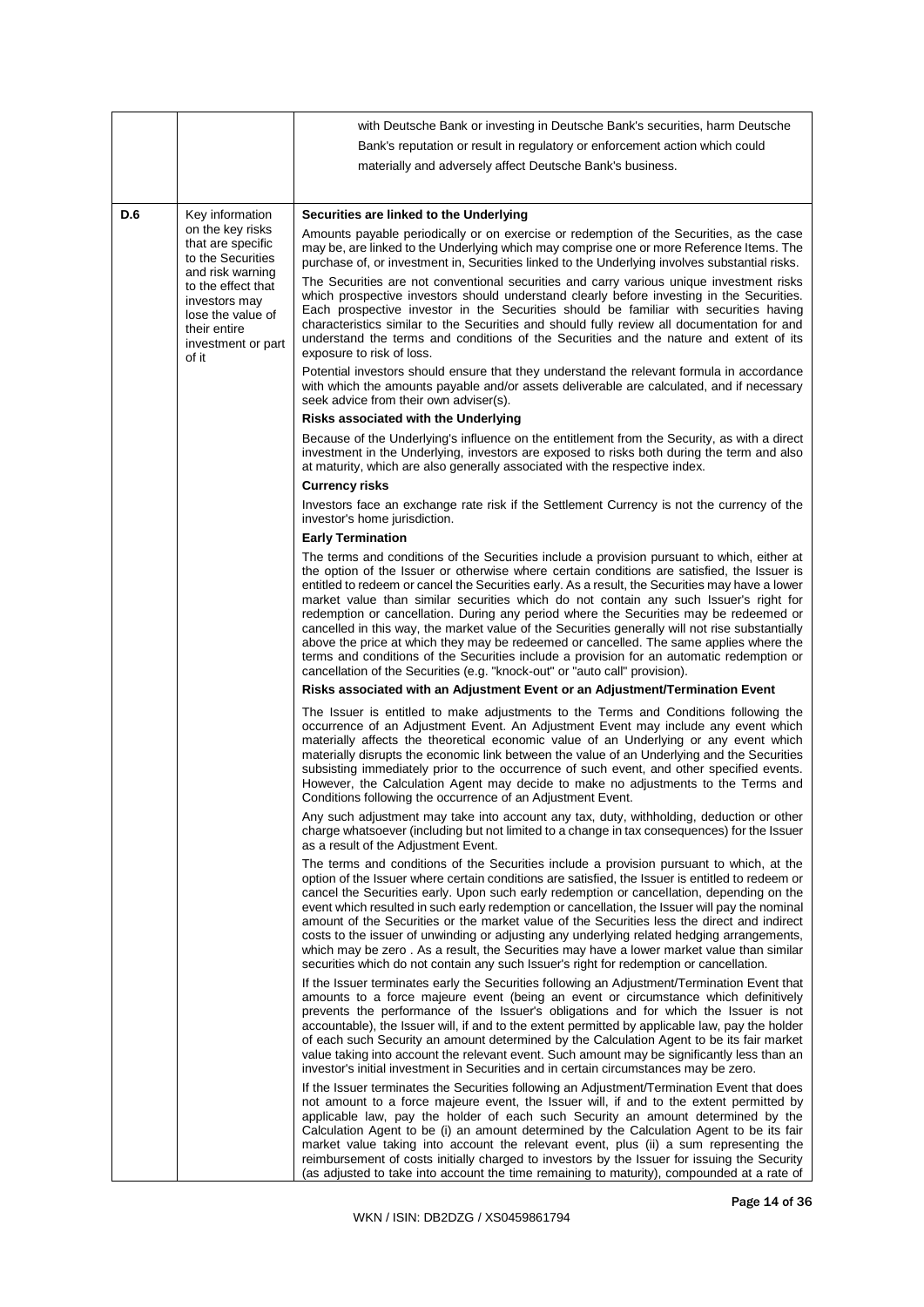| interest for comparable debt instruments issued by the Issuer for the remaining term of the<br>Securities.                                                                                                                                                                                                                                                                                                                                                                                                                                                                                                                                                                                                                                                                                                                         |
|------------------------------------------------------------------------------------------------------------------------------------------------------------------------------------------------------------------------------------------------------------------------------------------------------------------------------------------------------------------------------------------------------------------------------------------------------------------------------------------------------------------------------------------------------------------------------------------------------------------------------------------------------------------------------------------------------------------------------------------------------------------------------------------------------------------------------------|
| Regulation and reform of "benchmarks"<br>Indices which are deemed "benchmarks" are the subject of recent national, international and<br>other regulatory guidance and proposals for reform. Some of these reforms are already<br>effective whilst others are still to be implemented. These reforms may cause such<br>benchmarks to perform differently than in the past and may have other consequences which<br>cannot be predicted.                                                                                                                                                                                                                                                                                                                                                                                             |
| Regulatory bail-in and other resolution measures                                                                                                                                                                                                                                                                                                                                                                                                                                                                                                                                                                                                                                                                                                                                                                                   |
| If the competent authority determines that the Issuer is failing or likely to fail and certain other<br>conditions are met, the competent resolution authority has the power to write down, including<br>to write down to zero, claims for payment of the principal and any other claims under the<br>Securities respectively, interest or any other amount in respect of the Securities, to convert<br>the Securities into ordinary shares or other instruments qualifying as common equity tier 1<br>capital (the write-down and conversion powers commonly being referred to as the bail-in<br>tool), or to apply other resolution measures including (but not limited to) a transfer of the<br>Securities to another entity, a variation of the terms and conditions of the Securities or a<br>cancellation of the Securities. |
| <b>Risks at maturity</b>                                                                                                                                                                                                                                                                                                                                                                                                                                                                                                                                                                                                                                                                                                                                                                                                           |
| If the Performance of the Worst Performing Basket Constituents is below the Coupon<br>Threshold on an Observation Date no Coupon Payment will be made on the immediately<br>following Coupon Payment Date. If the Final Performance of the Worst Performing Basket<br>Constituent is lower than the Barrier, the Cash Amount plus any Coupon Payments may be<br>less than the purchase price of the Note. In such case investors will suffer a loss. At worst,<br>the investor may suffer a total loss of capital invested if the Final Reference Level of the<br>worst Performing Basket Constituent is zero.                                                                                                                                                                                                                     |

| Element |                                                                            | Section E - Offer                                                                                                      |                                                                                                                                                                        |  |  |  |
|---------|----------------------------------------------------------------------------|------------------------------------------------------------------------------------------------------------------------|------------------------------------------------------------------------------------------------------------------------------------------------------------------------|--|--|--|
| E.2b    | Reasons for the<br>offer, use of<br>proceeds,<br>estimated net<br>proceeds | Not applicable, making profit and/or hedging certain risks are the reasons for the offer.                              |                                                                                                                                                                        |  |  |  |
| E.3     | Terms and<br>conditions of the<br>offer                                    | Conditions to which the offer is<br>subject:                                                                           | Offers of the Securities are conditional on their<br>issue.                                                                                                            |  |  |  |
|         |                                                                            | Number of the Securities:                                                                                              | An aggregate nominal amount of up to EUR<br>70,000,000                                                                                                                 |  |  |  |
|         |                                                                            | The Subscription Period:                                                                                               | Applications to subscribe for the Securities may be<br>made from, and including, 28 February 2019 until,<br>and including, 11 April 2019.                              |  |  |  |
|         |                                                                            |                                                                                                                        | The Issuer reserves the right for any reason to<br>change the number of Securities offered.                                                                            |  |  |  |
|         |                                                                            | Cancellation of the Issuance of the<br>Securities:                                                                     | The Issuer reserves the right for any reason to<br>cancel the issuance of the Securities.                                                                              |  |  |  |
|         |                                                                            | Early Closing of the Subscription<br>Period of the Securities:                                                         | The Issuer reserves the right for any reason to<br>close the Subscription Period early.                                                                                |  |  |  |
|         |                                                                            | Investor minimum subscription<br>amount:                                                                               | EUR 1,000 (one Security).                                                                                                                                              |  |  |  |
|         |                                                                            | Investor maximum subscription<br>amount:                                                                               | Not Applicable; there is no investor maximum<br>subscription amount.                                                                                                   |  |  |  |
|         |                                                                            | Description of the application<br>process:                                                                             | Applications to purchase Securities will be made<br>through local branches of Deutsche Bank S.A.E.<br>domiciled at Paseo De La Castellana, 18, 28046<br>Madrid, Spain. |  |  |  |
|         |                                                                            | Description of possibility to reduce<br>subscriptions and manner for<br>refunding excess amount paid by<br>applicants: | Not applicable; there is no possibility to reduce<br>subscriptions and therefore no manner for<br>refunding excess amount paid by applicants.                          |  |  |  |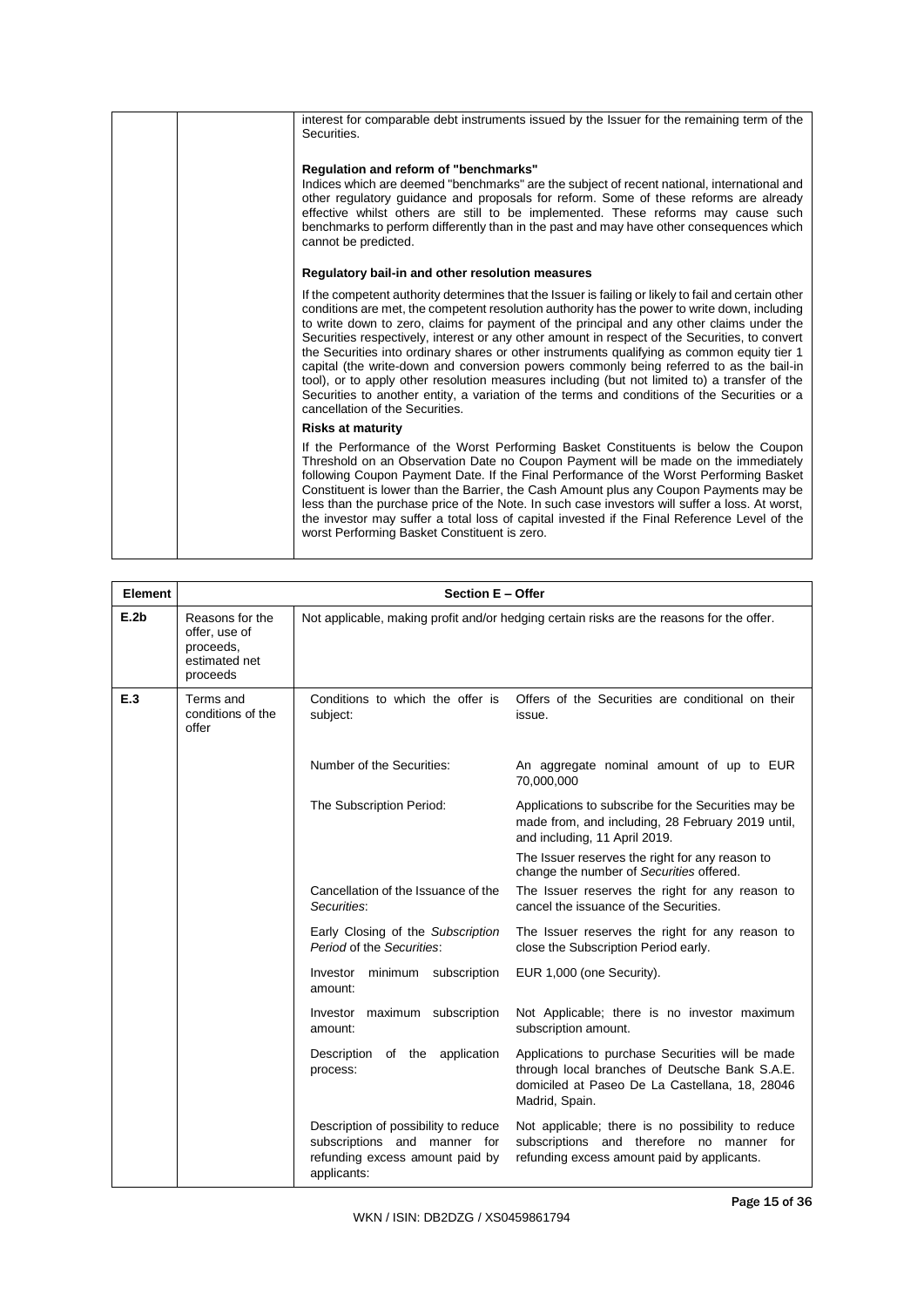|     |                                                                                             | Details of the method and time<br>limits for paying up and delivering<br>the Securities:                                                                 | Investors will be notified by the Issuer or the<br>relevant financial intermediary of their allocations of<br>Securities and the settlement arrangements in<br>respect thereof. The Securities will be issued and<br>delivered on the Issue Date against payment to the<br>Issuer by the relevant Distributor of the net<br>subscription price.                                             |
|-----|---------------------------------------------------------------------------------------------|----------------------------------------------------------------------------------------------------------------------------------------------------------|---------------------------------------------------------------------------------------------------------------------------------------------------------------------------------------------------------------------------------------------------------------------------------------------------------------------------------------------------------------------------------------------|
|     |                                                                                             | Manner in and date on which<br>results of the offer are to be made<br>public:                                                                            | The results of the offer will be filed with the<br>Commission de Surveillance du Secteur Financier<br>in Luxembourg and the Spanish Securities Market<br>Commission (Comisión Nacional del Mercado de<br>Valores) (the "CNMV") and will be published on the<br>website of the Luxembourg Stock Exchange<br>(www.bourse.lu) and the CNMV (www.cnmv.es).                                      |
|     |                                                                                             | Procedure for exercise of any<br>right of pre-emption, negotiability<br>of subscription rights and<br>treatment of subscription rights<br>not exercised: | Not applicable; a procedure for exercise of any<br>right of pre-emption, negotiability of subscription<br>rights and treatment of subscription rights is not<br>planned                                                                                                                                                                                                                     |
|     |                                                                                             | Categories of potential investors to<br>which the Securities are offered<br>and whether tranche(s) have been<br>reserved for certain countries:          | Offers may be made in Spain to any person who<br>complies with all other requirements for investment<br>as set out in the Base Prospectus or otherwise<br>determined by the Issuer and/or the relevant<br>financial intermediaries. In other EEA countries,<br>offers will only be made pursuant to an exemption<br>under the Prospectus Directive as implemented in<br>such jurisdictions. |
|     |                                                                                             | Process for notification to<br>applicants of the amount allotted<br>and the indication whether dealing<br>may begin before notification is<br>made:      | Not applicable, there is no process for notification<br>to applicants of the amount allotted.                                                                                                                                                                                                                                                                                               |
|     |                                                                                             | <b>Issue Price:</b>                                                                                                                                      | 100 per cent. of the Nominal Amount per Note.                                                                                                                                                                                                                                                                                                                                               |
|     |                                                                                             | Amount of any expenses and<br>taxes specifically charged to the<br>subscriber or purchaser:                                                              | Save for the Issue Price, which includes the<br>commissions payable to the Distributors, details of<br>which are set out in Element E.7 below, the Issuer<br>is not aware of any expenses and taxes specifically<br>charged to the subscriber or purchaser                                                                                                                                  |
|     |                                                                                             | Name(s) and address(es), to the<br>extent known to the Issuer, of the<br>placers in the various countries<br>where the offer takes place:                | Local branches of Deutsche Bank S.A.E. domiciled<br>at Paseo De La Castellana, 18, 28046 Madrid,<br>Spain.                                                                                                                                                                                                                                                                                  |
|     |                                                                                             | Name and address of the Paying<br>Agent:                                                                                                                 | Deutsche Bank AG, Taunusanlage 12, 60325<br>Frankfurt am Main, Germany                                                                                                                                                                                                                                                                                                                      |
|     |                                                                                             | Name and address of the<br>Calculation Agent:                                                                                                            | Deutsche Bank AG Taunusanlage 12, 60325<br>Frankfurt am Main, Germany                                                                                                                                                                                                                                                                                                                       |
| E.4 | Interest that is<br>material to the<br>issue/offer<br>including<br>confliction<br>interests | involved in the issue of the Securities has an interest material to the offer.                                                                           | Save for the Distributor(s) regarding the fees, as far as the Issuer is aware, no person                                                                                                                                                                                                                                                                                                    |
| E.7 | Estimated<br>expenses<br>charged to the<br>investor by the<br>issuer or offeror             |                                                                                                                                                          | Not applicable. Save for the Issue Price (which includes the commissions payable by the<br>Issuer to the Distributors of up to 5.00 per cent. per cent. of the Issue Price of the Securities<br>placed through it), the Issuer is not aware of any expenses charged to the investor.                                                                                                        |

# **RISK FACTORS**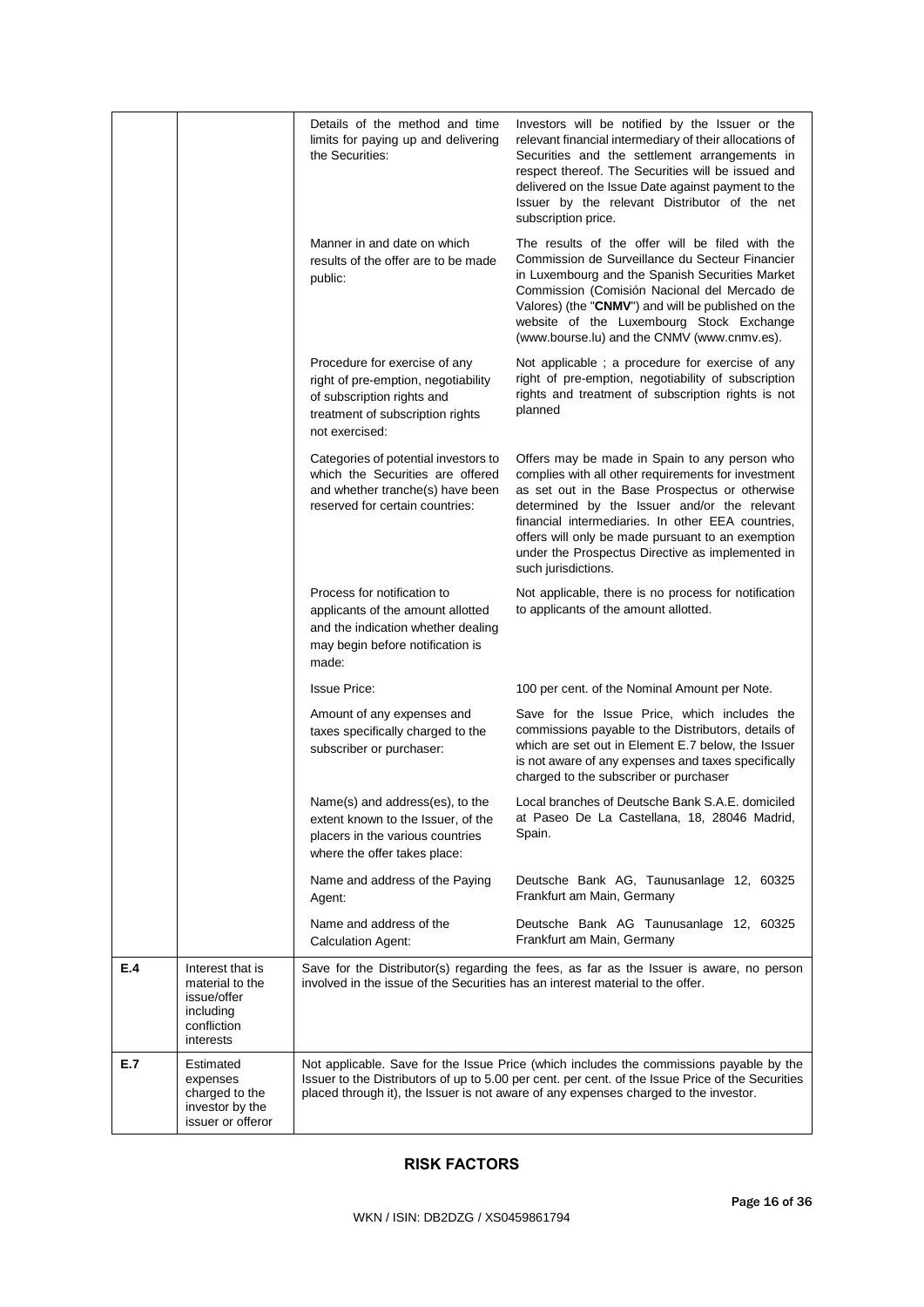Before purchasing Securities, you should consider the relevant Risk Factors incorporated by reference from the Base Prospectus (pages 159-210), the 2018 EMTN Base Prospectus (pages 40-47), the First Supplement to the 2018 EMTN Base Prospectus (pages 4-5), the Second Supplement to the 2018 EMTN Base Prospectus (pages 7,33 -34) and the Third Supplement to the 2018 EMTN Base Prospectus (page 4). Such risk factors are risk factors that are material to the Securities in order to assess the market risk associated with them or which may affect the Issuer's ability to fulfil its obligations under them.

# **Risks at maturity**

If the Final Performance of the Worst Performing Basket Constituent is lower than the Barrier, the Cash Amount plus any Coupon Payments may be less than the purchase price of the Note. In such case, investors will suffer a loss. At worst, the investor may suffer a total loss of capital invested if the Final Reference Level of the Worst Performing Basket Constituent is zero.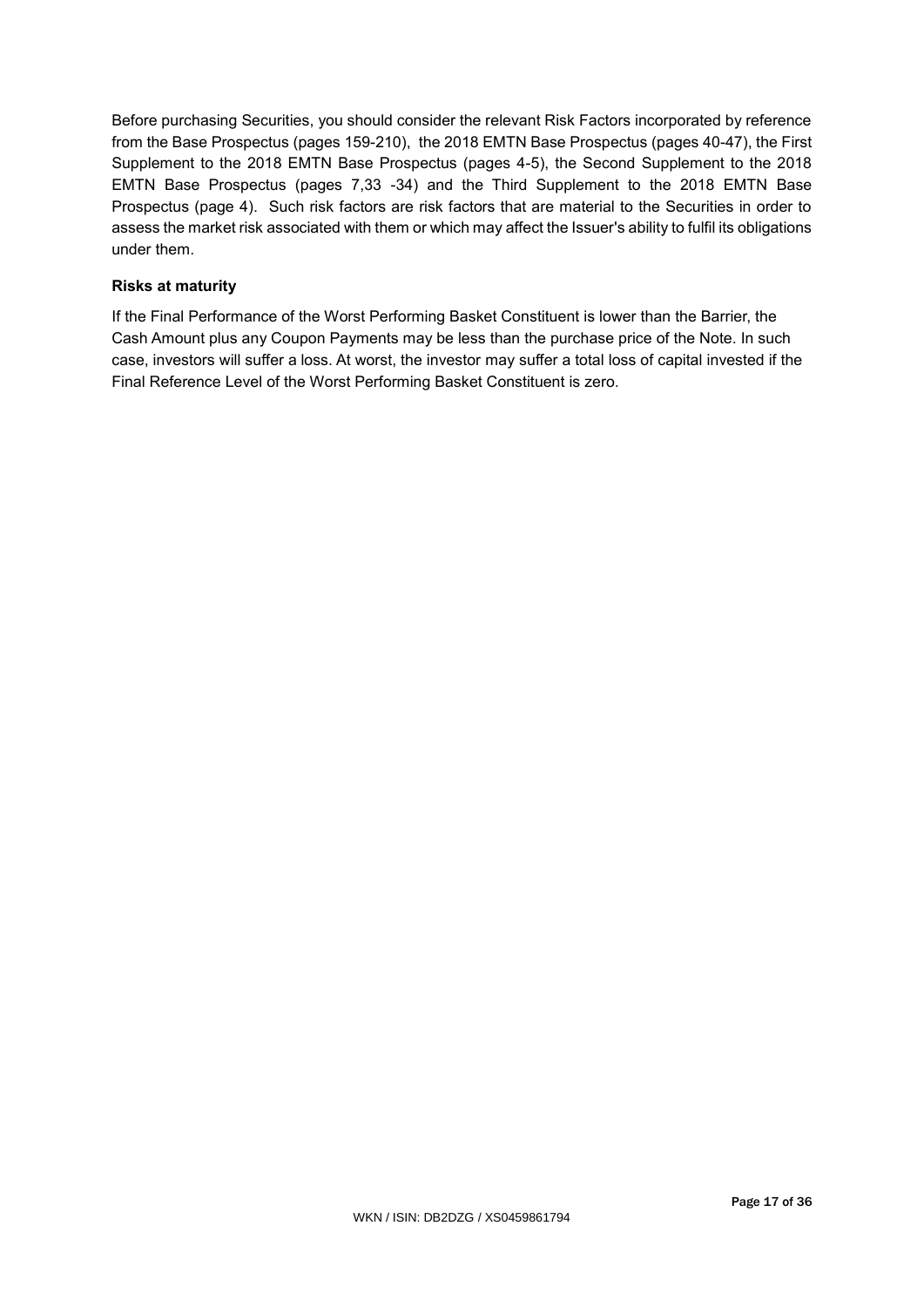## **DOCUMENTS INCORPORATED BY REFERENCE**

The Prospectus should be read and construed in conjunction with the documents incorporated by reference into this Prospectus. The information contained in the following document(s) is hereby incorporated by reference into this Prospectus and deemed to form a part of this Prospectus:

- (a) the Deutsche Bank Aktiengesellschaft programme for the issuance of Certificates, Warrants and Notes Base Prospectus dated 8 February 2019 (the "**Base Prospectus**");
- (b) the Deutsche Bank Aktiengesellschaft EUR 80 billion Debt Issuance Programme Base Prospectus dated 22 June 2018 (the "**2018 EMTN Base Prospectus**");
- (c) the first supplement to the 2018 EMTN Base Prospectus dated 6 July 2018 (the "**First Supplement to the 2018 EMTN Base Prospectus**");
- (d) the second supplement to the 2018 EMTN Base Prospectus dated 31 July 2018 (the "**Second Supplement to the 2018 EMTN Base Prospectus**");
- (e) the third supplement to the 2018 EMTN Base Prospectus dated 7 August 2018 (the "**Third Supplement to the 2018 EMTN Base Prospectus**");
- (f) the fourth supplement to the 2018 EMTN Base Prospectus dated 6 November 2018 (the "**Fourth Supplement to the 2018 EMTN Base Prospectus**");
- (g) the fifth supplement to the 2018 EMTN Base Prospectus dated 5 February 2019 (the "**Fifth Supplement to the 2018 EMTN Base Prospectus**");
- (h) the unaudited interim report as of 30 September 2018 of Deutsche Bank Aktiengesellschaft (the "**30 September 2018 Interim Report**");
- (i) the unaudited interim report as of 30 June 2018 of Deutsche Bank Aktiengesellschaft (the "**30 June 2018 Interim Report**");
- (j) the unaudited Interim Report of Deutsche Bank Aktiengesellschaft as of 31 March 2018 ("**2018 March Interim Report**");
- (k) the Annual Report of Deutsche Bank Aktiengesellschaft as of 31 December 2017 ("**2017 Annual Report**"); and
- (l) the Annual Report of Deutsche Bank Aktiengesellschaft as of 31 December 2016 ("**2016 Annual Report**").

Following the publication of this Prospectus a supplement may be prepared by the Issuer and approved by the CSSF in accordance with Article 13 of the Luxembourg Law. Statements contained in any such supplement (or contained in any document incorporated by reference therein) shall, to the extent applicable (whether expressly, by implication or otherwise), be deemed to modify or supersede statements contained in this Prospectus or in a document which is incorporated by reference in this Prospectus. Any statement so modified or superseded shall not, except as so modified or superseded, constitute a part of this Prospectus.

The table below sets out the relevant page references for the information incorporated into this Prospectus by reference.

# **Cross Reference List**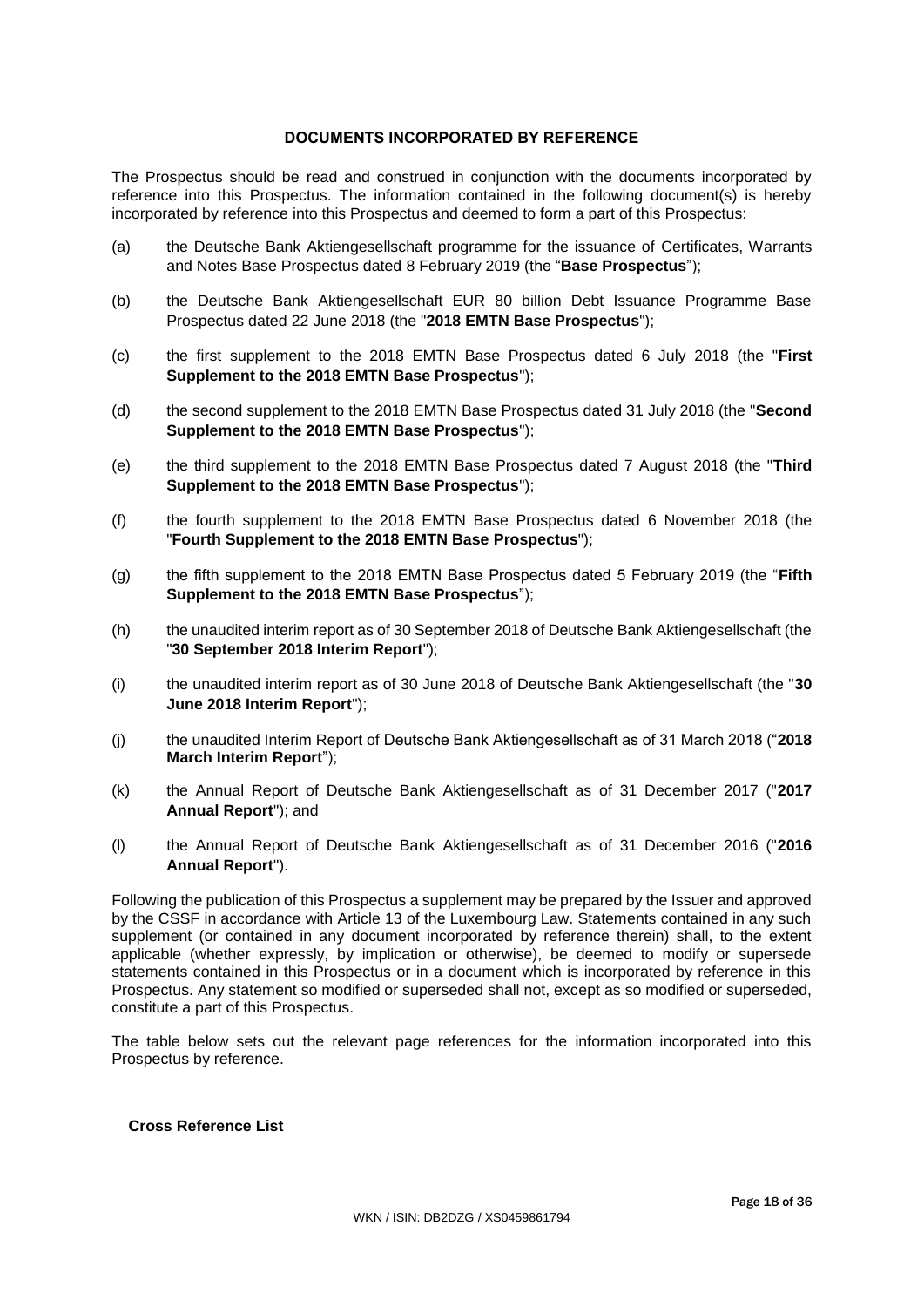## (a) **From the Base Prospectus Page**

|                                                          | Reference |
|----------------------------------------------------------|-----------|
| Risk Factors in Respect of the Securities                | 159 - 193 |
| <b>Risk Factors Related to Securities Generally</b>      | 194-206   |
| Risk Factors Relating to the Market Generally            | 207-210   |
| Conflicts of Interest                                    | 211-213   |
| <b>Responsible Persons</b>                               | 214       |
| Ranking of the Securities                                | 220-221   |
| Use of Proceeds                                          | 314       |
| <b>General Conditions</b>                                | 338-467   |
| General Information on Taxation and Selling Restrictions | 715-758   |

#### (b) **From the 2018 EMTN Base Prospectus Page**

Risk Factors 40-47 Statutory Auditors 81 **Information about Deutsche Bank** 81 Business Overview 81-82 Organisational Structure 82 Trend Information (excluding the paragraph entitled "Statement of No Material Adverse Change") 83-88 Administrative, Management and Supervisory Bodies 88-90 Major Shareholders 90-91 Historical Financial Information / Financial Statements 91 Auditing of Historical Annual Financial Information **91** and 191 Legal and Arbitration Proceedings **91-107** Material Contracts **107** Third Party Information and Statement by Experts and Declaration of any Interest 107

| (c) | From the First Supplement to the 2018 EMTN Base Prospectus | Page<br><b>Reference</b> |
|-----|------------------------------------------------------------|--------------------------|
|     | <b>Risk Factors</b>                                        | $4 - 5$                  |

**Reference**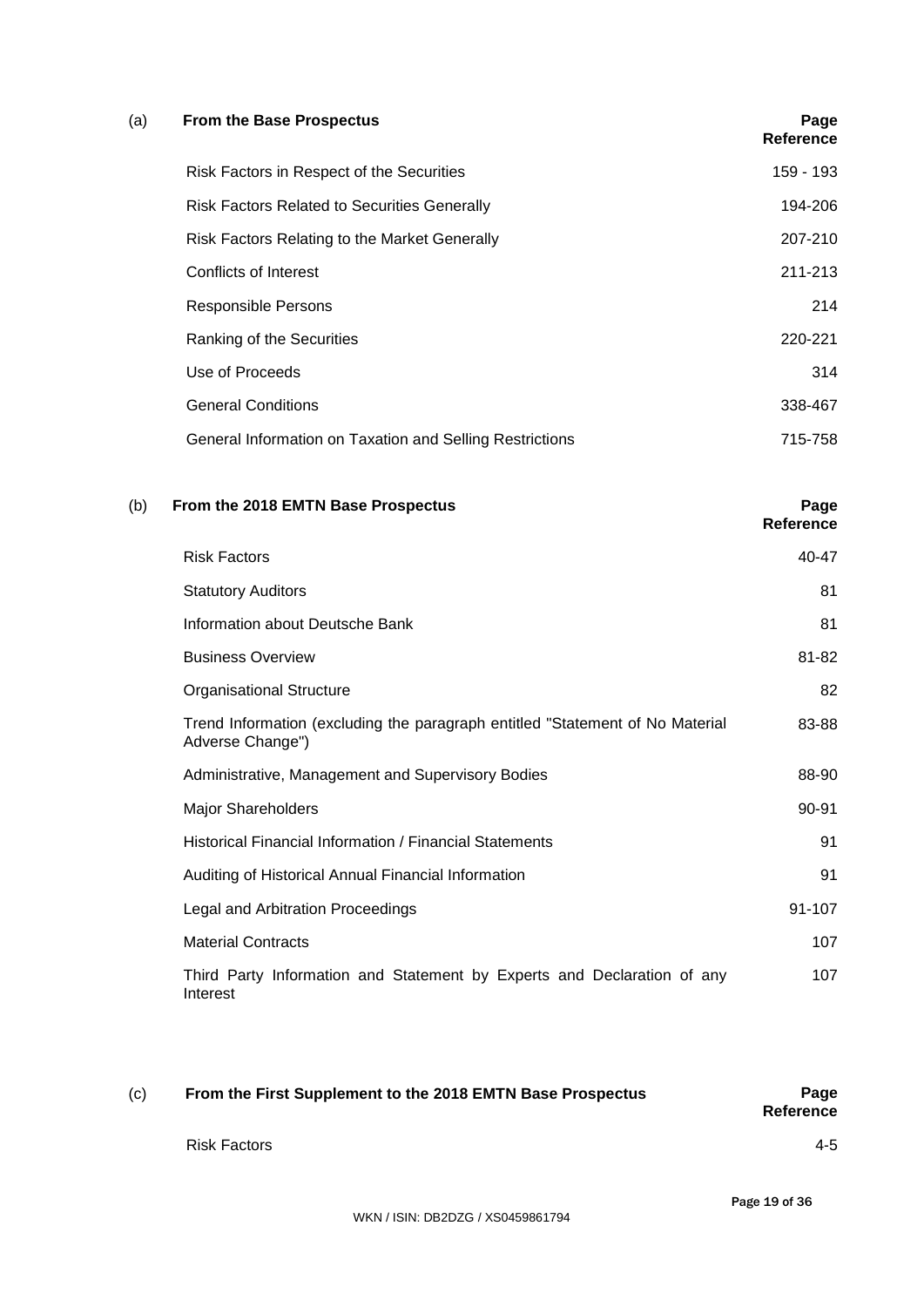| (d) | From the Second Supplement to the 2018 EMTN Base Prospectus                             | Page<br><b>Reference</b> |  |  |
|-----|-----------------------------------------------------------------------------------------|--------------------------|--|--|
|     | <b>Risk Factors</b>                                                                     | 7, 33-34                 |  |  |
|     | <b>Business Overview</b>                                                                | $7-9$                    |  |  |
|     | <b>Trend Information</b>                                                                | $9 - 13$                 |  |  |
|     | Administrative, Management and Supervisory Bodies                                       | $13 - 15$                |  |  |
|     | Major Shareholders                                                                      | 15                       |  |  |
|     | Legal and Arbitration Proceedings                                                       | 16-31                    |  |  |
| (e) | From the Third Supplement to the 2018 EMTN Base Prospectus                              | Page<br>Reference        |  |  |
|     | <b>Risk Factors</b>                                                                     | 4                        |  |  |
|     | Administrative, Management and Supervisory Bodies                                       | $5 - 7$                  |  |  |
| (f) | From the Fourth Supplement to the 2018 EMTN Base Prospectus                             | Page<br><b>Reference</b> |  |  |
|     | Significant Change in Deutsche Bank Group's Financial Position                          | 4                        |  |  |
|     | <b>Trend Information</b>                                                                | $6 - 10$                 |  |  |
|     | <b>Major Shareholders</b>                                                               | 6, 13                    |  |  |
|     | Administrative, Management and Supervisory Bodies                                       | $10 - 13$                |  |  |
|     | Legal and Arbitration Proceedings                                                       | 13-28                    |  |  |
| (g) | From the Fifth Supplement to the 2018 EMTN Base Prospectus                              | Page<br><b>Reference</b> |  |  |
|     | <b>Trend Information</b>                                                                | $3 - 10$                 |  |  |
|     | Administrative, Management and Supervisory Bodies                                       | $11 - 13$                |  |  |
| (h) | From the 30 September 2018 Interim Report                                               | Page<br>Reference        |  |  |
|     | <b>Risk</b><br>Report<br>Capital<br>Performance<br><b>Risk</b><br>and<br>$\blacksquare$ | 34-42                    |  |  |
|     | Risk<br>Ratio<br>Report<br>Leverage<br>۰.                                               | 43-44                    |  |  |

| <b>Risk</b>  | Report - Leverage |    | Ratio                      |             |             | 43-44 |
|--------------|-------------------|----|----------------------------|-------------|-------------|-------|
| Consolidated | Statement         | 0t | Income                     | (unaudited) |             | 59    |
| Consolidated |                   |    | Statement of Comprehensive | Income      | (unaudited) | 60    |

Page 20 of 36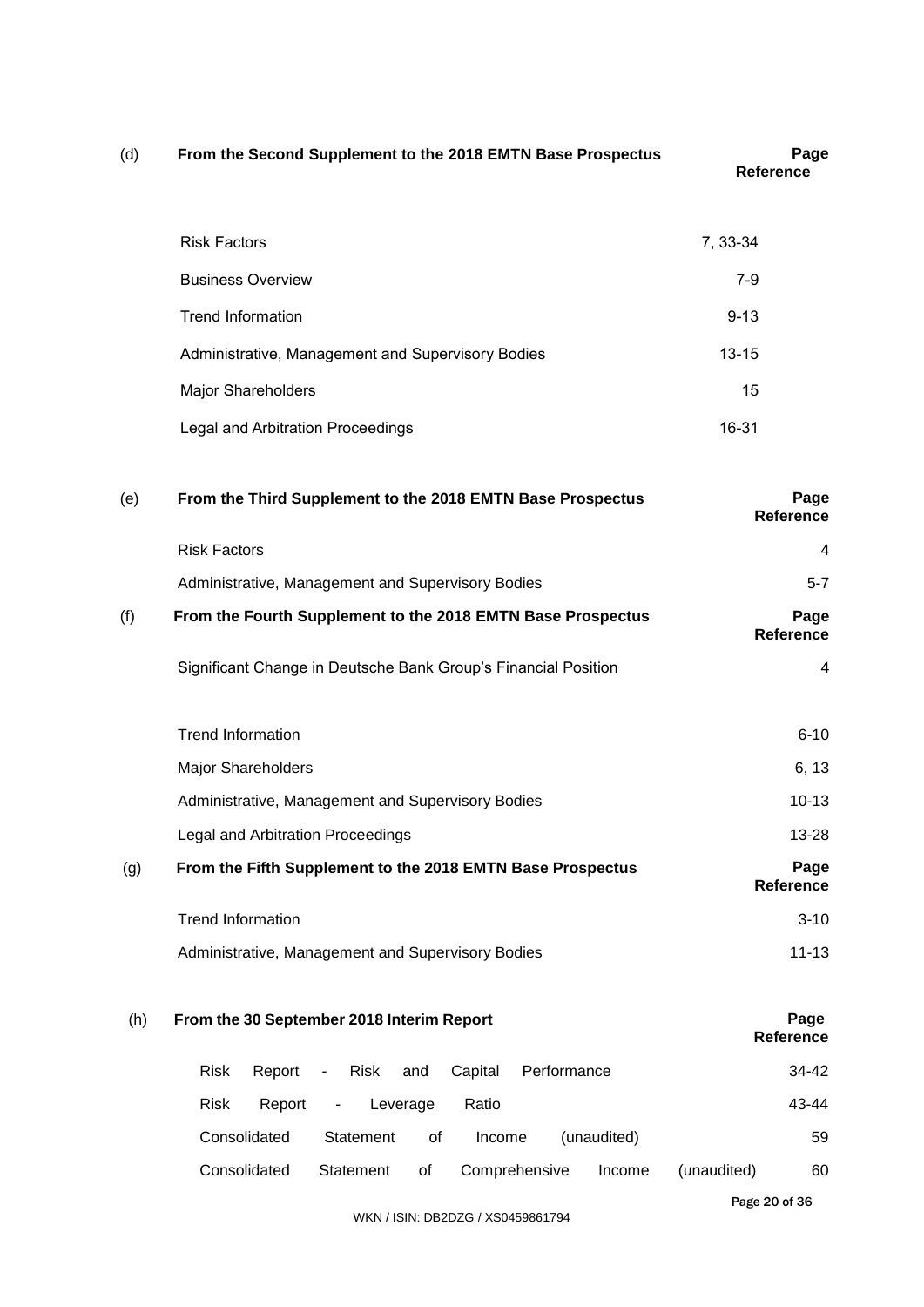| Consolidated                      | Balance   |                                               | Sheet                  | (unaudited) |  |  |           | 61      |
|-----------------------------------|-----------|-----------------------------------------------|------------------------|-------------|--|--|-----------|---------|
| Consolidated                      |           | Statement of Changes in Equity (unaudited)    |                        |             |  |  |           | 62-64   |
| Consolidated                      | Statement | of                                            | Cash Flows (unaudited) |             |  |  |           | 65-66   |
| Basis<br>οf                       |           | Preparation (unaudited)                       |                        |             |  |  |           | 67      |
| Information                       | <b>on</b> | the Consolidated Income Statement (unaudited) |                        |             |  |  |           | 79-82   |
| Information on                    |           | the Consolidated Balance Sheet (unaudited)    |                        |             |  |  |           | 83-113  |
| Review                            | Report    |                                               |                        |             |  |  |           | 118     |
| Other                             |           | Information (unaudited) - Non-GAAP Financial  |                        |             |  |  | Measures* | 119-122 |
| *Alternative Performance Measures |           |                                               |                        |             |  |  |           |         |

| (i)<br>From the 30 June 2018 Interim Report                  | Page<br>Reference |
|--------------------------------------------------------------|-------------------|
| Risk Report - Risk and Capital Performance                   | $37 - 44$         |
| Risk Report - Leverage Ratio                                 | 45-46             |
| Consolidated Statement of Income (unaudited)                 | 61                |
| Consolidated Statement of Comprehensive Income (unaudited)   | 62                |
| Consolidated Balance Sheet (unaudited)                       | 63                |
| Consolidated Statement of Changes in Equity (unaudited)      | 64-66             |
| Consolidated Statement of Cash Flows (unaudited)             | 67-68             |
| Basis of Preparation (unaudited)                             | 69                |
| Information on the Consolidated Income Statement (unaudited) | 81-84             |
| Information on the Consolidated Balance Sheet (unaudited)    | 85-116            |
| <b>Review Report</b>                                         | 121               |
| Other Information (unaudited) - Non-GAAP Financial Measures* | 123-126           |
| *Alternative Performance Measures                            |                   |

| (i) | From the 2018 March Interim Report                         | Page<br>Reference |
|-----|------------------------------------------------------------|-------------------|
|     | Risk Report - Risk and Capital Performance                 | 29-36             |
|     | Risk Report - Leverage Ratio                               | 37-38             |
|     | Consolidated Statement of Income (unaudited)               | 53                |
|     | Consolidated Statement of Comprehensive Income (unaudited) | 54                |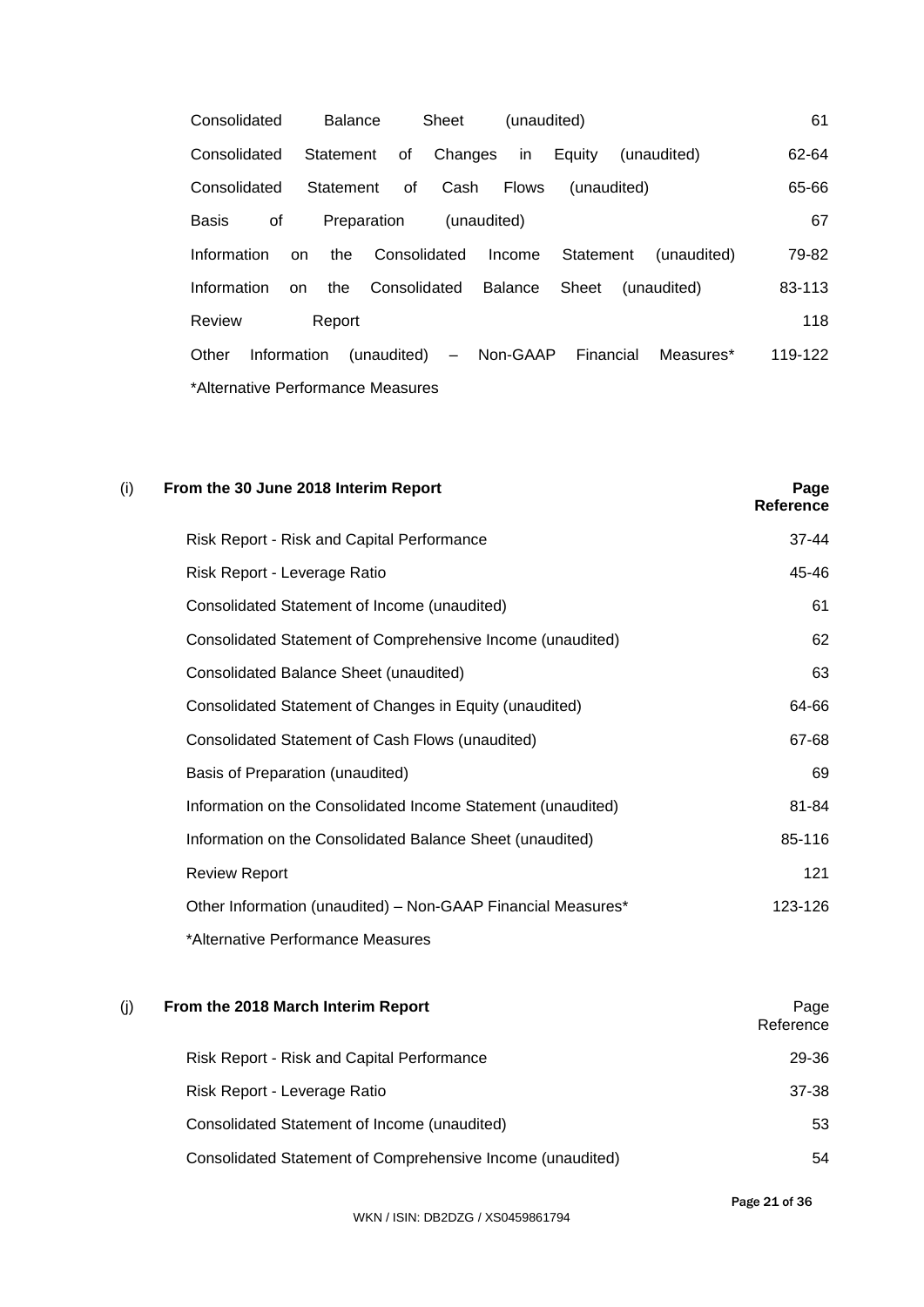| Consolidated Balance Sheet (unaudited)                       | 55     |
|--------------------------------------------------------------|--------|
| Consolidated Statement of Changes in Equity (unaudited)      | 56-58  |
| Consolidated Statement of Cash Flows (unaudited)             | 59-60  |
| Basis of Preparation (unaudited)                             | 61     |
| Information on the Consolidated Income Statement (unaudited) | 73-75  |
| Information on the Consolidated Balance Sheet (unaudited)    | 76-109 |
| <b>Review Report</b>                                         | 113    |
| Other Information (unaudited) - Non-GAAP Financial Measures* | 114    |
| *Alternative Performance Measures                            |        |

| (k) | From the 2017 Annual Report                                  | Page<br><b>Reference</b> |
|-----|--------------------------------------------------------------|--------------------------|
|     | <b>Management Report</b>                                     | $1 - 193$                |
|     |                                                              | $82 - 95$                |
|     | Capital and Leverage Ratio                                   | 195                      |
|     | <b>Consolidated Statement of Income</b>                      | 196                      |
|     | Consolidated Statement of Comprehensive Income               |                          |
|     | <b>Consolidated Balance Sheet</b>                            | 197                      |
|     | Consolidated Statement of Changes in Equity                  | 198-199                  |
|     | <b>Consolidated Statement of Cash Flows</b>                  | 200-201                  |
|     | Notes to the Consolidated Financial Statements               | 202-228                  |
|     | Notes to the Consolidated Income Statement                   | 229-232                  |
|     | Notes to the Consolidated Balance Sheet                      | 234-290                  |
|     | <b>Additional Notes</b>                                      | 291-343                  |
|     | Independent Auditors' Report                                 | 344-351                  |
|     | Other Information (unaudited) - Non-GAAP Financial Measures* | 378-382                  |
|     | *Alternative Performance Measures                            |                          |

| (1) | From the 2016 Annual Report | Page<br><b>Reference</b> |
|-----|-----------------------------|--------------------------|
|     | Capital and Leverage Ratio  | 136-152                  |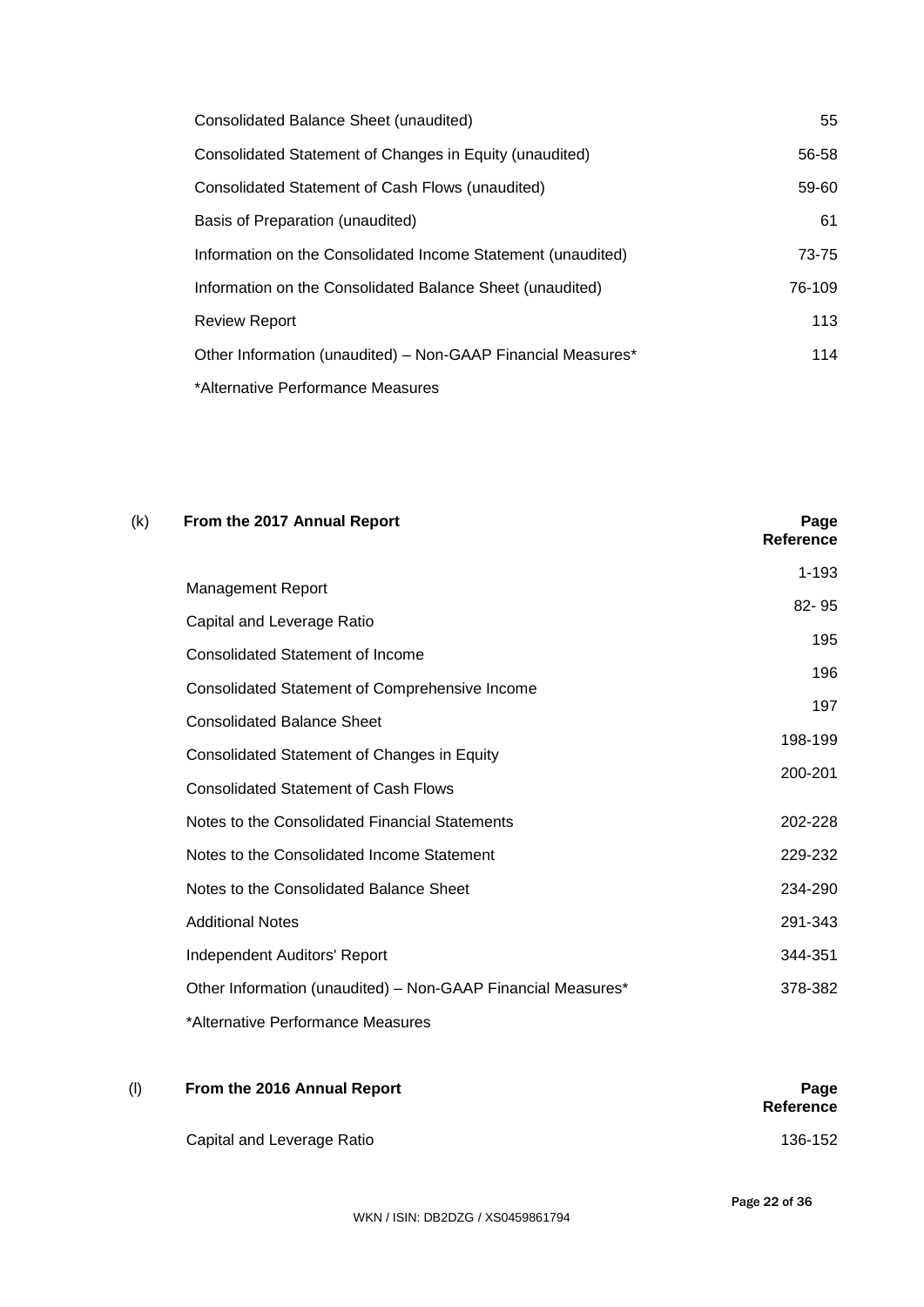| <b>Consolidated Statement of Income</b>                      | 269     |
|--------------------------------------------------------------|---------|
| <b>Consolidated Statement of Comprehensive Income</b>        | 270     |
| <b>Consolidated Balance Sheet</b>                            | 271     |
| Consolidated Statement of Changes in Equity                  | 272-273 |
| <b>Consolidated Statement of Cash Flows</b>                  | 274     |
| Notes to the Consolidated Financial Statements               | 275-308 |
| <b>Additional Notes</b>                                      | 382-440 |
| Independent Auditor's Report                                 | 441-442 |
| Other Information (unaudited) - Non-GAAP Financial Measures* | 467-472 |
| *Alternative Performance Measures                            |         |

The information incorporated by reference which is not included in the cross-reference list, is considered as additional information and is not required by the relevant schedules of the Regulation 809/2004 of the European Commission, as amended. Any documents incorporated by reference in the Base Prospectus, any supplement to the Base Prospectus, the 2018 EMTN Base Prospectus or any supplement to the 2018 EMTN Base Prospectus shall not thereby be deemed incorporated by reference in this Prospectus and are either deemed not relevant for an investor or are otherwise covered elsewhere in this Prospectus.

The documents specified above and incorporated by reference shall be available in physical form at the registered office of the Issuer and, in case of admission to trading of the Securities on the Luxembourg Stock Exchange, in Luxembourg in physical form at the office of Deutsche Bank Luxembourg S.A. at 2, boulevard Konrad Adenauer, L–1115 Luxembourg or at the Issuer's listing agent in Luxembourg, Banque de Luxembourg S.A., at 14, boulevard Royal L-2449, Luxembourg, and at the Issuer's Zurich Branch, Uraniastrasse 9, PF 3604, CH-8021 Zurich, Switzerland (where it can also be ordered by telephone +41 44 227 3781 or fax +41 44 227 3084).

The documents incorporated by reference shall also be available for viewing on the website of the Luxembourg Stock Exchange: www.bourse.lu.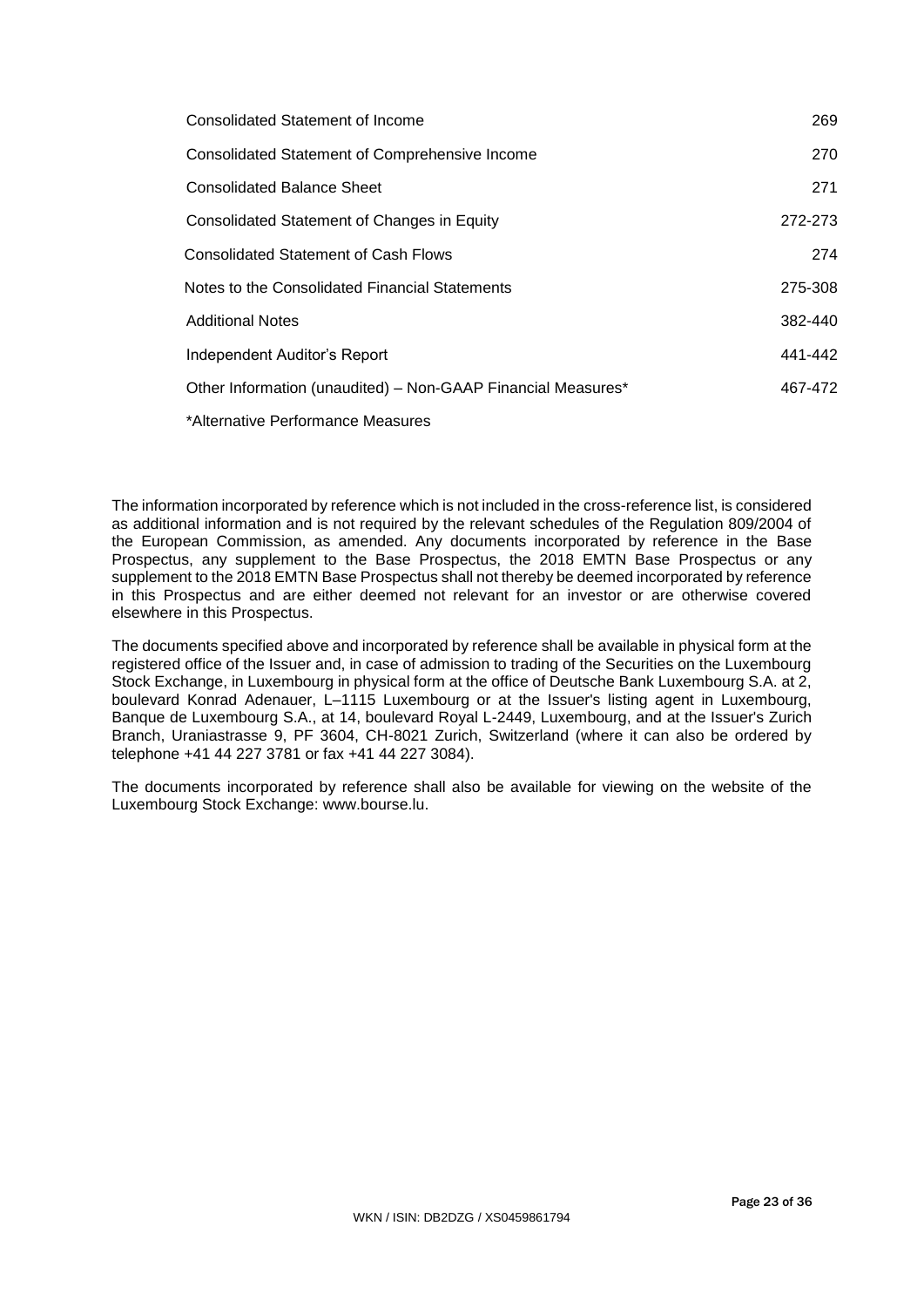# **PRODUCT TERMS**

The Securities will be subject to the General Conditions (the "**General Conditions**"), as set out in the Base Prospectus and also to the following provisions (the "**Product Terms**"). Each reference in such General Conditions to the "Final Terms" shall be deemed to be deleted and replaced by the "Product Terms". In the case of a discrepancy or conflict with such General Conditions or Product Terms, the Product Terms shall prevail.

## **General Definitions applicable to the Securities**

| Security Type                      | Note                                               |                                                                                                |                                    |                               |                                                                                                      |  |
|------------------------------------|----------------------------------------------------|------------------------------------------------------------------------------------------------|------------------------------------|-------------------------------|------------------------------------------------------------------------------------------------------|--|
| <b>ISIN</b>                        |                                                    | XS0459861794                                                                                   |                                    |                               |                                                                                                      |  |
| <b>WKN</b>                         | DB2DZG                                             |                                                                                                |                                    |                               |                                                                                                      |  |
| Common<br>Code                     | 045986179                                          |                                                                                                |                                    |                               |                                                                                                      |  |
| Issuer                             | Deutsche Bank AG                                   |                                                                                                |                                    |                               |                                                                                                      |  |
| Number of the<br><b>Securities</b> | Aggregate nominal amount of up to EUR 70,000,000   |                                                                                                |                                    |                               |                                                                                                      |  |
| <b>Issue Price</b>                 |                                                    | 100 per cent. of the Nominal Amount per Note                                                   |                                    |                               |                                                                                                      |  |
| <b>Issue Date</b>                  | 12 April 2019                                      |                                                                                                |                                    |                               |                                                                                                      |  |
| Nominal<br>Amount                  |                                                    | EUR 1,000 per Note                                                                             |                                    |                               |                                                                                                      |  |
| Calculation<br>Agent               | Deutsche Bank AG                                   |                                                                                                |                                    |                               |                                                                                                      |  |
| Underlying                         | Type of<br><b>Basket</b><br><b>Constituen</b><br>t | A basket of assets comprised as follows:<br>Name of<br><b>Basket</b><br><b>Constituen</b><br>t | <b>Index</b><br><b>Sponso</b><br>r | Reference<br><b>Source</b>    | <b>Bloomberg /</b><br>Reuters /<br><b>Security</b><br>Code / ISIN<br>of Basket<br><b>Constituent</b> |  |
|                                    | Index                                              | IBEX 35<br>Index                                                                               | Bolsa de<br>Madrid                 | Bolsa de<br>Madrid,<br>Madrid | Bloomberg<br>page: IBEX<br>$<$ Index $>$<br>Reuters RIC:<br>.IBEX<br>ISIN:<br>ES0SI000000<br>5       |  |

Index EURO

STOXX 50® Index

**STOXX** Limited

**STOXX** Limited, Zurich

Bloomberg page: SX5E <Index>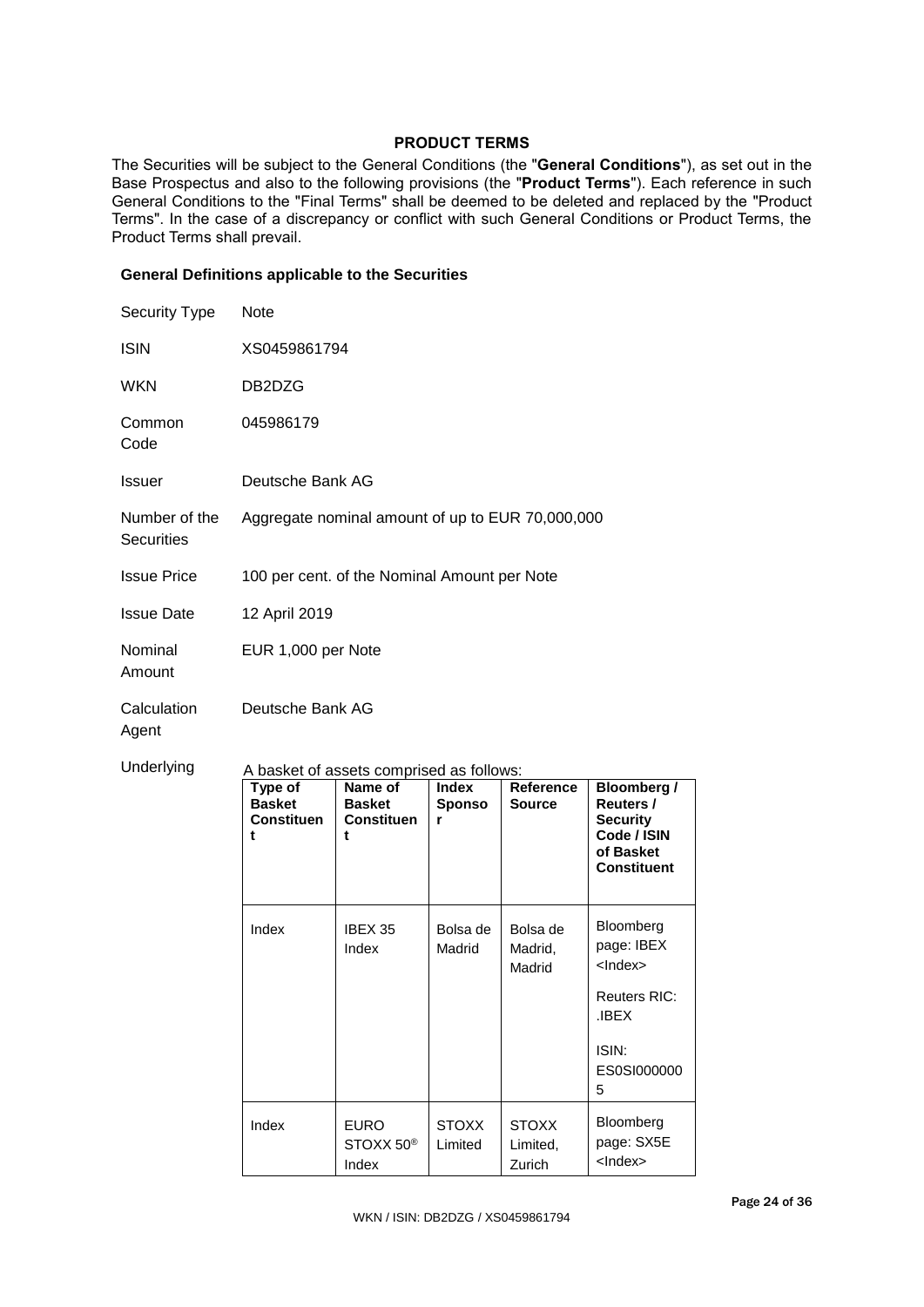|  |  | <b>Reuters RIC:</b><br>.STOXX50E |
|--|--|----------------------------------|
|  |  | ISIN:<br>EU000965814<br>5        |

| Name of<br><b>Basket</b><br><b>Constituent</b> | <b>Relevant</b><br><b>Basket</b><br><b>Constituent</b><br>Value | Related<br><b>Exchange</b>                                   | <b>Basket</b><br><b>Currency</b><br><b>Exchange</b> |
|------------------------------------------------|-----------------------------------------------------------------|--------------------------------------------------------------|-----------------------------------------------------|
| IBEX 35 Index                                  | The official<br>closing level on<br>the Reference<br>Source     | As defined in<br>$\S5(5)(i)$ of the<br>General<br>Conditions | Not<br>applicable                                   |
| EURO STOXX<br>$50^{\circ}$ Index               | The official<br>closing level on<br>the Reference<br>Source     | As defined in<br>$\S5(5)(i)$ of the<br>General<br>Conditions | Not<br>applicable                                   |

Settlement Cash Settlement

| Initial<br>Reference<br>Level        | The Relevant Reference Level Value on the Initial Valuation Date                                                                                                                                                                                        |
|--------------------------------------|---------------------------------------------------------------------------------------------------------------------------------------------------------------------------------------------------------------------------------------------------------|
| Final<br>Reference<br>Level          | The Relevant Reference Level Value on the Valuation Date                                                                                                                                                                                                |
| Reference<br>Level                   | An amount (which shall be deemed to be a monetary value in the Settlement<br>Currency) equal to the Relevant Reference Level Value on such day quoted by or<br>published on the Reference Source as specified in the specification of the<br>Underlying |
| Relevant<br>Reference<br>Level Value | The official closing level of a Basket Constituent                                                                                                                                                                                                      |
| Initial<br><b>Valuation Date</b>     | 12 April 2019                                                                                                                                                                                                                                           |
| <b>Valuation Date</b>                | 12 April 2027                                                                                                                                                                                                                                           |
| Settlement<br>Date                   | 15 April 2027                                                                                                                                                                                                                                           |
| Observation<br>Dates                 | Each of 14 April 2020, 12 April 2021, 12 April 2022, 12 April 2023, 12 April 2024,<br>14 April 2025, 13 April 2026 and the Valuation Date                                                                                                               |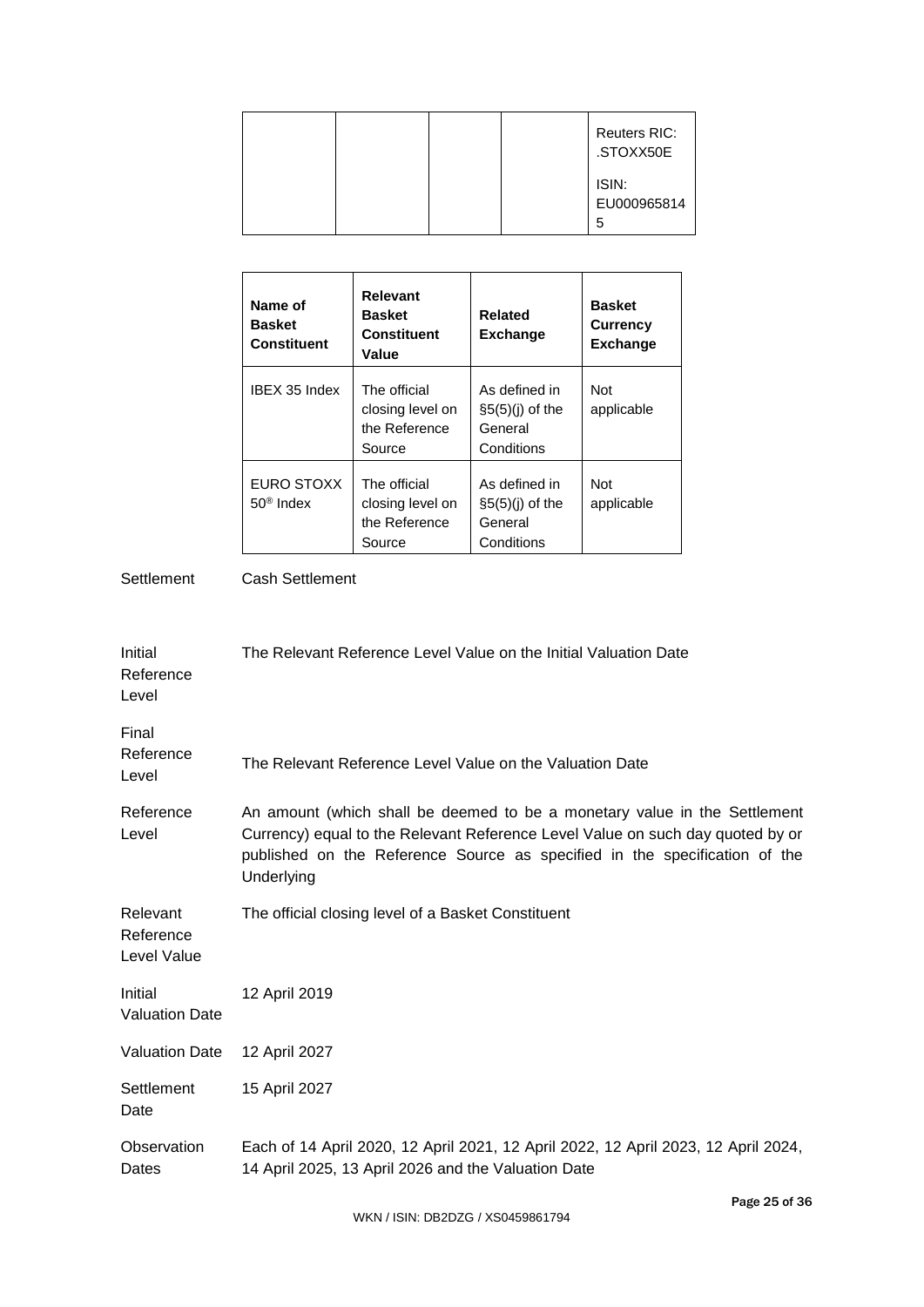| Coupon<br>Observation<br>Dates                      | <b>Each Observation Date</b>                                                                                                                                                                                                                                                                                                                                                                                                              |                |                                                                                                                                                                                                                                         |  |
|-----------------------------------------------------|-------------------------------------------------------------------------------------------------------------------------------------------------------------------------------------------------------------------------------------------------------------------------------------------------------------------------------------------------------------------------------------------------------------------------------------------|----------------|-----------------------------------------------------------------------------------------------------------------------------------------------------------------------------------------------------------------------------------------|--|
| Coupon<br>Payment<br>Dates                          | Each of 17 April 2020, 15 April 2021, 19 April 2022, 17 April 2023, 17 April 2024,<br>17 April 2025, 16 April 2026 and the Settlement Date or, if such day is not a<br>Business Day, the Coupon Payment Date is postponed to the next day which is a<br>Business Day unless it would then fall in the following calendar month, in which<br>case the Coupon Payment Date is brought forward to the immediately preceding<br>Business Day. |                |                                                                                                                                                                                                                                         |  |
| <b>Barrier</b>                                      |                                                                                                                                                                                                                                                                                                                                                                                                                                           |                | 60 per cent. of the Initial Reference Level                                                                                                                                                                                             |  |
| Worst<br>Performing<br><b>Basket</b><br>Constituent | The Basket Constituent with the lowest Performance, or, if two or more Basket<br>Constituents have the same lowest Performance, such Basket Constituent of the<br>Basket Constituents having the same lowest Performance, as the Calculation<br>Agent shall select in its reasonable discretion                                                                                                                                           |                |                                                                                                                                                                                                                                         |  |
| Cash Amount                                         |                                                                                                                                                                                                                                                                                                                                                                                                                                           |                | (a) If on an Observation Date, other than the Valuation Date, the Performance of<br>the Worst Performing Basket Constituent is above or equal to the Redemption<br>Threshold (a "Redemption Event"), an amount equal to the product of: |  |
|                                                     | (i)                                                                                                                                                                                                                                                                                                                                                                                                                                       |                | the Nominal Amount; and                                                                                                                                                                                                                 |  |
|                                                     | (ii)                                                                                                                                                                                                                                                                                                                                                                                                                                      |                | the sum of:                                                                                                                                                                                                                             |  |
|                                                     |                                                                                                                                                                                                                                                                                                                                                                                                                                           | (A)            | the Autocall Redemption Level for such Observation Date;<br>and                                                                                                                                                                         |  |
|                                                     |                                                                                                                                                                                                                                                                                                                                                                                                                                           | (B)            | the Autocall Additional Coupon for such Observation Date, or                                                                                                                                                                            |  |
|                                                     |                                                                                                                                                                                                                                                                                                                                                                                                                                           |                | (b) if a Redemption Event has not occurred, and:                                                                                                                                                                                        |  |
|                                                     | (i)                                                                                                                                                                                                                                                                                                                                                                                                                                       |                | the Final Performance of the Worst Performing Basket Constituent<br>is above or equal to the Redemption Threshold, an amount equal to<br>the product of:                                                                                |  |
|                                                     |                                                                                                                                                                                                                                                                                                                                                                                                                                           |                | (A) the Nominal Amount; and                                                                                                                                                                                                             |  |
|                                                     |                                                                                                                                                                                                                                                                                                                                                                                                                                           | (B)            | the sum of:                                                                                                                                                                                                                             |  |
|                                                     |                                                                                                                                                                                                                                                                                                                                                                                                                                           |                | (I) one; and                                                                                                                                                                                                                            |  |
|                                                     |                                                                                                                                                                                                                                                                                                                                                                                                                                           |                | (II) the Final Additional Coupon; or                                                                                                                                                                                                    |  |
|                                                     | (ii)                                                                                                                                                                                                                                                                                                                                                                                                                                      |                | if the Final Performance of the Worst Performing Basket Constituent<br>is below the Redemption Threshold but above or equal to the<br>Barrier, an amount equal to the Nominal Amount                                                    |  |
|                                                     | (iii)                                                                                                                                                                                                                                                                                                                                                                                                                                     |                | if the Final Performance is below the Barrier, an amount (subject to<br>a minimum of zero) equal to the product of:                                                                                                                     |  |
|                                                     |                                                                                                                                                                                                                                                                                                                                                                                                                                           | (A)            | the Nominal Amount; and                                                                                                                                                                                                                 |  |
|                                                     |                                                                                                                                                                                                                                                                                                                                                                                                                                           | (B)            | the difference between:                                                                                                                                                                                                                 |  |
|                                                     |                                                                                                                                                                                                                                                                                                                                                                                                                                           | (I) one minus, |                                                                                                                                                                                                                                         |  |
|                                                     |                                                                                                                                                                                                                                                                                                                                                                                                                                           |                | (II) the greater of (1) zero and (2) the Put Strike minus the<br>Final Performance.                                                                                                                                                     |  |
|                                                     |                                                                                                                                                                                                                                                                                                                                                                                                                                           |                | $Dao \alpha$                                                                                                                                                                                                                            |  |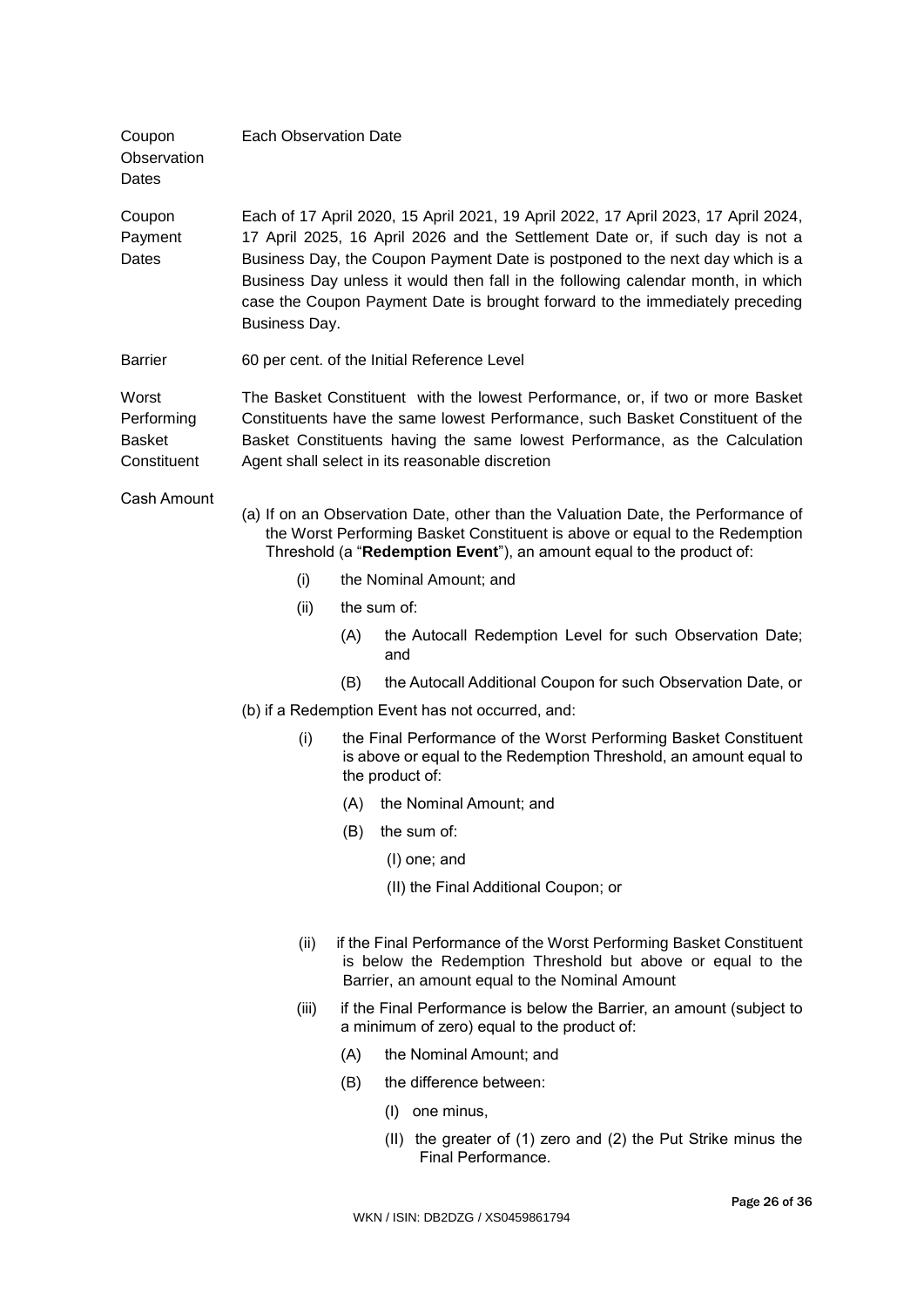| Coupon<br>Payment                | Coupon Payment applies. In respect of an Observation Date:                                                                                            |                                                                                                                                                                                                         |                                                                                                                                                                                                                                     |                                                                                                                                               |  |  |
|----------------------------------|-------------------------------------------------------------------------------------------------------------------------------------------------------|---------------------------------------------------------------------------------------------------------------------------------------------------------------------------------------------------------|-------------------------------------------------------------------------------------------------------------------------------------------------------------------------------------------------------------------------------------|-----------------------------------------------------------------------------------------------------------------------------------------------|--|--|
|                                  | (a)                                                                                                                                                   | if the Performance of the Worst Performing Basket Constituent is above or<br>equal to the Coupon Threshold, the Coupon Payment of the Coupon Amount<br>will be made on the next Coupon Payment Date, or |                                                                                                                                                                                                                                     |                                                                                                                                               |  |  |
|                                  | (b)                                                                                                                                                   | Date.                                                                                                                                                                                                   |                                                                                                                                                                                                                                     | if the Performance of the Worst Performing Basket is below the Coupon<br>Threshold, no Coupon Payment will be made on the next Coupon Payment |  |  |
| Coupon<br>Amount                 | (a)                                                                                                                                                   |                                                                                                                                                                                                         | If on an Observation Date, the Performance of the Worst Performing Basket<br>Constituent is above or equal to the Additional Coupon Threshold, the<br>Coupon Amount will be equal to the product of:                                |                                                                                                                                               |  |  |
|                                  |                                                                                                                                                       | (i)<br>(ii)                                                                                                                                                                                             | (A)<br>(B)                                                                                                                                                                                                                          | the Nominal Amount; and<br>the sum of:<br>the Additional Coupon; plus<br>the Coupon, or                                                       |  |  |
|                                  | (b)                                                                                                                                                   |                                                                                                                                                                                                         | if on an Observation Date, the Performance of the Worst Performing Basket<br>Constituent is below the Additional Coupon Threshold but above or equal to<br>the Coupon Threshold, the Coupon Amount will be equal to the product of: |                                                                                                                                               |  |  |
|                                  |                                                                                                                                                       | (i)<br>(ii)                                                                                                                                                                                             |                                                                                                                                                                                                                                     | the Nominal Amount; and<br>the Coupon.                                                                                                        |  |  |
| Additional<br>Coupon             |                                                                                                                                                       | 2.70 per cent                                                                                                                                                                                           |                                                                                                                                                                                                                                     |                                                                                                                                               |  |  |
| Autocall<br>Additional<br>Coupon | 2.70 per cent.                                                                                                                                        |                                                                                                                                                                                                         |                                                                                                                                                                                                                                     |                                                                                                                                               |  |  |
| Autocall<br>Redemption<br>Level  | 100 per cent.                                                                                                                                         |                                                                                                                                                                                                         |                                                                                                                                                                                                                                     |                                                                                                                                               |  |  |
| Coupon                           | 2.70 per cent.                                                                                                                                        |                                                                                                                                                                                                         |                                                                                                                                                                                                                                     |                                                                                                                                               |  |  |
| Coupon<br>Threshold              | 70 per cent. of the Initial Reference Level                                                                                                           |                                                                                                                                                                                                         |                                                                                                                                                                                                                                     |                                                                                                                                               |  |  |
| Early<br>Redemption<br>Date      | In respect of an Observation Date other than the Valuation Date, the Coupon<br>Payment Date immediately following such Observation Date               |                                                                                                                                                                                                         |                                                                                                                                                                                                                                     |                                                                                                                                               |  |  |
| Final<br>Additional<br>Coupon    |                                                                                                                                                       | 2.70 per cent.                                                                                                                                                                                          |                                                                                                                                                                                                                                     |                                                                                                                                               |  |  |
| Final<br>Performance             | The Final Performance of a Basket Constituent is determined as the quotient of<br>(A) the Final Reference Level, and (B) its Initial Reference Level. |                                                                                                                                                                                                         |                                                                                                                                                                                                                                     |                                                                                                                                               |  |  |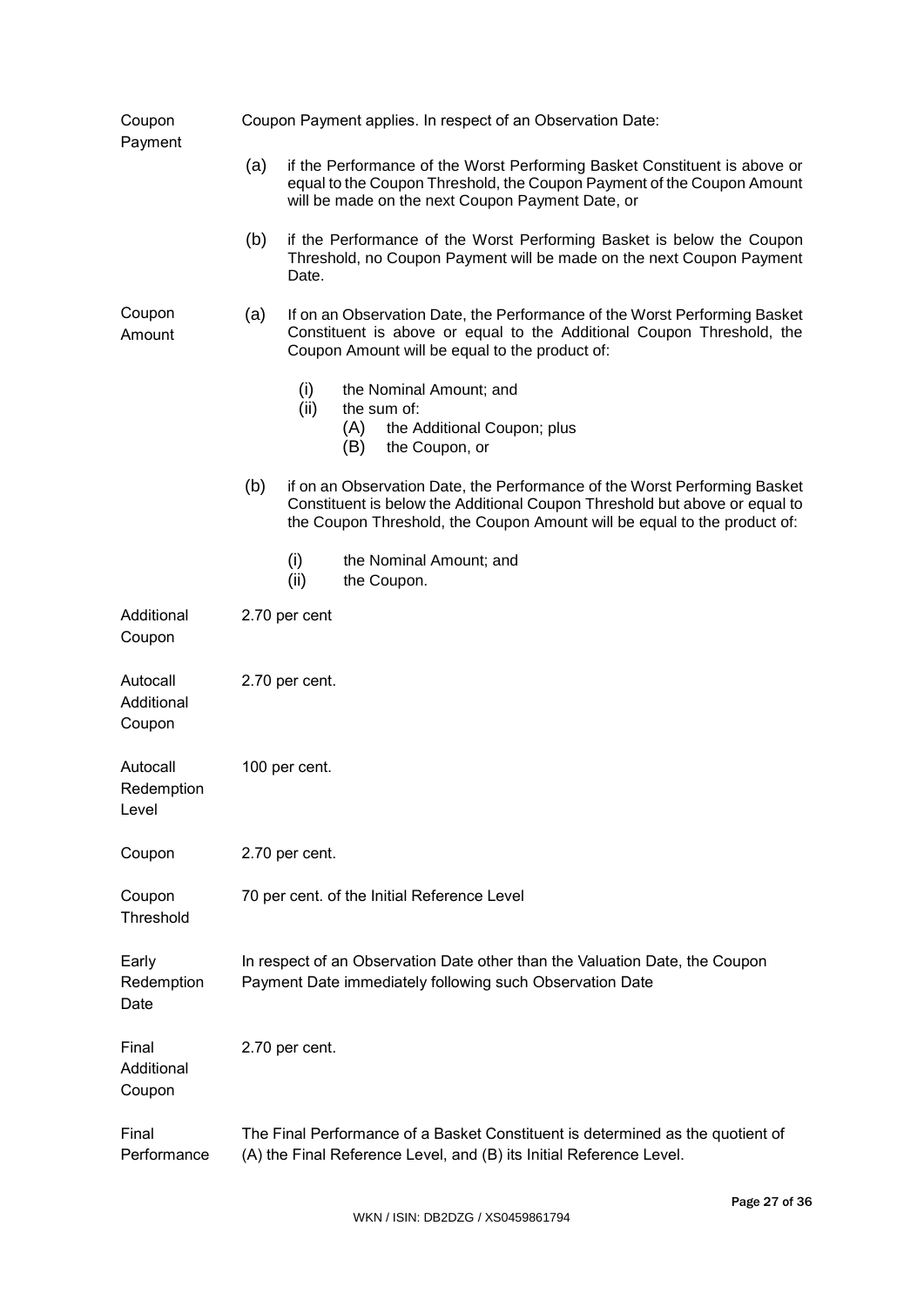| Performance             | The Performance of the Basket Constituents on an Observation Date is<br>determined as the quotient of (A) the official closing level of the relevant Basket<br>Constituent on an Observation Date, and (B) the same Basket Constituent's Initial<br>Reference Level. |  |
|-------------------------|----------------------------------------------------------------------------------------------------------------------------------------------------------------------------------------------------------------------------------------------------------------------|--|
| <b>Put Strike</b>       | 100 per cent.                                                                                                                                                                                                                                                        |  |
| Redemption<br>Threshold | 100 per cent. of the Initial Reference Level                                                                                                                                                                                                                         |  |
| Settlement<br>Date      | if a Redemption Event has occurred on an Observation Date, the Early<br>(a)<br>Redemption Date scheduled to fall immediately after the date on which<br>such Observation Date is scheduled to fall; or                                                               |  |
|                         | if a Redemption Event has not occurred, the later of 15 April 2027 and the<br>(b)<br>third Business Day following the Valuation Date.                                                                                                                                |  |

# **Further Definitions applicable to the Securities**

| Settlement<br>Currency           | <b>EUR</b>                                                                                                                                                                                                                                                                                                                                     |
|----------------------------------|------------------------------------------------------------------------------------------------------------------------------------------------------------------------------------------------------------------------------------------------------------------------------------------------------------------------------------------------|
| <b>Business Day</b>              | A day on which the Trans-European Automated Real-time Gross settlement<br>Express Transfer (TARGET2) system (or any successor thereto) is open, and on<br>which commercial banks and foreign exchange markets settle payments in the<br>Business Day Location(s) and 24 December and 31 December each year are not<br>considered Business Days |
| Business Day<br>Convention       | <b>Following Business Day Convention</b>                                                                                                                                                                                                                                                                                                       |
| Business Day London<br>Locations |                                                                                                                                                                                                                                                                                                                                                |
| Payment Day<br>Locations         | London                                                                                                                                                                                                                                                                                                                                         |
| Form of<br><b>Securities</b>     | Global Security in bearer form                                                                                                                                                                                                                                                                                                                 |
| <b>Clearing Agent</b>            | Euroclear Bank S.A./N.V., 1 boulevard Albert II, 1210 Bruxelles, Belgium                                                                                                                                                                                                                                                                       |
|                                  | Clearstream Banking Luxembourg S.A., 42 avenue John F. Kennedy, L-1855<br>Luxembourg                                                                                                                                                                                                                                                           |
|                                  | (For the avoidance of doubt, any cash amounts payable by the Issuer shall be<br>transferred to the relevant Clearing Agent for distribution to the Securityholders.                                                                                                                                                                            |
|                                  | The Issuer will be discharged of its payment obligations by payment of the Cash<br>Amount to, or to the order of, the relevant Clearing Agent in respect of the amount<br>so paid.)                                                                                                                                                            |
| Governing<br>Law                 | English law                                                                                                                                                                                                                                                                                                                                    |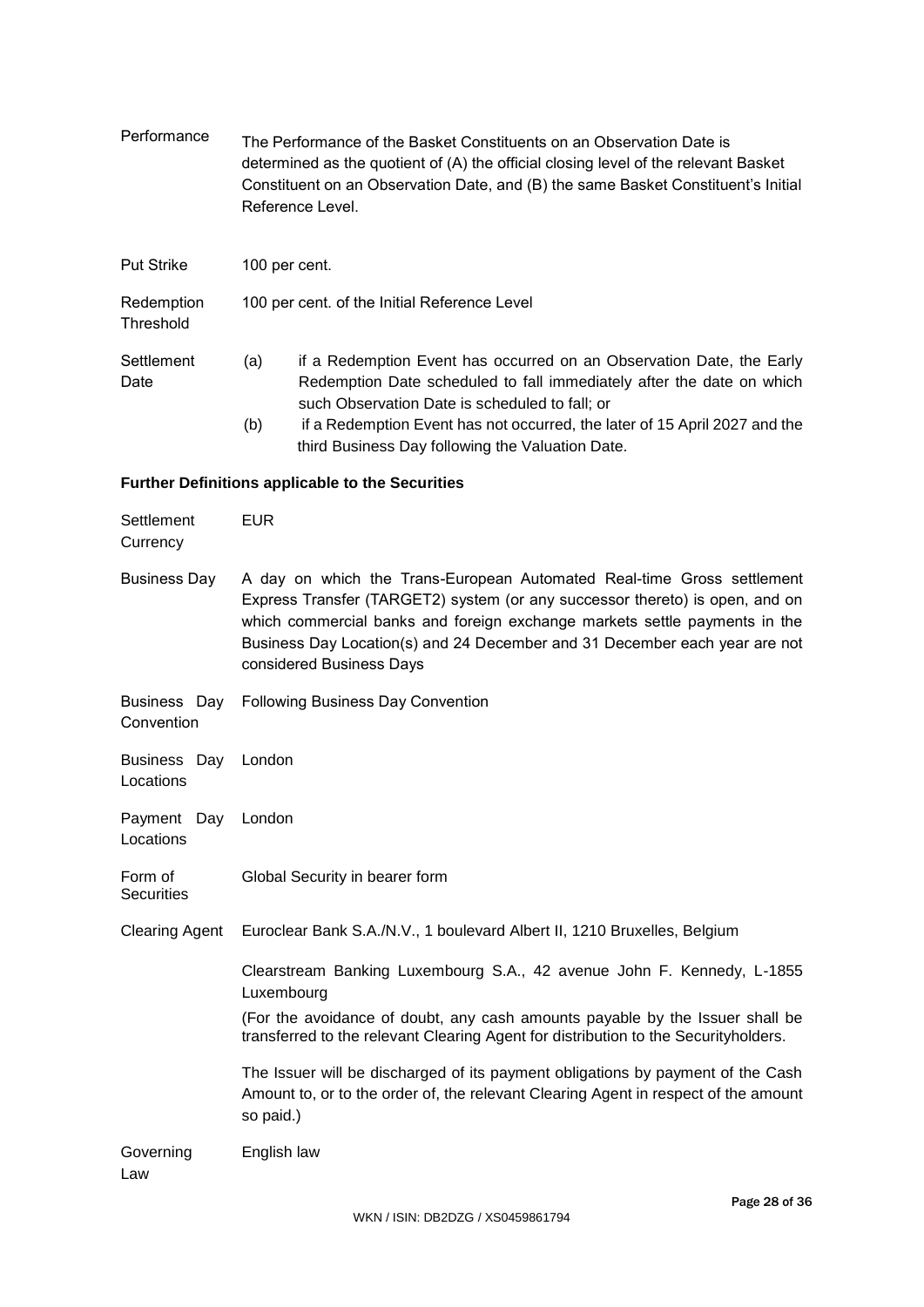# **ADDITIONAL INFORMATION**

# **LISTING AND ADMISSION TO TRADING**

| Listing and admission to Trading                                                                                    | Application has been made to list the Securities on<br>the Official List of the Luxembourg Stock<br>Exchange and to trade them on the Regulated<br>Market of the Luxembourg Stock Exchange, which<br>is a regulated market for the purposes of Directive<br>2014/65/EU (as amended), such listing to be<br>effective from at the earliest, the Issue Date. No<br>assurances can be given that such application for<br>listing and admission to trading will be granted (or,<br>if granted, will be granted by the Issue Date) |
|---------------------------------------------------------------------------------------------------------------------|-------------------------------------------------------------------------------------------------------------------------------------------------------------------------------------------------------------------------------------------------------------------------------------------------------------------------------------------------------------------------------------------------------------------------------------------------------------------------------------------------------------------------------|
| Minimum Trade Size                                                                                                  | One Security                                                                                                                                                                                                                                                                                                                                                                                                                                                                                                                  |
| Estimate of total expenses related to<br>admission to trading                                                       | EUR 6,200                                                                                                                                                                                                                                                                                                                                                                                                                                                                                                                     |
| <b>OFFERING OF SECURITIES</b>                                                                                       |                                                                                                                                                                                                                                                                                                                                                                                                                                                                                                                               |
| Investor minimum subscription amount                                                                                | EUR 1,000                                                                                                                                                                                                                                                                                                                                                                                                                                                                                                                     |
| Investor maximum subscription amount                                                                                | Not Applicable                                                                                                                                                                                                                                                                                                                                                                                                                                                                                                                |
| Offer price                                                                                                         | The Issue Price                                                                                                                                                                                                                                                                                                                                                                                                                                                                                                               |
| The Subscription Period:                                                                                            | Applications to subscribe for the Securities may be<br>made from, and including, 28 February 2019 to,<br>and including, 11 April 2019                                                                                                                                                                                                                                                                                                                                                                                         |
|                                                                                                                     | The Issuer reserves the right for any reason to<br>reduce the number of Securities offered                                                                                                                                                                                                                                                                                                                                                                                                                                    |
| Cancellation of the Issuance of the Securities:                                                                     | The Issuer reserves the right for any reason to<br>cancel the issuance of the Securities                                                                                                                                                                                                                                                                                                                                                                                                                                      |
| Early Closing of the Subscription Period of the<br>Securities:                                                      | The Issuer reserves the right for any reason to<br>close the Subscription Period early                                                                                                                                                                                                                                                                                                                                                                                                                                        |
| Conditions to which the offer is subject:                                                                           | Offers of the Securities are conditional on their<br>issue                                                                                                                                                                                                                                                                                                                                                                                                                                                                    |
| Description of the application process:                                                                             | Applications to purchase Securities will be made<br>through local branches of Deutsche Bank S.A.E.<br>domiciled at Paseo De La Castellana, 18, 28046<br>Madrid, Spain                                                                                                                                                                                                                                                                                                                                                         |
| Description of possibility to reduce<br>subscriptions and manner for refunding excess<br>amount paid by applicants: | Not applicable                                                                                                                                                                                                                                                                                                                                                                                                                                                                                                                |
| Details of the method and time limits for paying                                                                    | Investors will be notified by the Issuer or the                                                                                                                                                                                                                                                                                                                                                                                                                                                                               |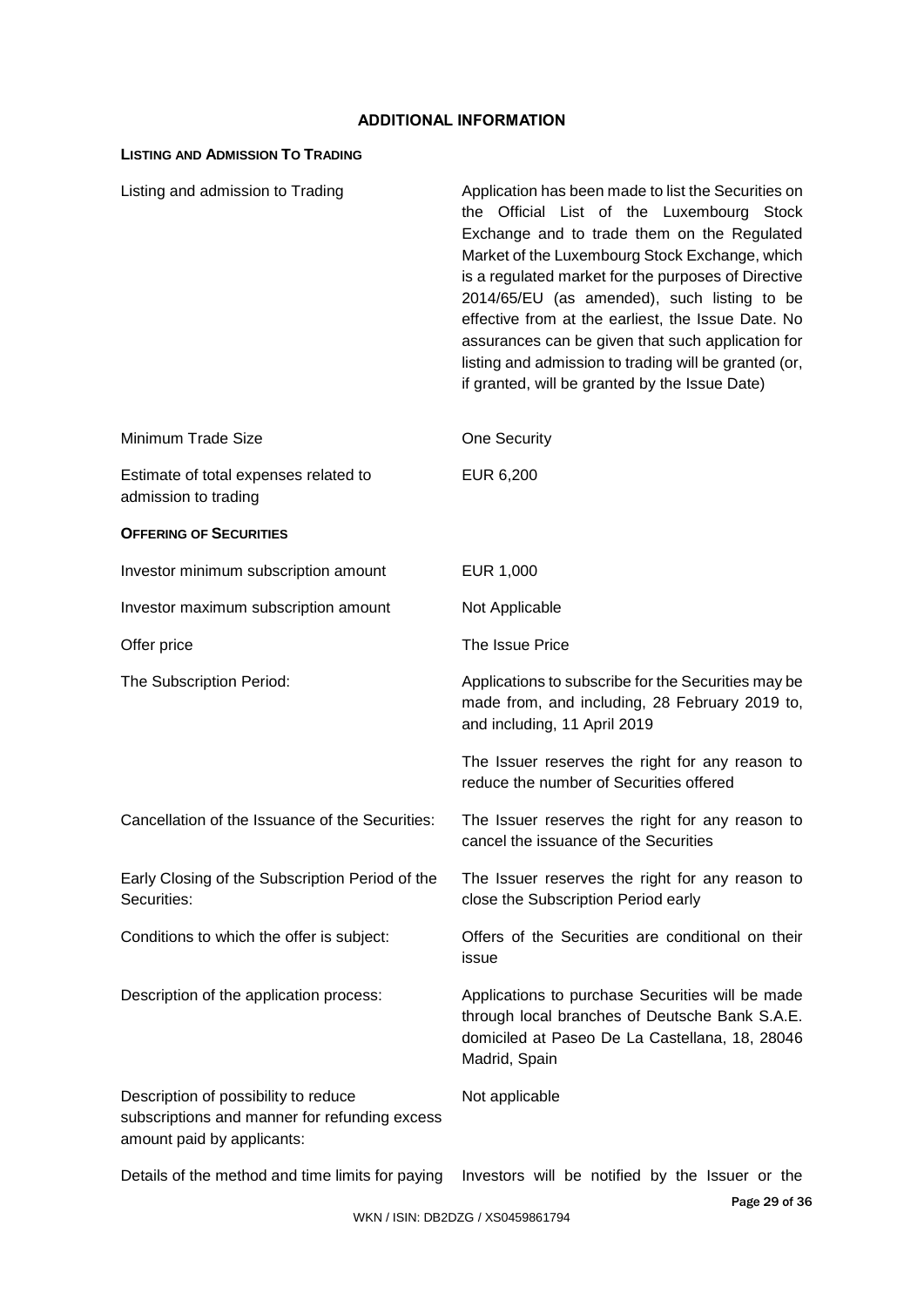Manner in and date on which results of the offer are to be made public:

Procedure for exercise of any right of preemption, negotiability of subscription rights and treatment of subscription rights not exercised

Categories of potential investors to which the Securities are offered and whether tranche(s) have been reserved for certain countries:

Process for notification to applicants of the amount allotted and the indication whether dealing may begin before notification is made:

Amount of any expenses and taxes specifically

Name(s) and address(es), to the extent known to the Issuer, of the placers in the various countries where the offer takes place

charged to the subscriber or purchaser:

up and delivering the Securities: relevant financial intermediary of their allocations of Securities and the settlement arrangements in respect thereof. The Securities will be issued on the Issue Date against payment to the Issuer by the relevant Distributor of the net subscription price

> The results of the offer are available free of charge from the third business day after the Issue Date in the branches of the relevant Paying Agent. The results of the offer will be filed with the Commission de Surveillance du Secteur Financier in Luxembourg and the Spanish Securities Market Commission (Comisión Nacional del Mercado de Valores) (the "**CNMV**") and will be published on the website of the Luxembourg Stock Exchange (www.bourse.lu) and the CNMV (www.cnmv.es)

Not applicable

# Non-qualified investors

Offers may be made in Spain to any person which complies with all other requirements for investment as set out in the Base Prospectus or otherwise determined by the Issuer and/or the relevant financial intermediaries. In other EEA countries, offers will only be made pursuant to an exemption under the Prospectus Directive as implemented in such jurisdictions.

Not applicable

Save for the Issue Price, which includes the commissions payable to the Distributors, details of which are set out in the section below entitled "Fees", the Issuer is not aware of any expenses and taxes specifically charged to the subscriber or purchaser

Local branches of Deutsche Bank S.A.E. domiciled at Paseo De La Castellana, 18, 28046 Madrid, Spain (the "**Distributor**" and together with any other entities appointed as a distributor in respect of the Securities during the Subscription Period, the "**Distributors**")

**FEES**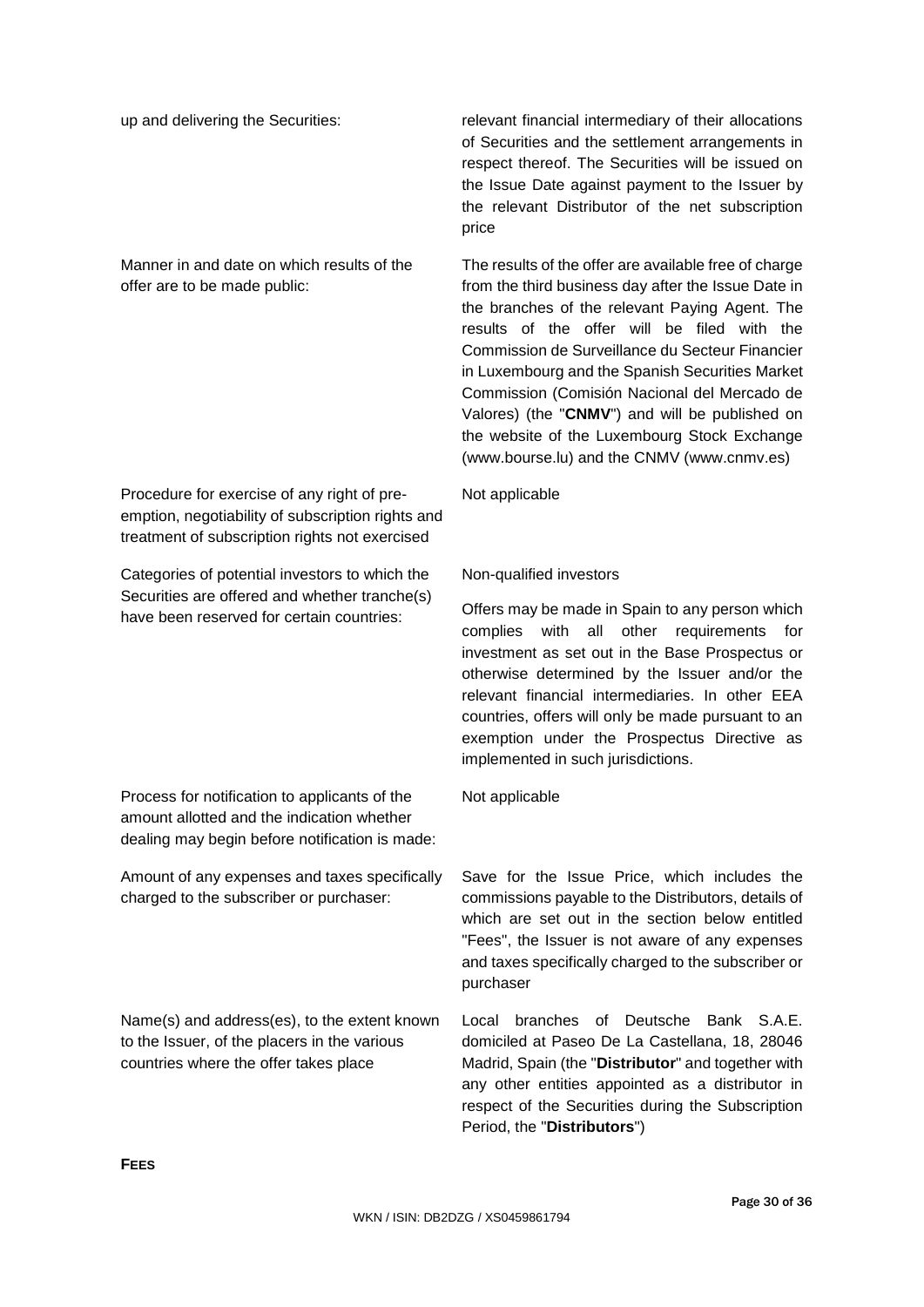Fees paid by the Issuer to the Distributor

| <b>Trailer Fee</b>                                                                | Not applicable                                                                                                                                                                                                                                                                                                |
|-----------------------------------------------------------------------------------|---------------------------------------------------------------------------------------------------------------------------------------------------------------------------------------------------------------------------------------------------------------------------------------------------------------|
| <b>Placement Fee</b>                                                              | The Issue Price contains a fee of up to 5.00 per<br>cent. of the Nominal Amount per Note                                                                                                                                                                                                                      |
| Fees charged by the Issuer to the<br>Securityholders post issuance                | Not applicable                                                                                                                                                                                                                                                                                                |
| <b>SECURITY RATINGS</b>                                                           |                                                                                                                                                                                                                                                                                                               |
| Rating                                                                            | The Securities have not been rated                                                                                                                                                                                                                                                                            |
| <b>INTERESTS OF NATURAL AND LEGAL PERSONS</b><br><b>INVOLVED IN THE ISSUE</b>     | Save for any fees payable as set out under "Fees"<br>above, so far as the Issuer is aware, no person<br>involved in the issue of the Securities has an<br>interest material to the offer                                                                                                                      |
| <b>REASONS FOR THE OFFER, ESTIMATED NET</b><br><b>PROCEEDS AND TOTAL EXPENSES</b> |                                                                                                                                                                                                                                                                                                               |
| Reasons for offer                                                                 | The net proceeds from each issue of Securities<br>will be applied by the Issuer as set out under the<br>heading "Use of Proceeds" in the<br>Base<br>Prospectus                                                                                                                                                |
| <b>PUBLICATION OF NOTICES</b>                                                     |                                                                                                                                                                                                                                                                                                               |
| Publication of notices                                                            | Notices will be published in accordance with<br>$$16(1)(a)$ and/or $$16(1)(b)$                                                                                                                                                                                                                                |
| <b>RANKING OF THE SECURITIES</b>                                                  |                                                                                                                                                                                                                                                                                                               |
| Ranking of the Securities                                                         | The Issuer believes that the Securities will fall<br>within the scope of Sec 46f (7) of the German<br>Banking Act (Kreditwesengesetz, "KWG") and will<br>constitute Preferred Senior Obligations<br>as<br>described in chapter "III. General Information on<br>the Programme" section "C. General Description |

**Obligations** 

of the Programme" under "Ranking of Securities". However, investors should note that in a German insolvency proceeding or in the event of the imposition of resolution measures with respect to the Issuer, the competent resolution authority or court would determine whether unsecured and unsubordinated Securities issued under the Programme qualify as Preferred Senior Obligations or as Non-Preferred Senior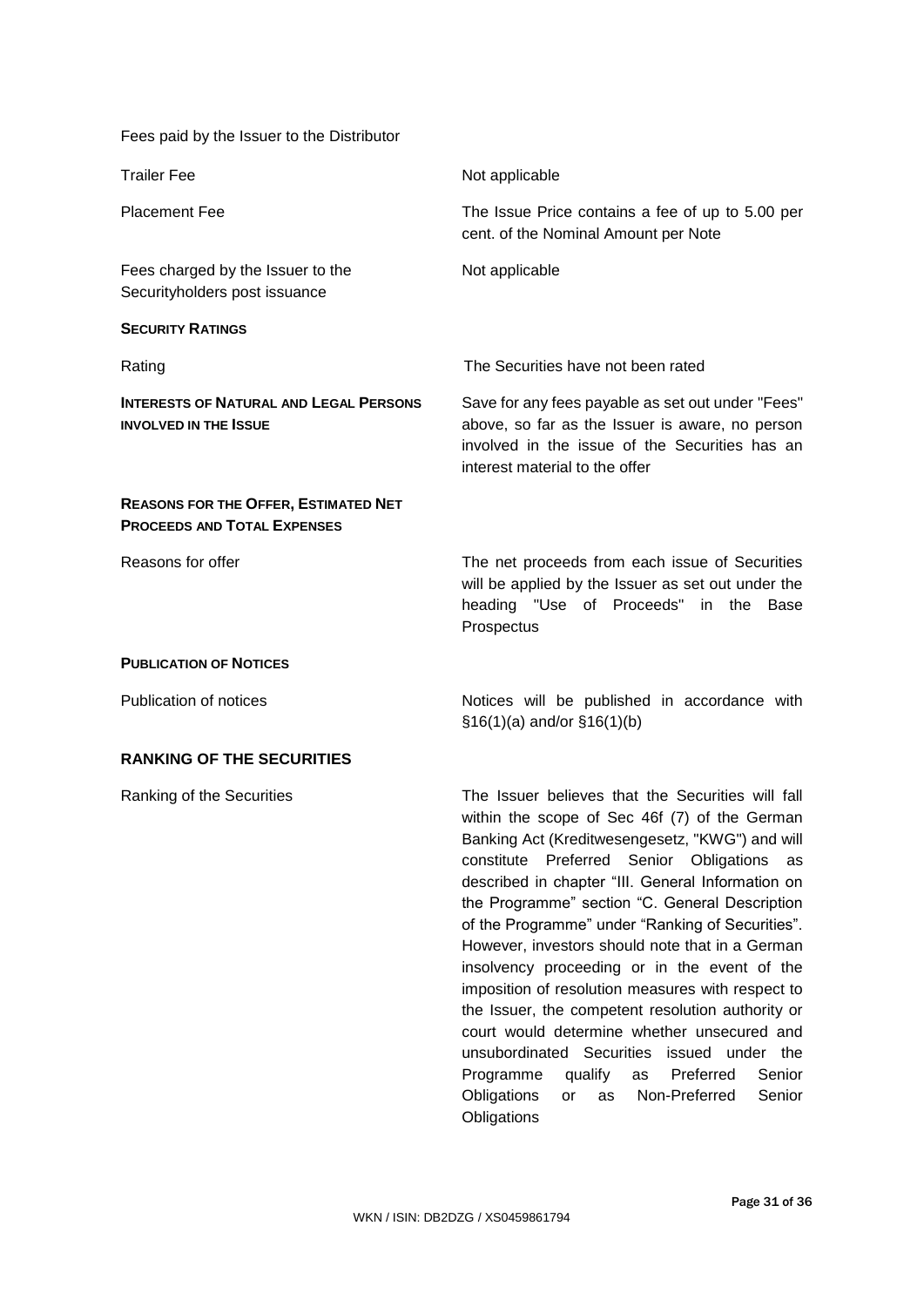## **INFORMATION RELATING TO THE UNDERLYING**

Information on the Underlying, on the past and future performance of the Underlying and its volatility can be obtained on the Bloomberg or Reuters page as provided for each security or item composing the Underlying.

The sponsors of the indices composing the Underlying also maintain an Internet Site at the following addresses where further information may be available in respect of the Underlying (including a description of the essential characteristics of each index, comprising, as applicable, the type of index, the method and formulas of calculation, a description of the individual selection process of the index components and the adjustment rules).

| <b>Name of Index Sponsor</b> | Website                       |
|------------------------------|-------------------------------|
| Bolsa de Madrid              | www.bolsamadrid. es *         |
| Eurostoxx50 Index            | https://www.stoxx.com/index * |

\*Any websites included in the Prospectus are for information purposes only and do not form part of the Prospectus.

# **Index Disclaimer: IBEX 35 (the "Index")**

The product is not sponsored, endorsed, sold, or promoted by the Index or Bolsa de Madrid (the "Index Sponsor") and no Index Sponsor makes any representation whatsoever, whether express or implied, either as to the results to be obtained from the use of the Index and/or the levels at which the Index stands at any particular time on any particular date or otherwise. No Index or Index Sponsor shall be liable (whether in negligence or otherwise) to any person for any error in the Index and the Index Sponsor is under no obligation to advise any person of any error therein. No Index Sponsor is making any representation whatsoever, whether express or implied, as to the advisability of purchasing or assuming any risk in connection with the product.

# **EURO STOXX 50® Index**

STOXX and its licensors (the "**Licensors**") have no relationship to the Issuer, other than the licensing of the EURO STOXX 50® Index and the related trademarks for use in connection with the Securities.

# **STOXX and its Licensors do not:**

- **Sponsor, endorse, sell or promote the Securities.**
- **Recommend that any person invest in the Securities or any other securities.**
- Have any responsibility or liability for or make any decisions about the timing, amount or pricing of Securities.
- Have any responsibility or liability for the administration, management or marketing of the **Securities**
- Consider the needs of the Securities or the owners of the Securities in determining, composing or calculating the EURO STOXX 50® Index or have any obligation to do so.

**STOXX and its Licensors will not have any liability in connection with the Securities. Specifically, STOXX and its Licensors do not make any warranty, express or implied and disclaim any and all warranty about:**

 **The results to be obtained by the Securities, the owner of the Securities or any other person in connection with the use of the EURO STOXX 50® Index and the data included in the EURO STOXX 50® Index;**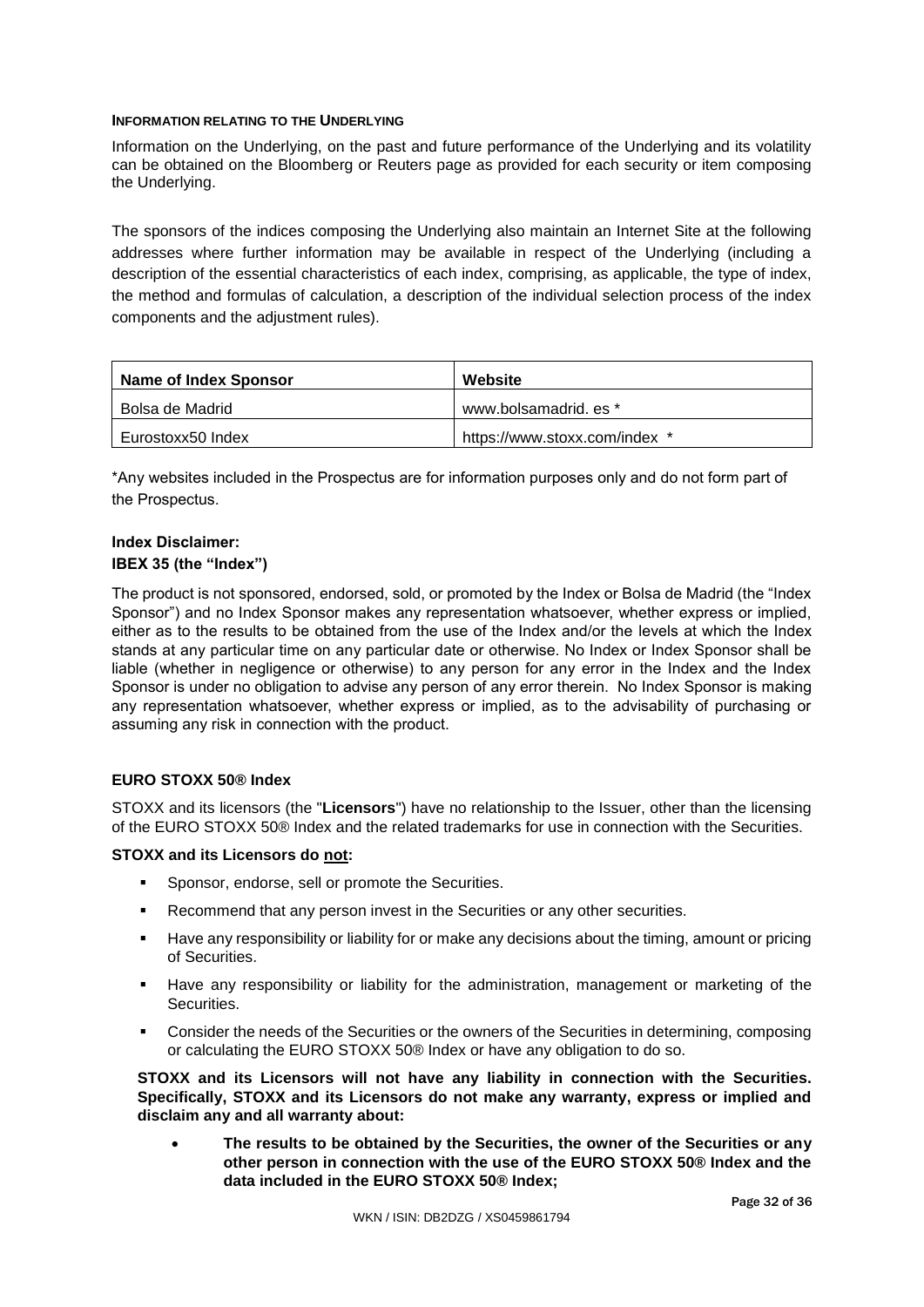- **The accuracy or completeness of the EURO STOXX 50® Index and its data;**
- **The merchantability and the fitness for a particular purpose or use of the EURO STOXX 50® Index and its data;**
- **STOXX and its Licensors will have no liability for any errors, omissions or interruptions in the EURO STOXX 50® Index or its data;**
- **Under no circumstances will STOXX or its Licensors be liable for any lost profits or indirect, punitive, special or consequential damages or losses, even if STOXX or its Licensors knows that they might occur.**

**The licensing agreement between the Issuer and STOXX is solely for their benefit and not for the benefit of the owners of the Securities or any other third parties.**

## **Further Information Published by the Issuer**

The Issuer does not intend to provide any further information on the Underlying.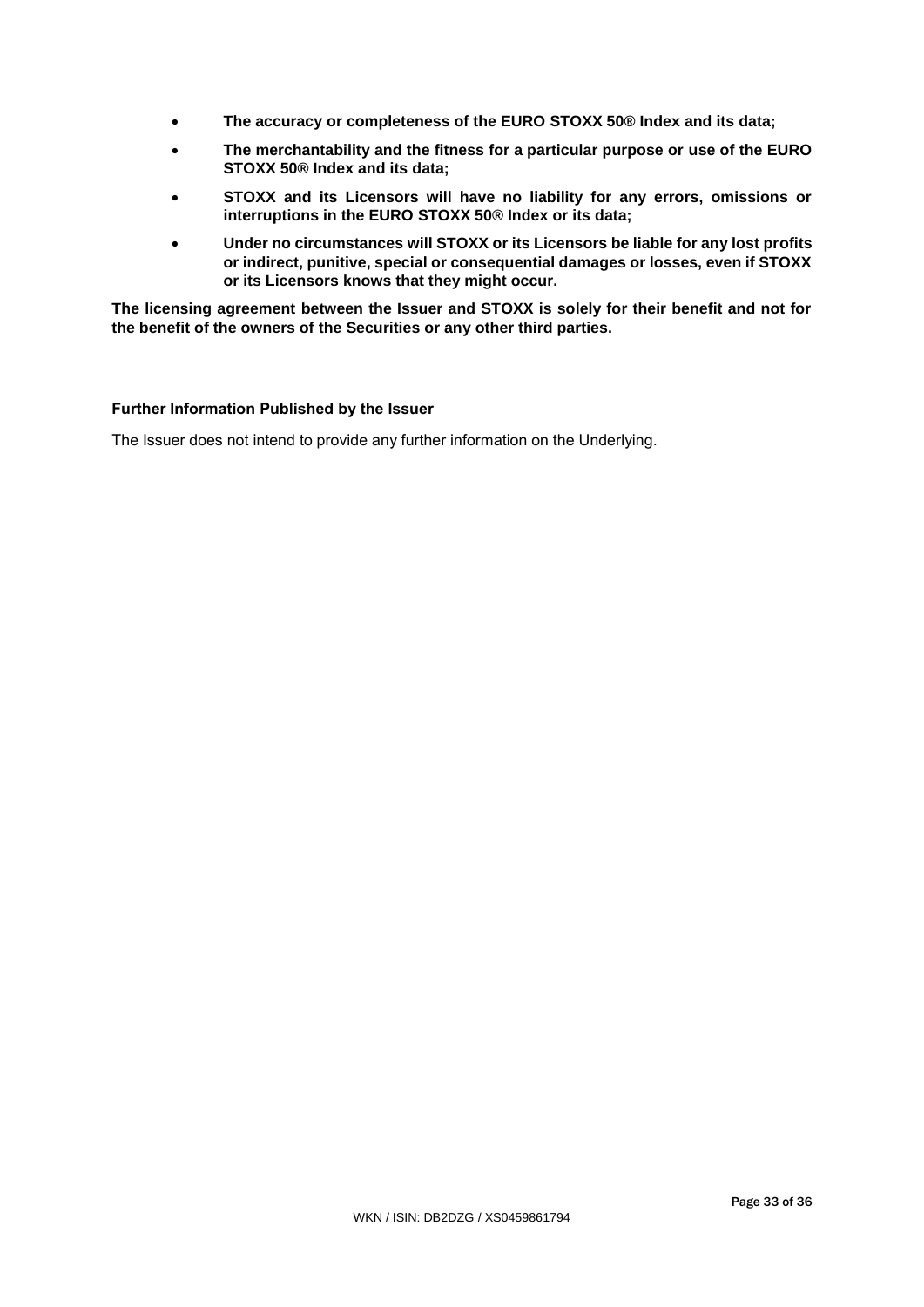# **IMPORTANT LEGAL INFORMATION**

**Consent to Use of Prospectus:** With respect to Article 3(2) of the Prospectus Directive the Issuer consents, to the extent and under the conditions below, to the use of the Prospectus during the Subscription Period as long as the Prospectus is valid in accordance with Article 9 of the Prospectus Directive and accepts responsibility for the content of the Prospectus also with respect to subsequent resale or final placement of Securities by any financial intermediary which was given consent to use the prospectus.

Such consent was given to only one (individual consent) specified financial intermediary, being all local branches of Deutsche Bank S.A.E. domiciled at Paseo De La Castellana, 18, 28046 Madrid, Spain and only for offers made in Spain to any person who complies with all other requirements for investment as set out in the Base Prospectus or otherwise determined by the Issuer and/or the relevant financial intermediary. In other EEA countries, offers may only be made pursuant to an exemption under the Prospectus Directive as implemented in such jurisdictions.

Such consent by the Issuer is subject to each dealer and/or financial intermediary complying with the terms and conditions described in this Prospectus as well as any applicable selling restrictions. The distribution of this Prospectus as well as the offering, sale and delivery of Securities in certain jurisdictions may be restricted by law.

Each dealer and/or each financial intermediary, if any, and/or each person into whose possession this Prospectus comes is required to inform themselves about and observe any such restrictions. The Issuer reserves the right to withdraw its consent to the use of this Prospectus in relation to certain dealers and/or financial intermediaries.

**In case of an offer being made by a financial intermediary, such financial intermediary must provide information to investors on the terms and conditions of the offer at the time the offer is made.**

**Any new information with respect to financial intermediaries unknown at the time of the approval of the Prospectus will be published on the internet page www.x-markets.db.com (and the information appearing on such website does not form part of this Prospectus).**

**Responsibility Statement:** The Issuer accepts responsibility for the information contained in this document. To the best of the knowledge of the Issuer, having taken all reasonable care to ensure that such is the case, the information contained in this document is in accordance with the facts and does not omit anything likely to affect the import of such information.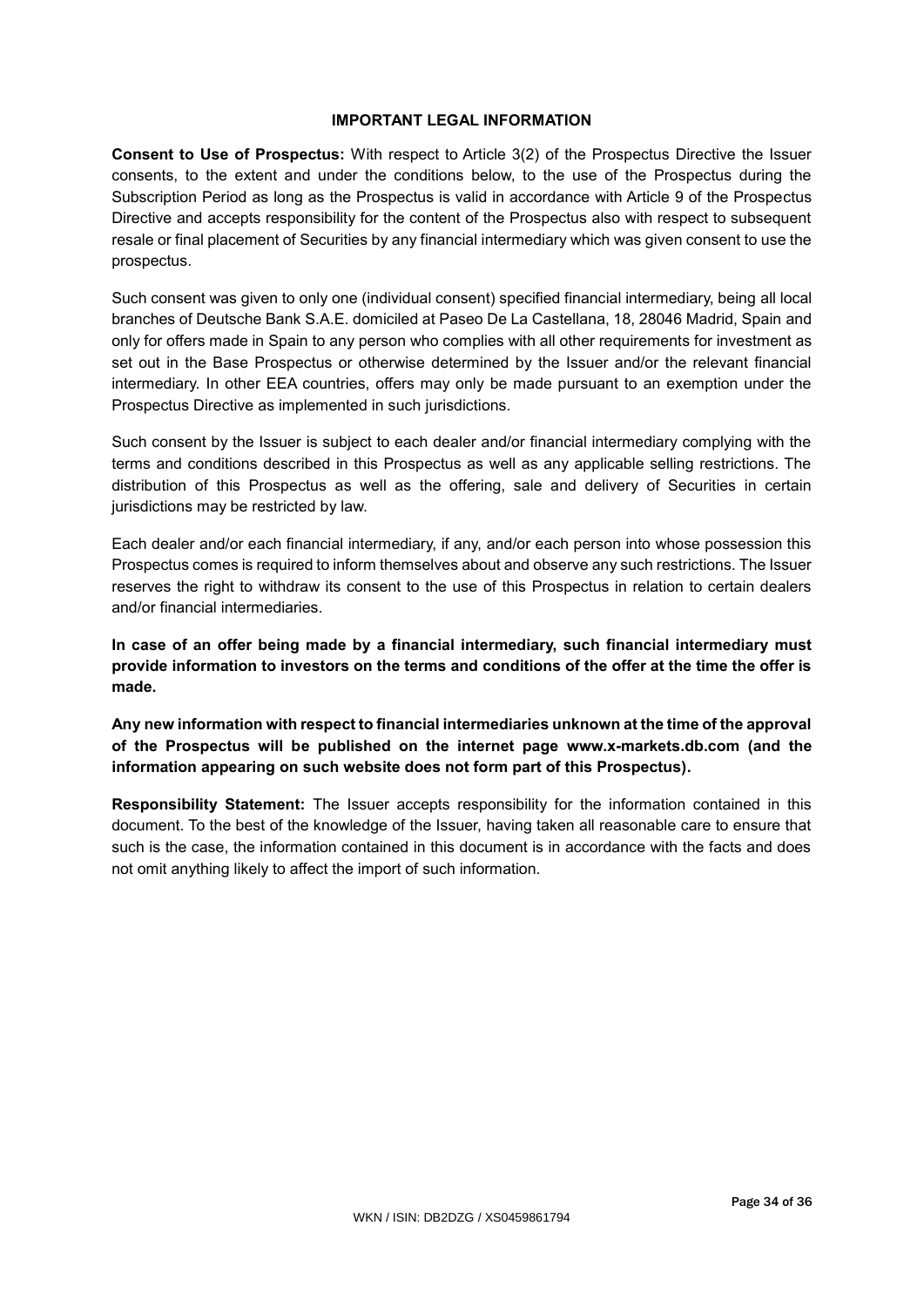## **GENERAL INFORMATION**

1. The establishment of the Programme and the issue of Securities thereunder have been duly authorised by the competent representatives of Deutsche Bank.

The establishment of the Programme is considered to be in the ordinary course of Deutsche Bank's business and therefore was not authorised by board resolutions.

Deutsche Bank has obtained or will obtain from time to time all necessary consents, approvals and authorisations in connection with the issue and performance of its obligations under the **Securities** 

- 2. There has been no material adverse change in the prospects of Deutsche Bank since 31 December 2017. There has been no significant change in the financial position or trading position of Deutsche Bank since 30 September 2018.
- 3. Save as disclosed in the 2018 EMTN Base Prospectus, under the title "Legal and Arbitration Proceedings" on page 91, as supplemented from time to time, there have been no governmental, legal or arbitration proceedings (including any such proceedings which are pending or threatened of which the issuer is aware) during the last twelve months which may have, or have had in the recent past, significant effects on the Issuer's financial position or profitability.
- 4. The Issuer does not intend to provide any post-issuance information in relation to the assets underlying the Securities, except if required any applicable law or regulation.
- 5. So long as Securities are capable of being issued under the Programme, copies of the following documents will be available from the registered office of the Issuer and from the specified office of the Paying Agent for the time being in Luxembourg:
	- (i) the articles of association (with an English translation where applicable) of the Issuer;
	- (ii) the audited consolidated and non-consolidated annual financial statements of Deutsche Bank in respect of the financial years ended 31 December 2017 and 31 December 2016 (in German and each with an English translation thereof);
	- (iii) the 30 September 2018 Interim Report
	- (iv) the 30 June 2018 Interim Report;
	- (v) the 2018 March Interim Report;
	- (vi) the Base Prospectus;
	- (vii) the 2018 EMTN Base Prospectus;
	- (viii) the First Supplement to the 2018 EMTN Base Prospectus;
	- (ix) the Second Supplement to the 2018 EMTN Base Prospectus;
	- (x) the Third Supplement to the 2018 EMTN Base Prospectus;
	- (xi) the Fourth Supplement to the 2018 EMTN Base Prospectus
	- (xii) the Fifth Supplement to the 2018 EMTN Base Prospectus; and
	- (xiii) this Prospectus